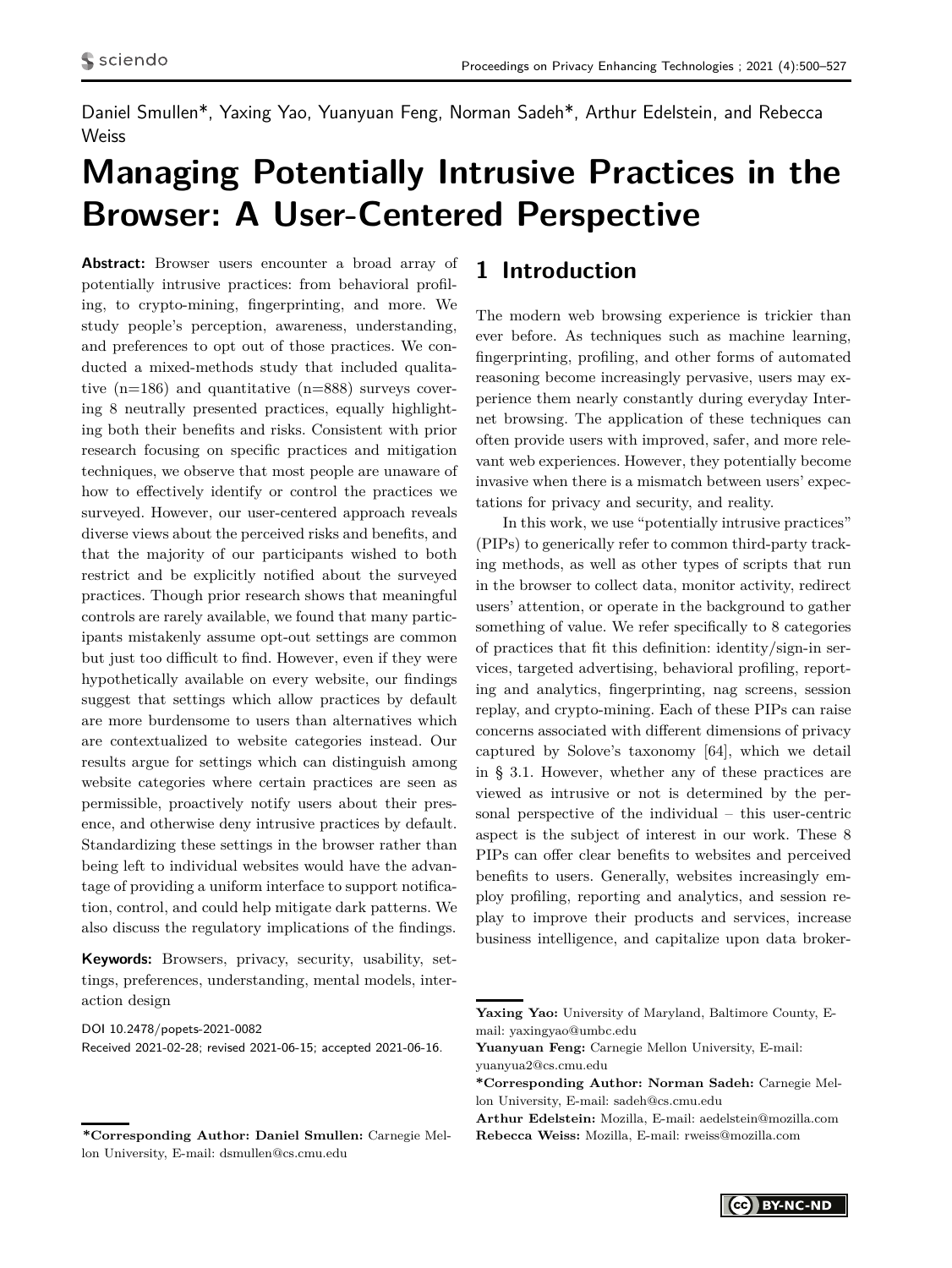age [\[34\]](#page-16-0). Many websites use nag screens, crypto-mining, RQ5 How well can the existing settings capture users' or targeted advertising to highlight new features, generate revenue from monetization, or make ads more relevant, respectively [\[5,](#page-15-0) [41\]](#page-16-1). Sign-in services and fingerprinting are used ostensibly for user convenience and security [\[67,](#page-17-1) [71\]](#page-17-2). However, PIPs are increasingly ubiquitous  $[61]$ , and lack transparency – many users experience annoyance, frustration, fear, or feelings of being spied upon when they find out that they had been subjected to them without their consent [\[6,](#page-15-1) [19,](#page-15-2) [81\]](#page-17-4).

The predominant approach to managing PIPs online is through notice and control [\[21\]](#page-15-3). Using a patchwork of settings (e.g., tracking protection [\[78\]](#page-17-5)), built-in tools (e.g., private browsing mode), and third-party extensions (e.g., ad blockers), users have a variety of controls to align their browsing experiences with their privacy expectations. However, these controls often fail to achieve their goals due to users' unwillingness to make the effort to use them, various usability issues, or misconceptions about how and when to use them [\[43\]](#page-16-2).

Our work focuses on the notice and control made available by the browser itself rather than the everincreasing array of third-party add-ons and tools. Often, add-ons require technical expertise and may not be intended for the average user [\[47\]](#page-16-3) who may not understand the diverse implications of their use [\[40\]](#page-16-4). Outside of this tool-centered perspective, few settings are available in browsers or on websites for users to manage PIPs. Moreover, restricting PIPs using mechanisms that are not explicitly supported by websites can be fragile. Websites are constantly updated, and breakage can occur when their contents are manipulated. As a result, rather than risking breakage and losing users, many browsers' default settings are limited and there is little that can be done to control PIPs [\[25,](#page-15-4) [51\]](#page-16-5). Of the few controls which are supported explicitly on websites, many involve redirecting users through complex third-party opt-out procedures [\[8\]](#page-15-5).

Thus, our work answers the following research questions, each focused on a different aspect of design:

- RQ1 What are the signals that users rely on to determine whether they are being subjected to PIPs or not during browsing?
- RQ2 What affordances do users associate with allowing or restricting PIPs?
- RQ3 Are there PIPs that users want to control (e.g. allow/opt-in, or deny/opt-out), and subject to what factors?
- RQ4 What are users' preferences to be notified about PIPs on different types of websites?

preferences, how often would they ideally need to be adjusted from the default, and what are the tradeoffs associated with alternative settings?

In short, managing online PIPs effectively is a significant problem and would benefit from user-centered research; PIPs are complex, pervasive, and the extent to which users feel they have adequate notice and control over them is unclear. Moreover, prior research has shown that users' privacy expectations are not currently fulfilled [\[8,](#page-15-5) [35,](#page-16-6) [36,](#page-16-7) [53,](#page-16-8) [79\]](#page-17-6). By modeling users' expectations, understanding, and preferences, we propose ways to improve the settings offered by browsers and shed light on some of the potential implications of alternative designs for settings to manage PIPs.

#### **Main Contributions**

This work makes the following three main contributions:

- 1. This work contributes to an understudied niche and focuses on the user's perspective, rather than on specific tracking technologies and tracking mitigation techniques. It provides new insights into the understanding, preferences, and expectations of users toward PIPs beyond the tool-centric approach seen in the prior art. Our user-centered approach exposes users' various misunderstandings and misconceptions about practices on different websites (e.g., believing there is no PIPs present if ads are not present), which call for further attention from researchers and practitioners.
- 2. Our results reveal ways to address participants' unfulfilled desire to be notified about and opt out of PIPs in different contexts, highlighting that their preferences can extend across categories of websites.
- 3. Our findings present opportunities to revisit the settings that browsers make available, characterize their accuracy and user burden trade-offs, and highlight new research challenges for these settings to be better aligned with users' expectations. We emphasize the unique role browsers should play in centrally managing and enforcing preferences in a neutral manner, given the different incentives browsers have in contrast to website operators.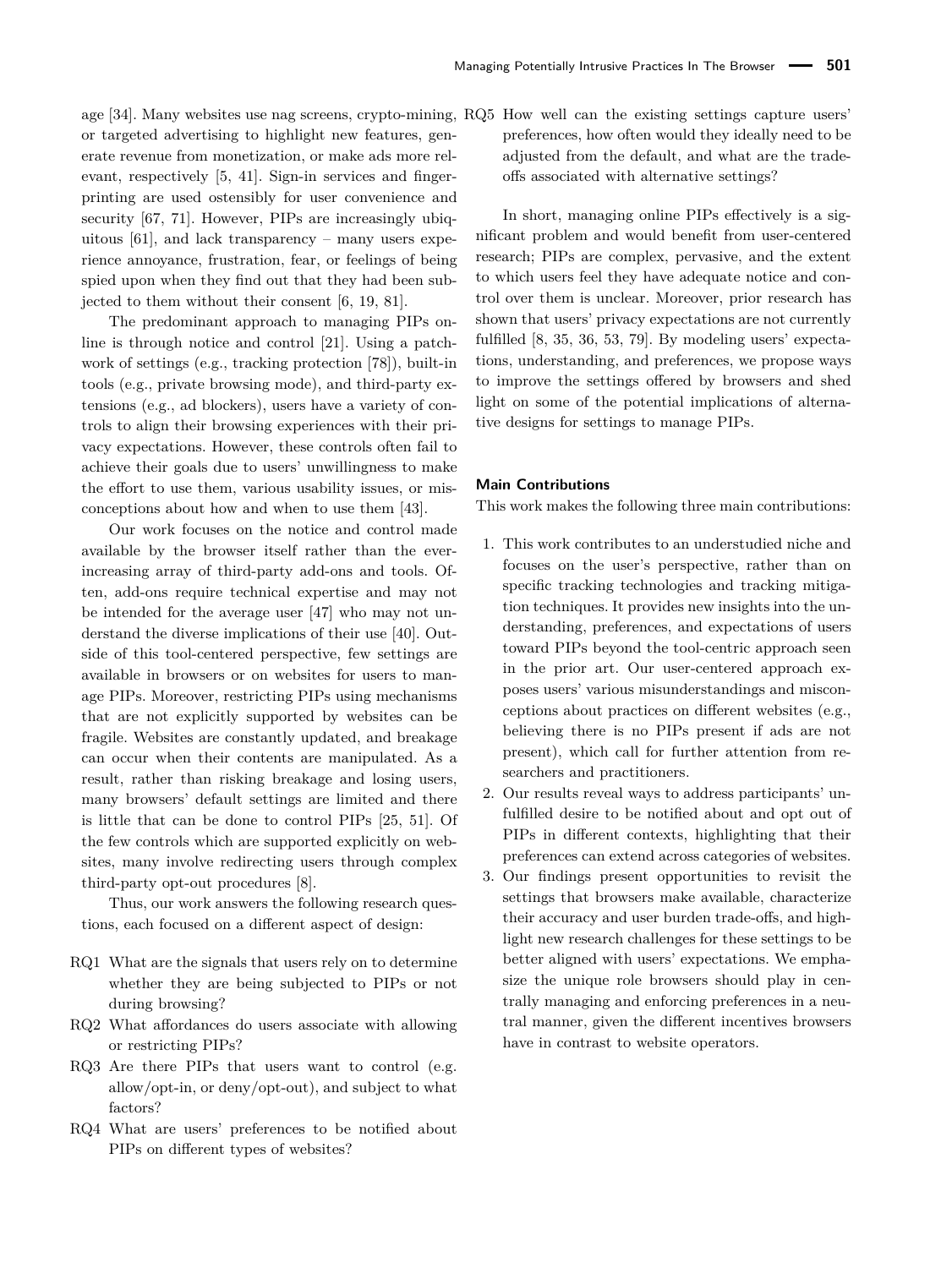# **2 Related Work**

In this section, we distinguish our work from prior research exploring understanding and attitudes towards potentially intrusive practices (PIPs), restriction mechanisms, opt-out and notification preferences.

# **2.1 User Modeling**

Prior work in user modeling sought to elicit understanding and attitudes towards specific types of tracking, narrow definitions of PIPs, and in specific contexts. Individual understanding and expectations have been shown to vary [\[38,](#page-16-9) [58,](#page-17-7) [77\]](#page-17-8), and these can impact behavior [\[13,](#page-15-6) [19,](#page-15-2) [66\]](#page-17-9). Attitudes towards PIPs on the web may also vary significantly across demographics and user populations. Studies have shown that some users encounter difficulty and usability issues managing tracking related to targeted ads [\[2,](#page-15-7) [6,](#page-15-1) [35,](#page-16-6) [43\]](#page-16-2) and social media [\[22,](#page-15-8) [57\]](#page-17-10). Many other studies have investigated mental models and preferences toward tracking management and online tracking in general [\[10,](#page-15-9) [39,](#page-16-10) [81\]](#page-17-4). Some have focused on narrow and specific contextual threats, such as browser history [\[50\]](#page-16-11), opt-out and data deletion on websites [\[8,](#page-15-5) [35,](#page-16-6) [36\]](#page-16-7), privacy expectations on the Internet of Things [\[53,](#page-16-8) [79\]](#page-17-6), and in mobile app contexts [\[44,](#page-16-12) [45\]](#page-16-13). However, broader definitions of PIPs in different browsing contexts still require further studies, such as those that we explore in our work. In our study, we focus on opt-out and notification preferences, as well as individual perspectives and expectations with the goal of improving browser affordances.

### **2.2 Browsers, Settings, and Tools**

It is unclear whether current browser-based settings and user interfaces are seen as sufficient by users, particularly when considering PIPs holistically. Chrome, the most popular browser [\[46\]](#page-16-14), currently offers only a small set of limited settings for managing privacy online, though a number of security-related settings for password management, in particular, are offered [\[33\]](#page-16-15). Browsers such as the Tor Browser [\[42,](#page-16-16) [56\]](#page-17-11), Firefox [\[29\]](#page-15-10), the Brave browser [\[37\]](#page-16-17), and services such as the search engine DuckDuckGo [\[74\]](#page-17-12) offer a variety of settings and provide alternative channels which offer extra security and privacy. More recently, some browsers have integrated new features to limit some PIPs. "Intelligent Tracking Protection" in Safari [\[78\]](#page-17-5) blocks some "trackers" (which they define as third-party cookies and fingerprinting in some contexts) by default but does not offer additional settings to users. The default settings in Firefox block crypto-mining and provide information about PIPs [\[17\]](#page-15-11).

Prior work has also studied specific features which are built-in to browsers, such as private browsing modes [\[1,](#page-15-12) [51\]](#page-16-5), finding that users have unrealistic expectations about their effectiveness at limiting online tracking and providing security. Online privacy and security risks are rapidly evolving and pervasive, making them difficult for individual techniques to address [\[25,](#page-15-4) [61\]](#page-17-3). However, there have been standardsbased solutions proposed by both researchers and practitioners to limit certain practices online. For example, Do-Not-Track (DNT), is an HTTP header field that signifies the user wants to opt-out of being tracked when enabled [\[16\]](#page-15-13). The Platform for Privacy Preferences (P3P) is a machine-readable disclosure so that the web browsers can automatically retrieve the policy and make users aware of PIPs [\[20\]](#page-15-14). Both DNT and P3P are not only technical solutions but also voluntary web standards recommended by the World Wide Web Consortium (W3C). Unfortunately, there is a historical reluctance for these standards to be accepted [\[12,](#page-15-15) [62\]](#page-17-13), which renders them largely ineffective [\[21\]](#page-15-3).

Another type of mechanism to limit PIPs is thirdparty browser extensions, a number of which have been developed into commercial products. For example, Ghostery and Disconnect.me are very popular tracking protections [\[23,](#page-15-16) [32\]](#page-16-18), though not without flaws [\[14,](#page-15-17) [54\]](#page-16-19). When users visit websites, they render a list of "trackers" that are presented on privacy dashboards and allow the users to selectively block or unblock each one. However, these tools are largely intended for more technical users [\[14\]](#page-15-17). The literature has also uncovered a variety of misunderstandings about how users believe third-party browser extensions can protect them [\[30,](#page-15-18) [47,](#page-16-3) [48,](#page-16-20) [76\]](#page-17-14). A similar tool, Privacy Badger, adopts a slightly different approach and makes blocking decisions based on behavior across different websites [\[28\]](#page-15-19). These tools are rapidly evolving and their impact is still not fully understood, particularly because user perceptions of PIPs are not well understood. In this work, we limit our scope to improving what is offered by browsers in terms of built-in settings and affordances, acknowledging that there is a separate effort to improve browsers by way of third-party extensions. Rather than proposing new tools, our study is intended to address whether users understand their existing ability to control PIPs, and whether the available settings are cognitively associated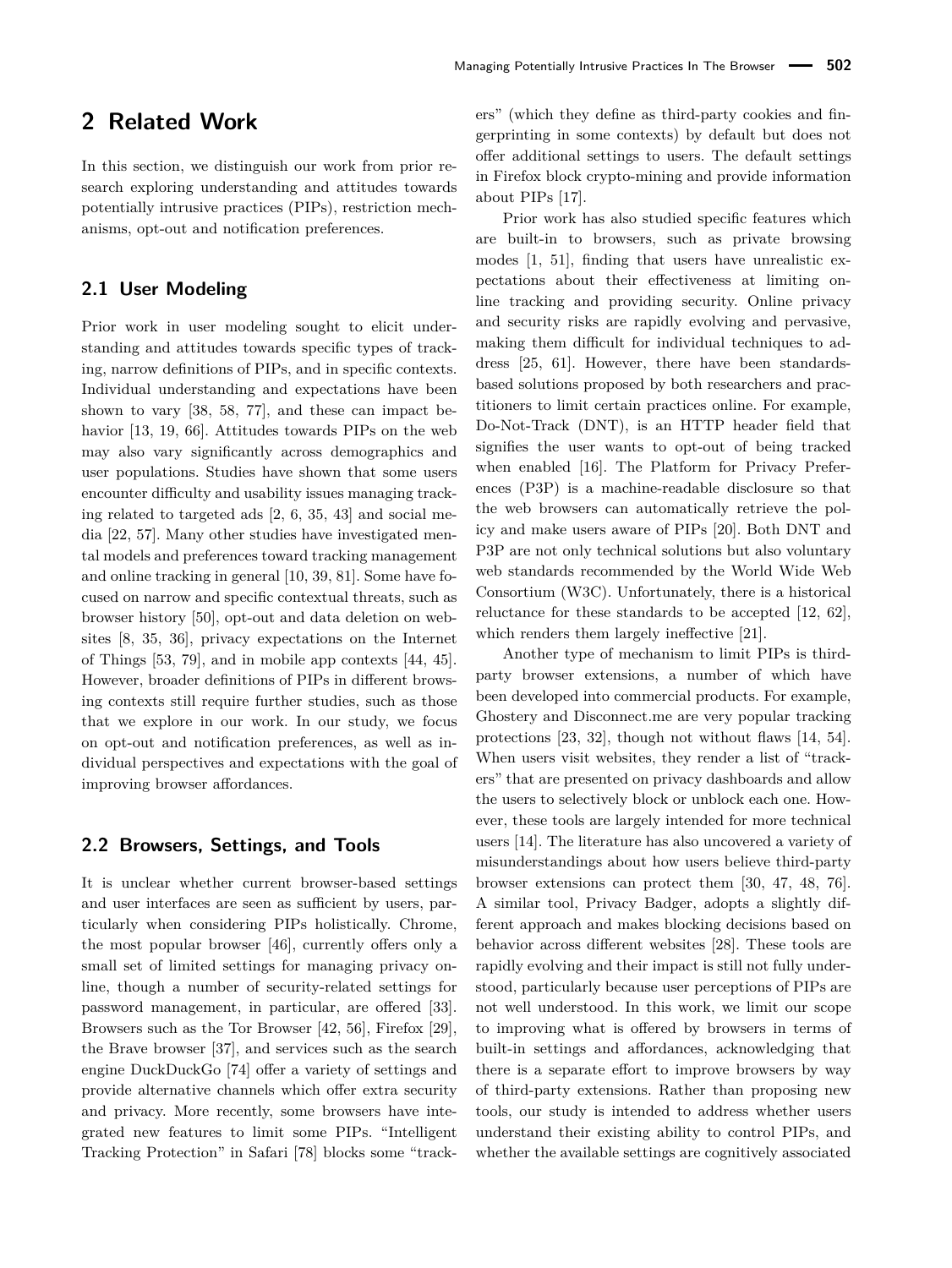with enabling or disabling them (and in what contexts). We also study how they interpret the signals that they observe.

# **2.3 Notification Preferences**

Privacy and security notifications, including those which incorporate nudging [\[3\]](#page-15-20), are also a relevant area. It has been shown that notifications can be tailored in many contexts, such as authentication [\[55\]](#page-16-21), and online social media [\[4\]](#page-15-21). Some forms of notification show promise to be tailored to users' specific decision-making and personality traits [\[73\]](#page-17-15). Other work has studied the design space of notifications in detail, such as "just in time" notices [\[60\]](#page-17-16). Some have studied ways to warn users about PIPs, particularly in the context of social media [\[72\]](#page-17-17). Prior work has also explored profiling to tailor notifications and controls [\[24,](#page-15-22) [75,](#page-17-18) [79,](#page-17-6) [80\]](#page-17-19). We distinguish our work from the prior art by sampling notification preferences about PIPs using a broad taxonomy, and among a variety of contexts. Our goal is to establish whether there is a connection between users' desire to be notified and their overall perception and understanding of PIPs.

# **3 Methodology**

Our study employs a mixed-methods approach, incorporating both qualitative  $(n = 186)$  and quantitative surveys  $(n = 888)$  which were administered to separate groups of participants. This way, we were able to gather a rich set of qualitative perspectives and a large quantitative dataset of preferences from participants. Our surveys were contextualized to 8 different website categories, which we detail in § [3.1](#page-3-0) below, and each survey presented one PIP to a participant. We describe and justify the 8 PIPs we chose to study in § [3.1.](#page-3-0)

Qualitative surveys underwent grounded analysis [\[70\]](#page-17-20) to collect and categorize general themes – the code book can be found in the appendix. Quantitative surveys measured preferences to opt out of and be notified about PIPs. The corpus of opt-out preferences collected in our quantitative survey was also used to test alternative models of settings for managing PIPs in the browser. Both surveys are part of an IRB-approved protocol and incorporated attention checks to ensure data quality. Our full survey instruments are in the appendix.

### <span id="page-3-0"></span>**3.1 Contextual Categories**

Our study was designed to answer questions about a variety of browsing contexts. To do this, we identified 8 major categories of websites, as well as individual popular and less popular websites within each category. We used 8 categories from Alexa [\[7\]](#page-15-23) which we believed were broadly representative, and selected the 1st (popular) and 500th (esoteric) within each category. The categories we selected were: News and Information, Entertainment and Games, Shopping, Travel, Finance, Adult, Health and Well-being, and Social Media and Blogging.

To capture holistic categories of practices, we created a novel taxonomy elicited from experts at Mozilla. In total, we cover 8 potentially intrusive practices (PIPs): identity/sign-in services (e.g. "sign in with Google"), targeted advertising, behavioral profiling (including associated predictions and data collection about users), reporting and analytics (focusing on technical data collection), fingerprinting, nag screens (which forcefully redirect the user), session replay, and cryptomining. Each practice in the taxonomy is commonly encountered while browsing, is seen by experts to have some potential privacy and security problems based on Solove's taxonomy [\[64\]](#page-17-0), and met our overarching definition of PIPs. Crypto-mining and nag screens may involve overtly invasive acts, redirecting computing resources and attention respectively. All 8 PIPs may involve some form of surveillance, and collected data may be involved in aggregation. Data collected through these PIPs also have the potential for insecurity or harm related to dissemination. In particular, data collected during behavioral profiling, reporting and analytics, and session replay may be subject to secondary uses. Fingerprinting may be used for identification (or de-anonymization).

To maximize construct validity, we developed internal technical PIPs definitions and non-technical PIPs descriptions for surveys that were consistent and simple. We used abstract categories of practices instead of specific privacy and security threats, to avoid biases against potentially beneficial aspects of practices. We chose to create descriptions that were suitable for laypersons to easily understand so that we were not limited by how well the average user could understand the technical specifics. Using a top-down brainstorming exercise, we listed candidates for categories of practices, wrote technical descriptions, and summarized the associated risks and benefits neutrally. Our taxonomy intentionally included categories of PIPs that are not necessarily mutually exclusive, such as behavioral profiling and fin-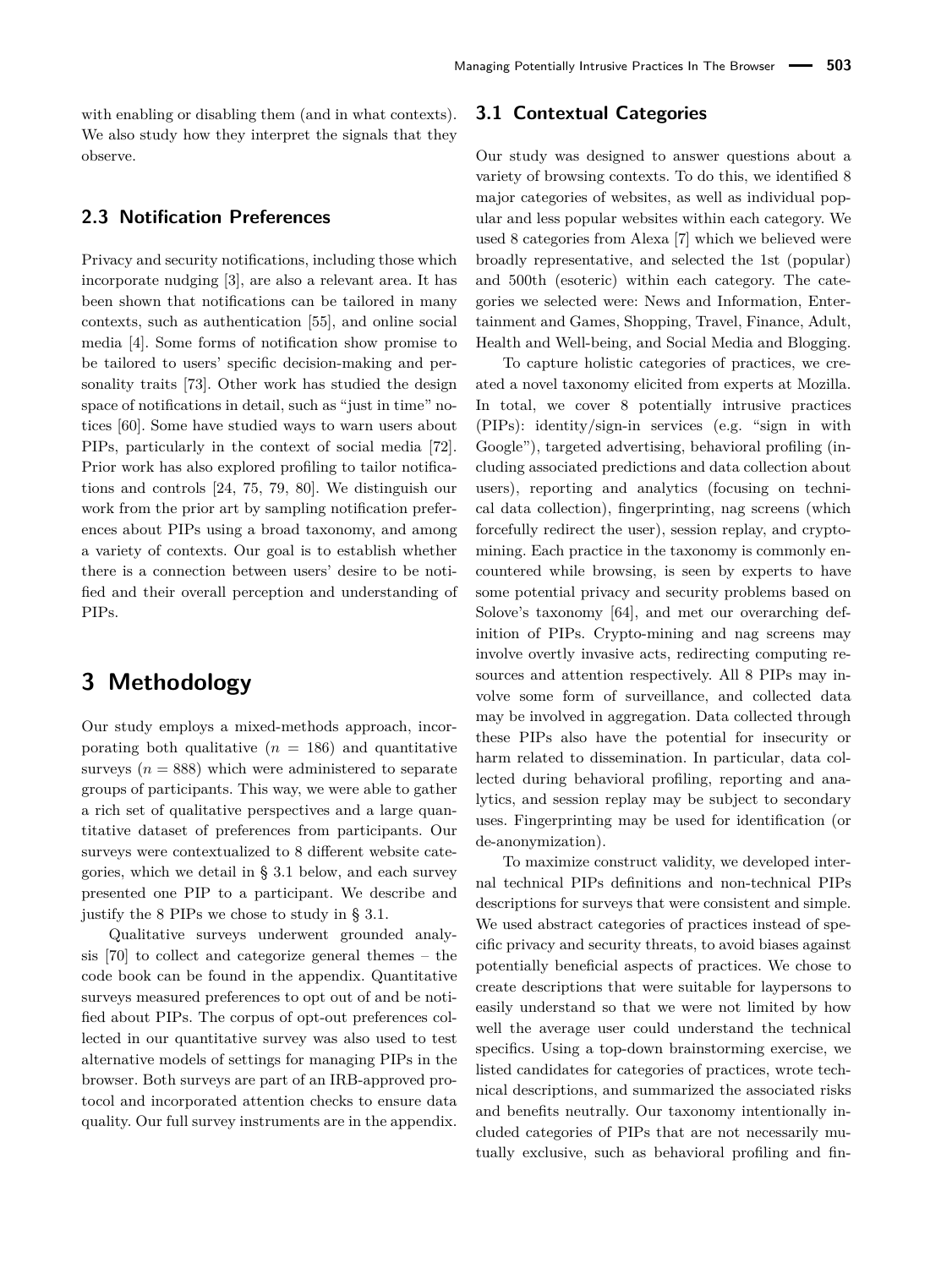gerprinting, which may often be closely associated with targeted advertising from a technical standpoint. We included these categories despite their potential overlap in order to tease out whether they were perceived differently by our participants. Each PIP is presented to separate participants, has separate descriptions, risks, and benefits, and is analyzed separately.

Neutral non-technical descriptions of PIPs intended for participants were iteratively refined. In the language used throughout the surveys, we always referred to PIPs as "web technologies" and avoided priming language, such as "intrusion", "threat" or "attack". Our descriptions were first piloted with two focus groups of nontechnical employees at Mozilla. After each focus group, the text was modified based on the feedback. Clarifying details were added (e.g., fingerprinting is not referring to biometrics, giving specific examples of sign-in services) and priming language was eliminated wherever possible. Then, experts from our research team and external experts at Mozilla judged whether the corresponding PIPs opt-out scenarios were realistic and nonspeculative. One PIP, paywalling, was initially considered (due to the potential for invasion [\[64\]](#page-17-0)) but was later removed as it was controversial whether it would be possible to realistically opt out without circumventing websites' legitimate business functions. The full list of PIPs descriptions, risks, and benefits can be found in the appendix.

# **3.2 Qualitative Survey**

Our first survey focused on eliciting perceptions of PIPs that participants believed they had encountered, their attempts to control them, and associated experiences.

Recruitment was performed on Amazon Mechanical Turk, implemented and hosted using Qualtrics, with a combined consent form and pre-screening survey. 186 participants were recruited and compensated \$6 for the 20-minute average duration. Pre-screening required participants to affirm that they were over 18 years of age, resided in the US, regularly browsed the Internet, understood the consent form, and wished to participate voluntarily in research. Participants were each randomly assigned to a single PIP only. We report on our recruitment and dropout statistics in § [4.](#page-6-0)

The pre-survey was a free-listing exercise about the website categories described in § [3.1](#page-3-0) in random order. Participants were instructed to look at their browsing history to find examples of websites that they would routinely visit if they did not immediately come to mind.

This exercise focused on popular websites to evoke examples that were representative of their categories and properly contextualize their responses. All participants were required to provide two examples from at least four out of the eight website categories.

The main survey was a qualitative survey with freetext responses. Participants were asked to describe the personal risks and benefits of their assigned "web technology", and how they believed it might benefit companies who employ it. We then asked participants if and where they believed that they had encountered this "web technology" before. We also asked questions about how to protect themselves from the potential risks; whether they had attempted to opt out, how they approached this, and whether they had succeeded.

The post-survey asked participants about basic demographics; age range, gender, education, employment status, and city size. In addition, we administered the SA-6 questionnaire, a standard measure of security and privacy awareness [\[26\]](#page-15-24). Up until this point we had avoided using value-laden terms, such as "privacy" and "security", but an exception was made in our postsurvey because such terms are required as part of SA-6. SA-6 was used as a proxy for measures of technical aptitude in our analysis, and participants with higher values were considered more tech-savvy.

Analysis began with removing responses where participants did not pass attention checks. Next, Glaser's grounded analysis was chosen to mitigate interpretation bias to systematically search for common themes [\[31,](#page-16-22) [70\]](#page-17-20). First-cycle coding identified general themes and trends. Several follow-up coding iterations were performed until saturation. Annotators were all usability, privacy, and security experts. Analysis occurred in unison, proscribing measures of inter-rater reliability [\[49\]](#page-16-23). The qualitative results were used to design a follow-up, large-scale, quantitative survey, as described below.

### **3.3 Quantitative Survey**

The quantitative survey aimed to elicit the opt-out and notification preferences of browser users towards PIPs. Recruitment was performed using the same method and criteria as the initial qualitative survey, permitting only individuals who had not already participated in the previous survey. Participants were compensated \$3 for the 10-minute average duration.

Each participant was randomly assigned one PIP only. The second survey began with the neutral PIP description with associated risks, and benefits. This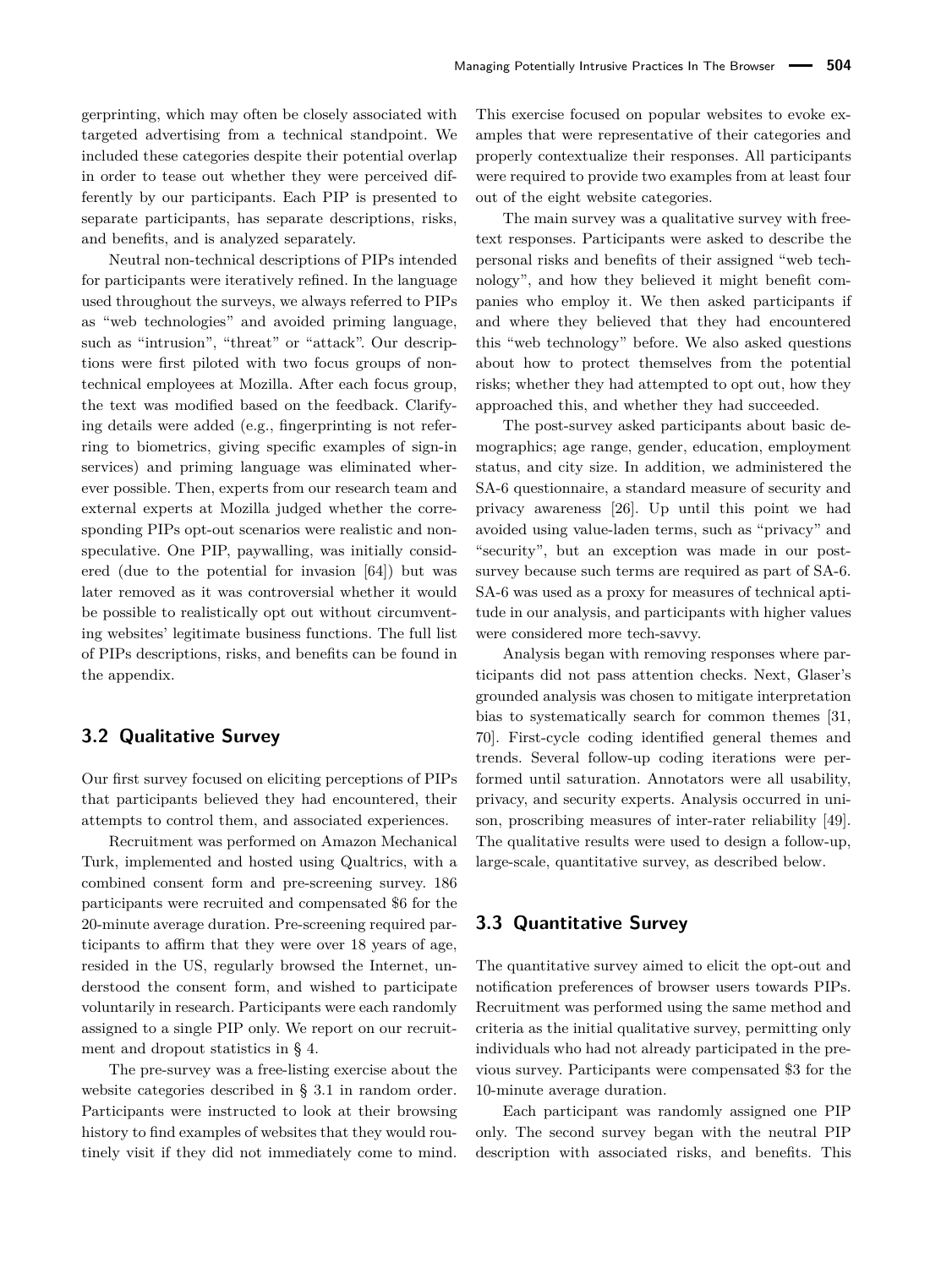ensured that all participants would have at least the same level of basic knowledge about their assigned PIP. Throughout the survey, we provided a link for participants to review the description, risks, and benefits. Next, each participant was presented with an example of a popular and unpopular website in each contextual category in random order. This was intended to help contextualize their responses to the category of websites. For each individual website within the category, participants were required to read about the category, when the website was established, the country it was based in, and a detailed screenshot of the website itself. Adult websites were censored to remove explicit content.

Next, participants were required to read hypothetical scenarios describing a novel mechanism for opting out of the PIPs, and respond to questions about their preferences to use the mechanism. Scenarios were each contextualized separately to individual websites, then to whole website categories, and then to all websites broadly. We used bold fonts to emphasize important details in questions, and made it clear that participants could reverse their choice to opt out if they desired. An example of a scenario contextualized to targeted ads on Amazon (the first-ranked Shopping website) follows:

Imagine that you are given a new setting in your browser that allows you to block Targeted Advertising on specific websites you choose ("opting out" of Targeted Advertising on these websites). When enabled, ads that use Targeted Advertising are blocked on websites you opt-out of. Ordinary ads which do not use Targeted Advertising are not affected by this setting. By default, you are still shown Targeted Advertising on websites you are not opted out of. Assume that you will be able to reverse this setting on any website, at any time.

Consider Amazon, which is a Shopping website. How likely would you be to use the setting described above, to **opt-out of Targeted Advertising for Amazon?**

After individual websites, the participant was then asked questions about entire categories of websites, then all websites. PIPs descriptions can be seen in Table [6,](#page-20-0) risks and benefits in Table [5,](#page-19-0) and the opt-out scenarios for each PIP can be seen in Table [7](#page-21-0) in the appendix along with the full survey texts.

Our qualitative survey showed that participants expressed difficulty in identifying the presence or absence of PIPs (see § [4.1\)](#page-6-1). Therefore, at the end of our quantitative survey, we asked participants whether they would prefer to be notified about the presence (and/or absence) of the "web technology" as they browsed the various categories of websites. These questions specifically did not allude to any implementation details of the notifications – we were concerned with capturing participants' general perspectives, rather than testing a particular notification style. For each website category, participants could choose between one of "Notify me every time I visit", "Notify me only once per week", "Notify me only once per month", "Notify me only the first time I visit", or "Never notify me", corresponding to ordinal levels of notification desire.

Post-surveys evaluated the participants' SA-6 score and collected more detailed demographics; age, gender, marital status, education, employment, whether they worked and/or were educated in a STEM field, city size, when they last looked at and modified their browser privacy and security settings, their browser preference, and prior experience filling out privacy-related surveys online. We chose to examine these demographic factors as they had been previously shown to correlate with some privacy preferences, particularly opt-out choices, in prior work [\[63\]](#page-17-21). A final question was asked about whether the participant believed they belong to a category or group of individuals who are especially at risk, due to surveillance or some form of systematic oppression.

#### <span id="page-5-0"></span>**3.3.1 Regression Analysis**

In order to answer RQ3, we needed to determine which demographic factors (e.g., SA-6 score, age, gender, etc.) and/or vignette factors (e.g., website category, individual websites, popularity) impacted participants' expressed likelihood to opt out of PIPs. We performed regression analysis on our quantitative survey results to determine this. We used regression models as a way to systematically test which factors may have influenced participants' likelihood to opt out; those which show statistically significant association with changes in optout likelihood across all PIPs would be suitable candidates for further testing in alternative settings, in part to answer RQ5. Likert-scale opt-out preferences were collapsed into binary categories (opt-out or optin) which served as the outcome variable for binomial generalized linear mixed-effects regression models. One regression was fitted for each PIP, so that they could be analyzed separately. Models were fit by maximum likelihood (Laplace Approximation) [\[11\]](#page-15-25). Demographic and vignette factors were modeled as fixed effects, and survey participants were each given a randomized unique identifier modeled as a random effect to account for individual variance between subjects. The 1st level of each fixed effect for ordinal factors was chosen as the intercept. Intercepts for categorical factors are described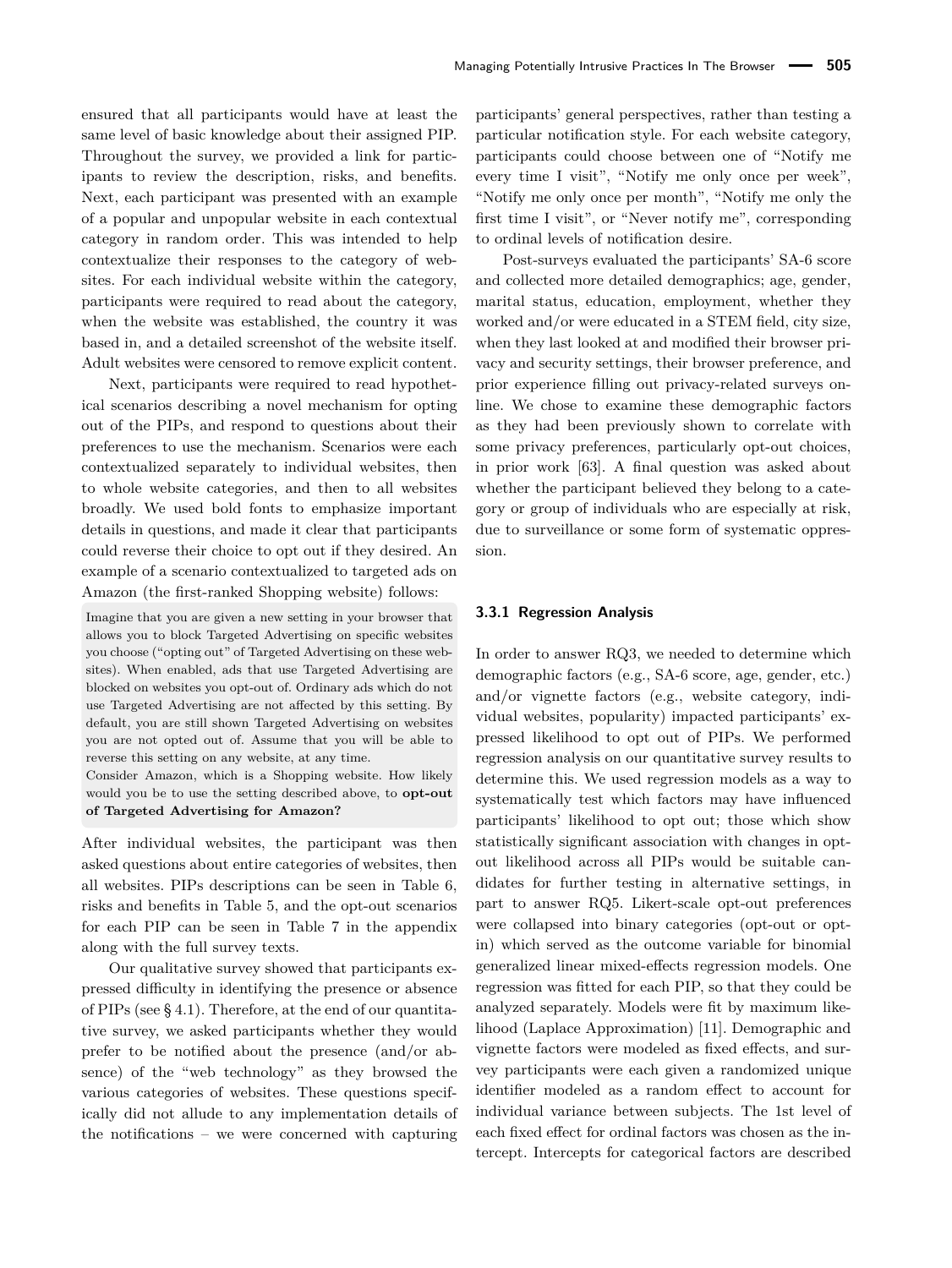in Table [9,](#page-26-0) along with the odds ratios (Z-test) and pvalues.

Each of our regression models underwent model selection. One by one, each factor was added to the model and the resulting candidate model was tested against a null model (with only random effects) using likelihood ratio tests. If the likelihood ratio test showed with *p <* 0*.*05 that the model including the added factor was statistically significant versus the null model, the added factor was included. In cases where the added factor was not significant  $(p > 0.05)$ , the factor was excluded. We added factors in the same order as is reflected in the header row of Table [1](#page-10-0) until all factors were tested. As a final sanity test, we also tested for multicollinearity by reintroducing all factors (except gender and SA-6, which had already been universally excluded) into each regression and calculated the variance inflation factor. We did not find any evidence of moderate or high levels of correlation  $(VIF > 5)$  between any factors which had been previously included based on our likelihood ratio tests, and factors which showed high levels of correlation  $(VIF > 10)$  had already been excluded. We also explored whether interactions were present among factors included in the model, but no significant interactions were found.

With a theoretical maximum of 15 demographic and 3 vignette factors, *a priori* power analysis was performed using G\*Power [\[27\]](#page-15-26). We required at least 997 participants to achieve significance at  $\alpha = 0.05$  with a medium effect size (0.4). We report on the observed power in the results.

# <span id="page-6-2"></span>**3.4 Testing Alternative Settings Models**

The corpus of preferences collected in our quantitative survey was used to perform a series of simulation experiments which test alternative models of settings for managing PIPs in the browser. These experiments characterize accuracy (i.e., how many instances in which participants' preferences coincided with what is offered by the settings), as well as user burden (i.e., the number of actions participants would need to take to adjust individual settings in order to make what is offered coincide with their preferences). The parameters of the experiment were bounded by the 16 websites collected, spanning the 8 categories of websites, across all 8 PIPs. As such, we are simulating the effect of implementing the hypothetical settings which were introduced in our surveys in a highly constrained setting under conservative assumptions.

The experiments tested 6 different models: (1) No Toggle (closest to the current default in most browsers such as Chrome [\[33\]](#page-16-15)) where all PIPs are allowed with no additional settings offered, then (2) No Toggle where all PIPs are denied with no additional settings. Next, (3) Default Allow and (4) Default Deny Category-level Toggles, where users can change their category-level preferences when they do not prefer the default to increase accuracy at the cost of additional burden but only based on website categories. Finally, (5) Default Allow and (6) Default Deny Individual Website Toggles, where users can change individual website preferences when they do not prefer the default to increase accuracy at the cost of additional burden across all individual websites. The experiments all assume that changing to different defaults requires one action to change each setting. One decision or changed setting amounts to one unit of user burden, accrued each time the user-preferred setting doesn't match the current default. Changing individual website/category settings requires one decision per individual website/category. Instances where users do not have consensus among categories (e.g., a user has equal numbers of allow and deny preferences within a single website category) do not result in a changed setting. Finally, we assume that we are only changing settings for one PIP at a time – a limitation imposed by our corpus being comprised of data for only one PIP per participant.

# <span id="page-6-0"></span>**4 Results**

We organize the results by survey and research questions. In § [4.1,](#page-6-1) we describe the qualitative survey results, addressing RQ1 and RQ2. In § [4.2,](#page-8-0) we present findings from the quantitative survey, addressing RQ3 and RQ4. Detailed demographics can be seen in Table [8](#page-25-0) in Appendix. Finally, we report the results of our experiments characterizing accuracy and user burden tradeoffs between alternative settings models (RQ5) in § [4.3.](#page-9-0)

### <span id="page-6-1"></span>**4.1 Qualitative Analysis**

The aim of our qualitative analysis was to categorize and organize themes in responses. We used these categories to isolate examples of signals that users rely on to determine the presence or absence of PIPs while browsing (RQ1), and the affordances that users associate with controlling PIPs (RQ2). We received 186 responses.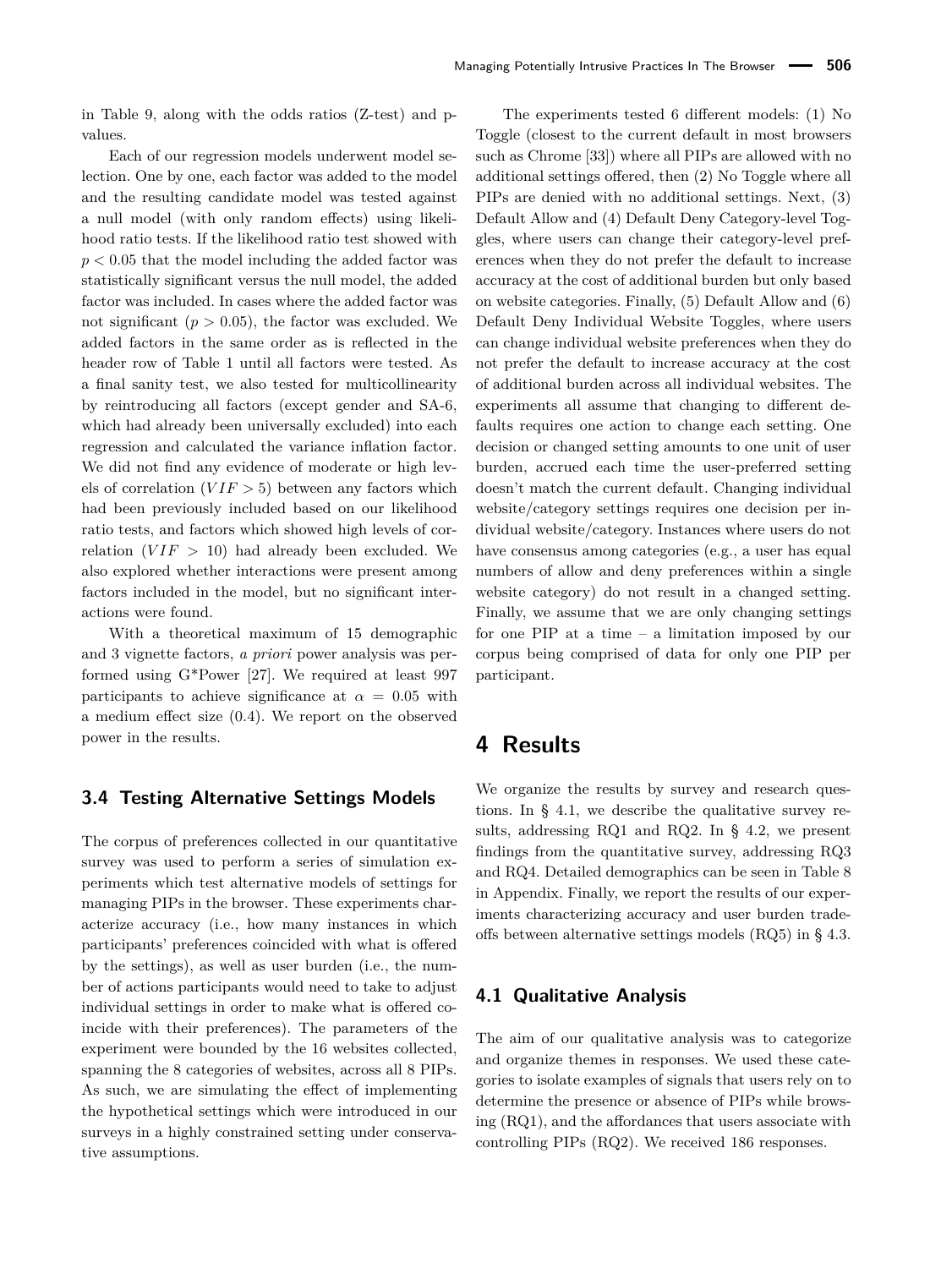#### **4.1.1 RQ1 - Unreliable Signals**

We identified different signals that participants rely on to determine if there are being subjected to PIPs, including the presence of ads, changes in functionality (breakage), recognizing explicit notifications, and recognizing implicit notifications. Participants often told us about heuristics that they had developed to determine whether they are being subjected to (or protected from) PIPs.

Ten separate participants recognized that the presence of advertisements likely implied the presence of targeted ads and behavioral profiling, some participants referred to a lack of advertisements as a signal of not being subject to advertising-related PIPs. Another 21 instances among 19 participants showed that the presence of ads was also used as the signal for PIPs not explicitly related to ads, such as fingerprinting. One participant took note of ads that conflicted with their interests:

**46** I know that I've succeeded [in opting out of fingerprinting]<br>when I see ads for things that I would never eat such as when I see ads for things that I would never eat such as meat or burgers. That's a very simple example but it tells me some of these sites have no idea what my preferences are because I would never eat animal products of any sort. (Pt. 6f1d71b7) **"**

Many participants expressed confidence that they had successfully opted out because they did not see any ads:

**46** Well with the ad blocker or script blocker program I know II successfully onted outl because I don't receive any ads [I successfully opted out] because I don't receive any ads at all. And with the script blocker, I'm pretty sure the website isn't receiving any information from me based off my limited knowledge of the program. Same goes for private browsing I guess. (Pt. 6d4a0d2e) **"**

7 participants recognized connections between breakage and the effectiveness of their opt-out approach. We see evidence of participants using both ad-related signals and breakage in the following example:

 $\begin{array}{c} \n\textbf{4} \text{ I turn [targeted advertising] off or avoid it on websites that I feel are sketchv [ 1 The advertisements that I was) \n\end{array}$ that I feel are sketchy. [...] The advertisements that I was shown were different and parts of the website stopped functioning properly. (Pt. 1a64f804) **"**

These participants saw breakage as a signal of an effective approach. However, breakage can occur when PIPs are present. It is not definitive evidence of opting out.

99 participants speculated about the technical specifics of PIPs. We observed confusion about PIPs descriptions in focus groups and modified them accordingly. Our survey text specifically pointed out that fingerprinting did not refer to physical fingerprints or biometrics. However, 8 participants were especially con-

fused by fingerprinting, suggesting that the data collected could include authentication tokens, security keys, biometrics, or encourage identity theft.

44 participants purported personal benefits of PIPs, expressing approval and did not mention any risks. 6 participants mentioned that with nag screens, "attention can be drawn to important things". Though the rest found them annoying, one remarked that their interest "often outweighs or sufficiently overshadows any nag screens. (Pt. 789bf237)" We observe that many of the signals participants rely on may be unreliable.

#### <span id="page-7-0"></span>**4.1.2 RQ2 - Incorrect or Missing Affordances**

Regarding the affordances users associate with enabling or disabling PIPs, we noted browser settings, thirdparty tools, extensions, and settings on websites as the most prominent examples which were mentioned in responses. 54 participants in total saw security tools as the most appropriate way to avoid PIPs as well as unrelated threats. This phenomenon was seen among technically sophisticated participants in particular. However, a significant portion of participants (15 instances in 13 responses) asserted that using their browser "safely" alone ensured their safety. These participants were unable to articulate what their approach entailed in terms of specific actions, interfaces, or behaviors. In contrast, more technically sophisticated participants would often recommend specific products. One participant detailed their usage of virtual machines to avoid data collection associated with sign-in services and malware:

**46** [...] I browse using a VM (virtual machine, a cloned and contained version of my browser) when casually surfine contained version of my browser) when casually surfing the net or shopping. I use Shadow Defender. I can pick up all the trojans and malware I like, then with a click of a button, that "machine" is destroyed and my real computer is back in play. It's great. (Pt. 4a171bc9) **"**

While using VMs or specific anti-malware security tools is useful and can potentially help mitigate malware risks, they are not effective ways to opt out of PIPs. VMs can be effective at mitigating some forms of fingerprinting, but in general, they do little to mitigate data collection associated with other PIPs. Most notably, the approach is ineffective when users sign in.

There were 12 participants who believed that to opt out of PIPs related to targeted advertising (but not specifically targeted ads), such as behavioral profiling and fingerprinting, they must block ads. These participants mentioned ad-blockers and anti-virus tools as the best way to ensure total protection from the risks associ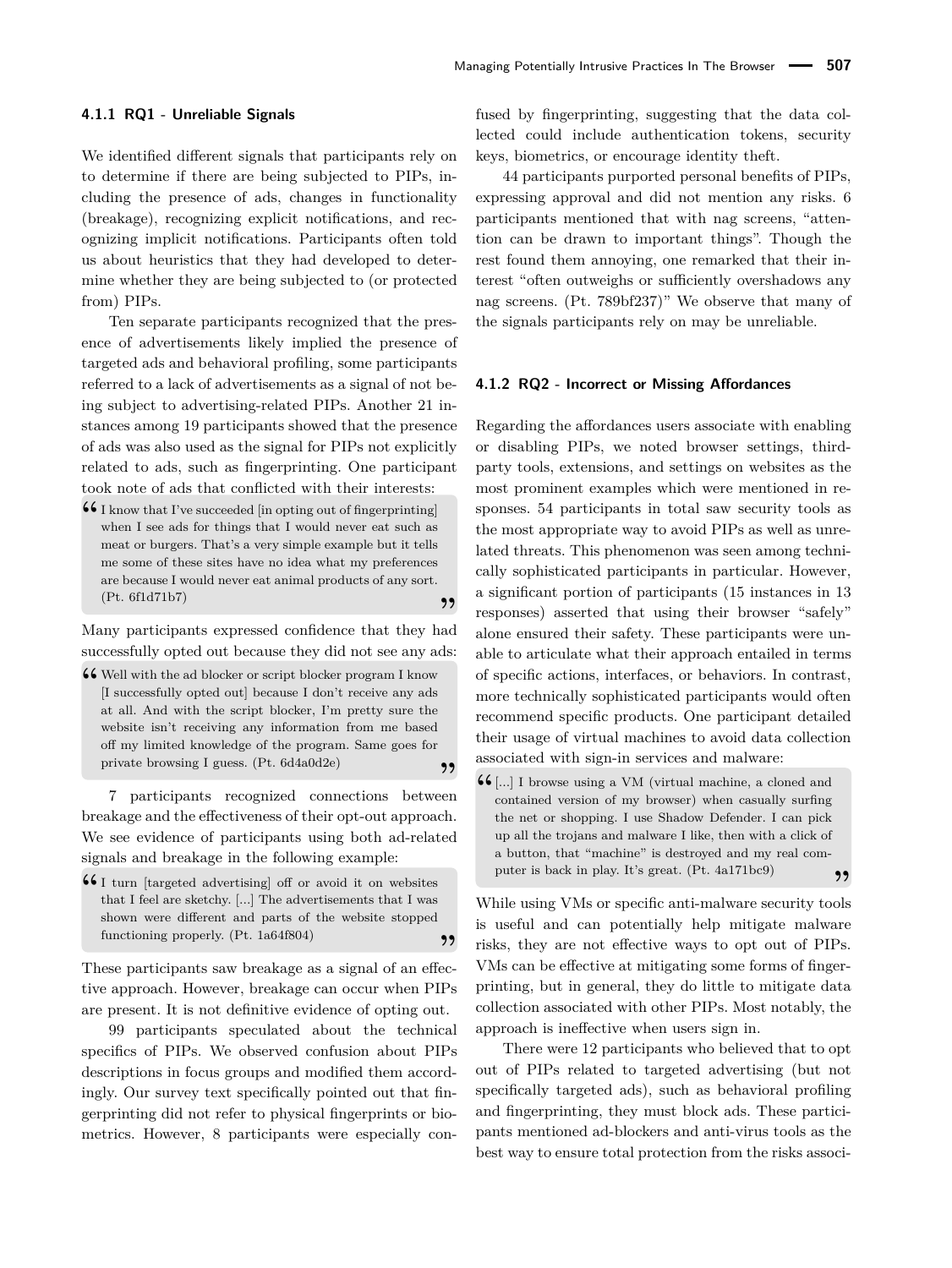<span id="page-8-1"></span>**Fig. 1.** Aggregate opt-out preferences, per website category.

ated with advertising-related PIPs. "Malvertising" (ads with embedded links to malware) [\[65\]](#page-17-22) was also mentioned as a specific concern by 12 participants. Of these, 5 confused tools such as anti-virus with ad-blocking, perhaps due to the potential to protect from malware.

Some participants suggested that PIPs were intended to improve security. 8 participants mentioned security benefits with fingerprinting, session replay, and identity/sign-in services. We noticed that these participants seemed to emphasize security over privacy concerns, and were primarily concerned about their online accounts being hacked. One participant mentioned that they saw fingerprinting as a way to provide "greater protections against fraud (Pt. 4dc574f7)". 3 participants perceived session replay as a beneficial feature, confusing it with history or session cookies.

62 participants in total had assumptions about having control over a setting that does not exist. Of these, 53 participants' responses alluded to settings on websites as ways they had previously used to opt out. Settings to control PIPs are provided on websites in myriad forms, such as cookie-blocking banners and privacy dashboards, though many websites (including the examples we surveyed) do not provide any meaningful settings. 20 participants believed they had control over their surveyed PIPs when in reality there were no settings built into their browser or on the websites they mentioned. Their accounts revealed that they did not take any action to opt out because they were confused about where to find the settings – they had assumed that the settings existed. These participants expressed that it was too difficult to configure these settings because they were unable to find them. The 33 other participants assumed that opt-out settings were available but never attempted to use them. One participant clearly knew where to look for privacy and security settings in their browser, but misinterpreted what was offered:

**44** I assume the [fingerprinting] features would have their own browser setting location, just like other browser feaown browser setting location, just like other browser features, where you can disable and enable them. For example, I use Chrome most often, so I would expect to find these features listed under Settings > Advanced > Privacy and Security. (Pt. 2e78b57d) **"**

Of these 33 participants, 16 assumed their browsers would offer nonexistent settings and insisted that they should be available without specifying where.

In summary, our qualitative results offer insights into users' perceptions of PIPs. Many of the perceived affordances mentioned by participants are inadequate or non-existent, showing a relatively high level of miscon-

 $1.0$  $0.8$ Chose to Opt-Out<br> $\frac{6}{x}$  $0.2$  $\mathbf{a}$ SOCIAL **ADULT** GAMES **NEWS** FINANCE SHOPPING **TRAVEL HEALTH Website Category** 

ception about PIPs. We saw evidence of differences in participants' technical sophistication, confusion about the risks and benefits of PIPs, and reliance on unreliable signals. These findings informed the development of our quantitative survey.

### <span id="page-8-0"></span>**4.2 Quantitative Analysis**

This section details the results from the quantitative data in our second survey. We answer two research questions regarding participants' preferences to opt out of PIPs (RQ3) and their preferences to be notified (RQ4). Recall that in both surveys, participants were randomly assigned to one of the 8 PIPs we studied (listed in Table [2\)](#page-10-1), so each participant responded to one assigned practice. 888 responses were collected in total, and we observed 92% power in post-hoc power analyses. On average, 111 responses were collected for each practice.

#### **4.2.1 RQ3 - Users Want To Opt Out**

Our quantitative data showed that participants want control over PIPs, either by opting in or out, subject to the various contextual factors we studied.

Table [2](#page-10-1) shows participants' opt-out preferences across all surveyed practices. In general, participants were opposed to most practices, wanting to opt out with little variance. Overall, participants preferred to opt out in 81% of instances on average. The outlook is somewhat different with preferences to opt out on a per website category basis as in Figure [1.](#page-8-1) While the majority of participants prefer to opt out in all website categories, there is some variability in preferences. For example, the preferences we collected about PIPs on finance websites is somewhat skewed towards preferring to allow. This is likely due to fingerprinting and sign-in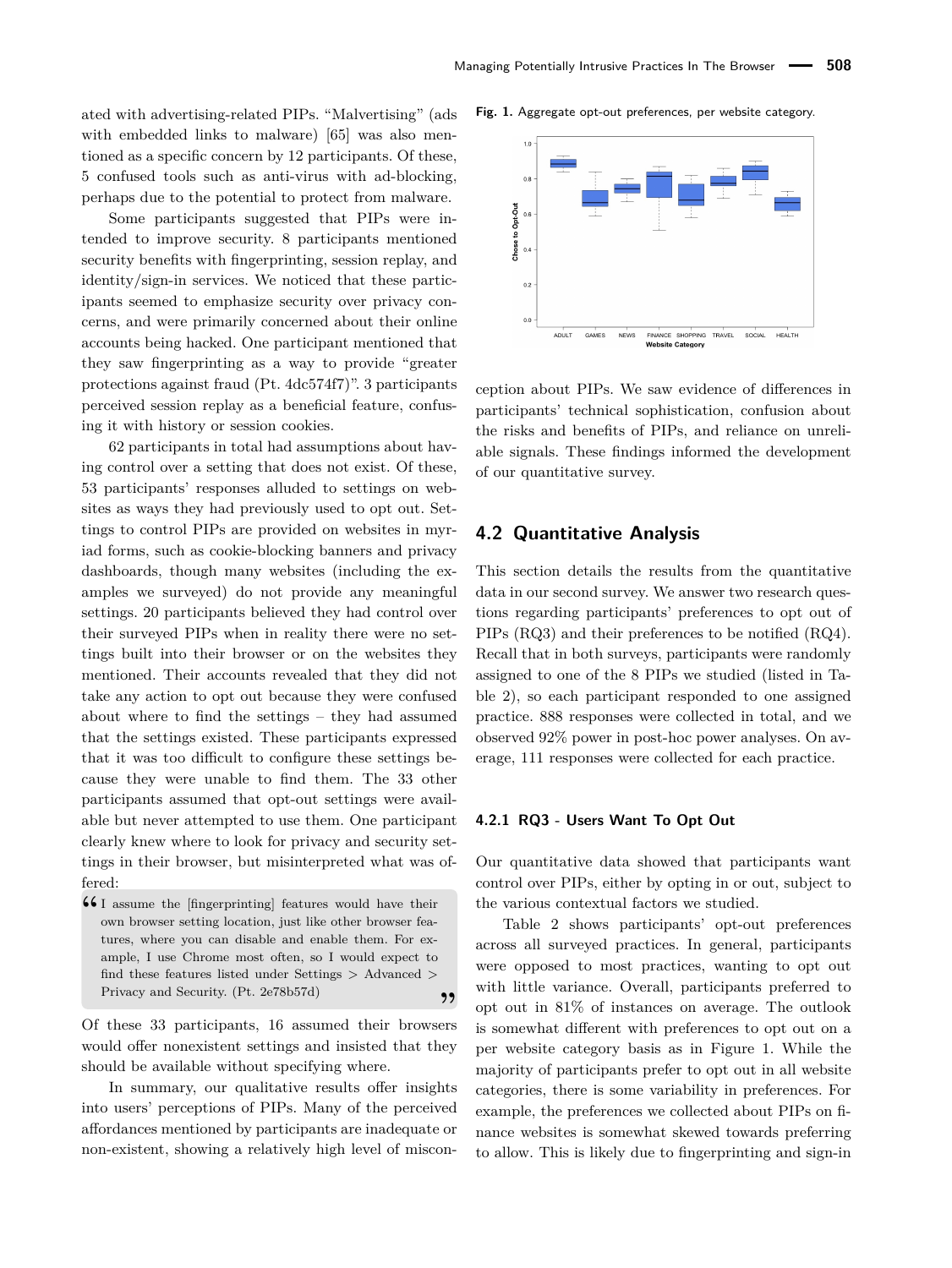services being seen as beneficial here. This echoes our qualitative results that some participants saw security benefits associated with these practices.

#### **4.2.2 RQ3 - Website Category Influences Preferences**

In § [3.3.1,](#page-5-0) we describe our regression analysis used to determine if there was an association between the likelihood to prefer to opt out and the factors we surveyed. As shown in Table [1,](#page-10-0) many different factors seem to play a statistically significant role in opt-out likelihood for specific PIPs. Age range, education level, STEM education, city size, marital status, employment status, STEM employment, how recently the participant looked at and changed their settings, their browser of choice, whether they had recently participated in online surveys about privacy, and whether they self-identified as being at risk of privacy breach were all shown to be associated with changes in opt-out preferences for at least one PIP. The detailed odds ratios and p-values from our regression models (Z-test versus the intercept) for each PIP can be found in Table [9.](#page-26-0) We found that only website category was associated with changes in likelihood to opt out in all PIPs, and while other PIPs had factors which may be associated with opt-out likelihood, these findings were inconsistent between PIPs. For this reason, website category was the only factor that we found was appropriate to use in alternative settings models (see § [4.3\)](#page-9-0). We also did not see evidence of interactions among factors.

#### **4.2.3 RQ4 - Users Want To Be Notified About PIPs**

RQ4 questions which practices users prefer to be notified about, how often, and in what contexts. We observed clear preferences to be notified about the presence and absence of PIPs on most websites. We expected that participants would prefer not to be notified in most circumstances, reflecting most contemporary browsers' designs which do not notify without direct user engagement and notifications are very subtle if present at all. However, we see a clear trend towards the preference for notifications, summarized in Figure [2.](#page-9-1) We saw a similar trend in the responses broken down by website category, with the exception of Adult websites which were preferred to be notified about significantly more frequently. We view the desire to be notified more frequently as evidence of concern. Moreover, our qualitative results show that users are facing difficulty identifying where PIPs

#### <span id="page-9-1"></span>**Fig. 2.** Aggregate PIPs notification preferences.



are present, and these results seem to provide further evidence.

Note that we deliberately chose not to study the implementation of a specific notification mechanism. Instead, we asked questions about notifications in the abstract. Some users may prefer some types of notifications over others or may find some so annoying that they would prefer to forgo them completely – our results show that there is simply an expectation that may not currently be adequately met.

### <span id="page-9-0"></span>**4.3 Characterizing Alternative Settings**

In this section, we show the results of our experiments exploring accuracy and user burden associated with different models of PIPs opt-out settings in browsers. Generally, more accurate settings are more desirable, as they fulfill the expressed preferences of users. Less burdensome settings are also more desirable, as they limit the distraction and annoyance associated with configuring these settings. Accuracy is calculated based on the percentage of individual websites correctly aligned between the settings and expressed preferences of each individual user collected in our surveys. User burden is calculated based on the number of instances where settings must be realigned, within the constraints of the model. Both accuracy and user burden are subject to the constraints of the models we tested. Recall that in in § [3.4](#page-6-2) we described the alternative settings models. Note that any time the settings are changed from the default, accuracy can increase but user burden is incurred. No Toggle has no settings and only the default applies. With Category Toggles, the default is applied but the settings can be changed per website category at the cost of additional burden. Website Toggles can be adjusted for each indi-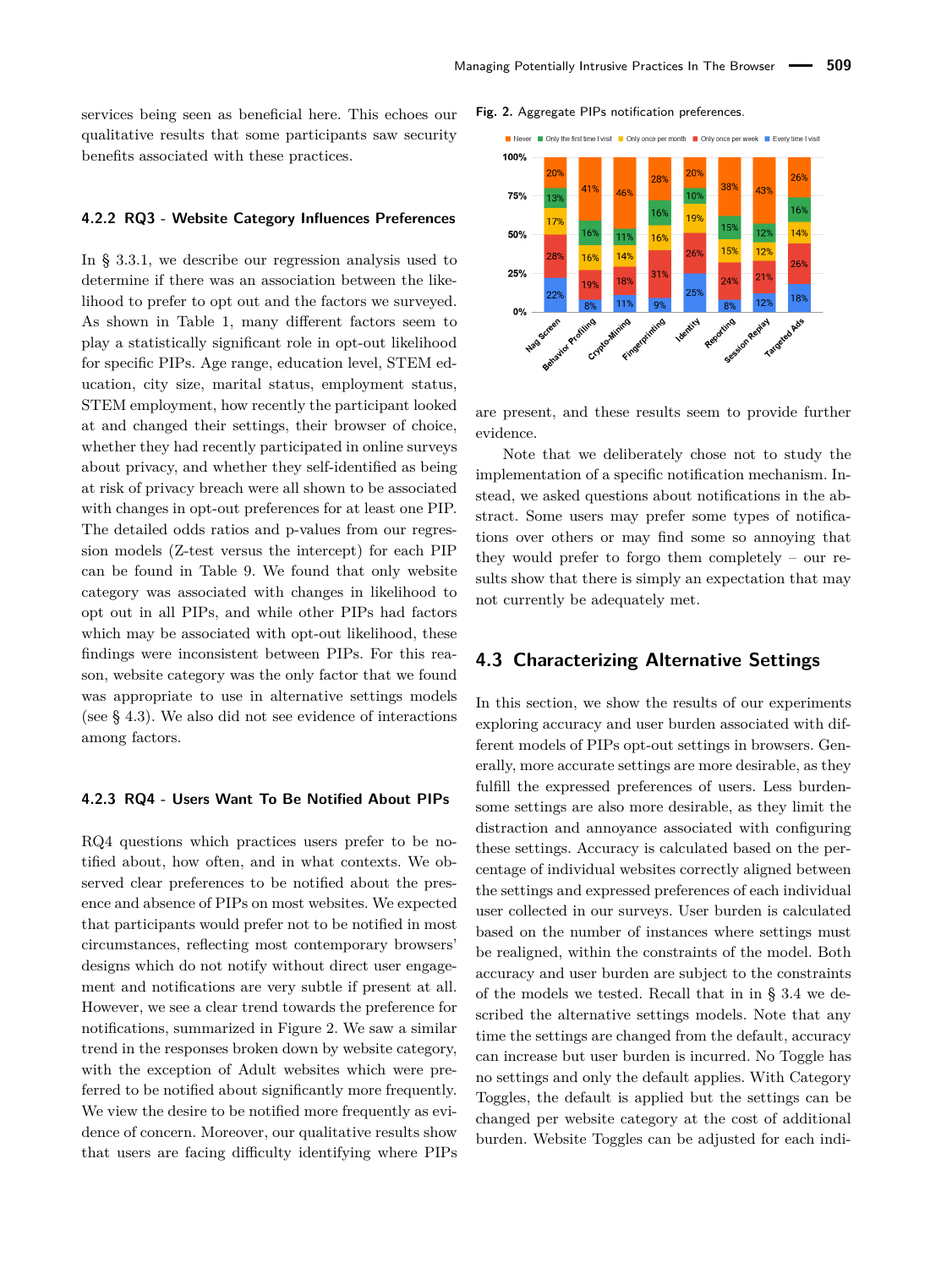<span id="page-10-0"></span>

|                              |  |  | Table 1. Results of our model selection. Included factors are labeled $\bullet$ . Excluded factors are labeled $\odot$ . Website category was the only |  |  |  |  |
|------------------------------|--|--|--------------------------------------------------------------------------------------------------------------------------------------------------------|--|--|--|--|
| factor found to consistently |  |  |                                                                                                                                                        |  |  |  |  |

|                                | Age   | Education | <b>STEM</b> | City        | Marital       | Employment    | <b>STEM</b>       | Looked          | Changed         | <b>Browser</b> | Recent  | At          | Gender | $SA-6$ | Website  |
|--------------------------------|-------|-----------|-------------|-------------|---------------|---------------|-------------------|-----------------|-----------------|----------------|---------|-------------|--------|--------|----------|
|                                | Range | Level     | Education   | <b>Size</b> | <b>Status</b> | <b>Status</b> | <b>Employment</b> | <b>Settings</b> | <b>Settings</b> | Used           | Surveys | <b>Risk</b> |        |        | Category |
| <b>Behavioral Profiling</b>    |       |           |             |             |               |               |                   |                 |                 |                |         |             |        |        |          |
| <b>Reporting and Analytics</b> |       |           |             |             |               |               |                   |                 |                 |                |         |             |        |        |          |
| <b>Session Replay</b>          |       |           |             |             |               |               |                   |                 |                 |                |         |             |        |        |          |
| <b>Targeted Ads</b>            |       |           |             |             |               |               |                   |                 |                 |                |         |             |        |        |          |
| Crypto-Mining                  |       |           |             |             |               |               |                   |                 |                 |                |         |             |        |        |          |
| Identity/Sign-in               |       |           |             |             |               |               |                   |                 |                 |                |         | U.          |        |        |          |
| <b>Fingerprinting</b>          |       |           |             |             |               |               |                   |                 |                 |                |         | v.          |        |        |          |
| "Nag" Screens                  |       |           |             |             |               |               |                   |                 |                 |                |         |             |        |        |          |

<span id="page-10-1"></span>**Table 2.** Mean opt-in (Allow) and opt-out (Deny) preferences.

|                               | <b>Prefer Allow</b> | <b>Prefer Deny</b> |
|-------------------------------|---------------------|--------------------|
| Behavioral Profiling          | 20%                 | 80%                |
| Reporting and Analytics       | 20%                 | 80%                |
| Session Replay                | 18%                 | 82%                |
| <b>Targeted Ads</b>           | 19%                 | 81%                |
| Crypto-Mining                 | 14%                 | 86%                |
| Identity and Sign-In Services | 18%                 | 82%                |
| Fingerprinting                | 23%                 | 77%                |
| "Nag" Screens                 | 17%                 | 83%                |

vidual website. While the language used in our surveys referred to "opting out" of a practice, for clarity we refer to these settings as "allow" (i.e., to opt in) or "deny" (i.e., to opt out).

#### **4.3.1 RQ5 - Deny By Default Is Less Burdensome**

Table [3](#page-11-0) describes the accuracy of the different settings models. Here we see that the settings which can offer the greatest accuracy are Category Toggles and Website Toggles, while No Toggle are far less accurate. Our results reveal the trade-off between accuracy and user burden inherent in the number of settings that are offered. This relationship is evident when comparing Table [4](#page-11-1) with Table [3.](#page-11-0) However, deny by default settings based on website categories or individual websites require fewer changes for users to achieve their preferred settings compared to allow by default – between 75% and 65% fewer actions required on average. This is consistent with our findings that users broadly prefer to opt out (Table [2\)](#page-10-1), and website categories are a significant factor in opt-out likelihood (Table [1\)](#page-10-0).

In our simulation, the upper bound of user burden is limited by the number of surveyed website categories (8 total) and websites (16 total, 2 per category). Therefore, more choices are possible when settings are offered based on individual websites rather than categories. We found that both Category and Website Toggles spanned

the entire range of possible choices for individual users, requiring zero changes in the best case and 16 in the worst case (Table [4\)](#page-11-1). Website Toggles offer the best accuracy but are more burdensome even when the setting is allowed. In contrast, Category Toggles can provide very high accuracy with minimal user burden. The optimal trade-off will depend on the specific user, but we speculate that the middle ground would be appropriate for most, suggesting that Category Toggles would be best.

# **5 Discussion**

A significant body of research has shown that users' privacy expectations are not currently fulfilled by websites or apps [\[48,](#page-16-20) [53,](#page-16-8) [58\]](#page-17-7). One goal of this work is to determine the extent to which users are aware of this, and another is to investigate ways to address the gap between privacy expectations and reality. Our findings are consistent with prior studies on specific privacy and security threats, particularly those studying tracking, profiling, and certain fingerprinting methods [\[25\]](#page-15-4), and targeted ads [\[43\]](#page-16-2). Our novel contribution informs redesigned browser settings to accurately limit PIPs where preferable and better accommodate users' expectations.

Similar to prior work, our participants demonstrated a strong desire to be notified about and opt out of PIPs on most websites. Existing solutions, however, do not meet people's needs for web privacy. Naive solutions—such as attempting to block all PIPs completely—can be too clumsy to be practical as websites offer different sets of controls based on their business goals and privacy policies. Broader efforts—such as new data privacy laws—have emerged to aid in the standardization and uniform requirement for certain privacy options online, restricting specific practices without informed consent in some jurisdictions [\[9,](#page-15-27) [69\]](#page-17-23). The extent to which these efforts have been and will be effective is still unclear [\[68\]](#page-17-24). Many other approaches employed by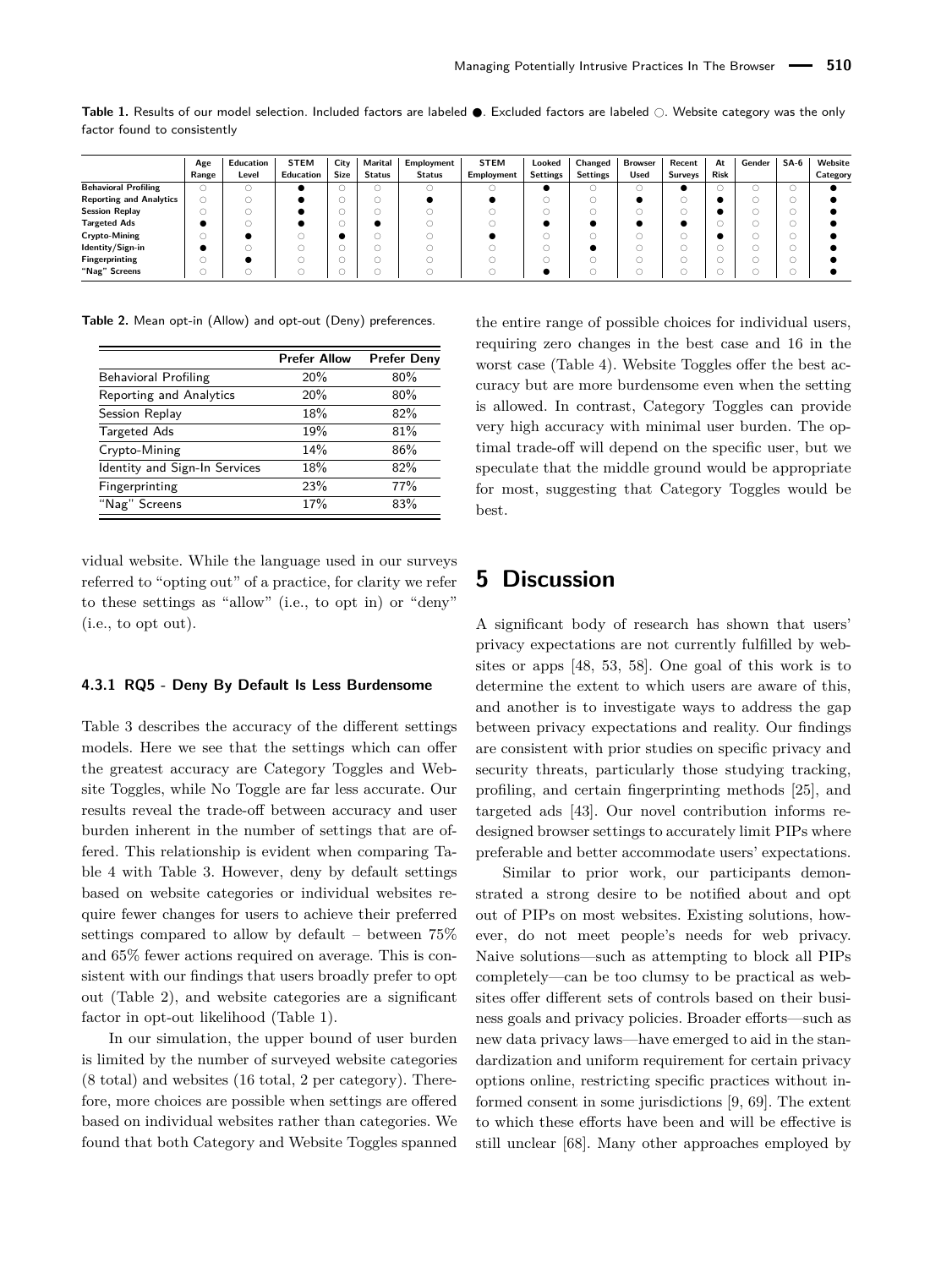|                          | No Toggle    | No Toggle | <b>Category Toggles</b> | <b>Category Toggles</b> | <b>Website Toggles</b> | <b>Website Toggles</b> |
|--------------------------|--------------|-----------|-------------------------|-------------------------|------------------------|------------------------|
| <b>Default Setting</b>   | <b>Allow</b> | Deny      | <b>Allow</b>            | Deny                    | <b>Allow</b>           | Deny                   |
| <b>Profiling</b>         | 25.8%        | 74.2%     | 92.3%                   | 92.3%                   | 100.0%                 | 100.0%                 |
| Reporting                | 27.9%        | 72.1%     | 91.9%                   | 91.9%                   | 100.0%                 | 100.0%                 |
| <b>Session Replay</b>    | 24.5%        | 75.5%     | 92.7%                   | 92.7%                   | 100.0%                 | 100.0%                 |
| <b>Targeted Ads</b>      | 24.6%        | 75.4%     | $90.0\%$                | $90.0\%$                | 100.0%                 | 100.0%                 |
| Crypto-Mining            | $19.6\%$     | $80.4\%$  | 95.7%                   | 95.7%                   | 100.0%                 | 100.0%                 |
| <b>Identity Services</b> | 25.6%        | 74.4%     | $90.7\%$                | $90.7\%$                | 100.0%                 | 100.0%                 |
| <b>Fingerprinting</b>    | $33.6\%$     | 66.4%     | 89.9%                   | 89.9%                   | 100.0%                 | 100.0%                 |
| "Nag" Screens            | 24.5%        | 75.5%     | 92.1%                   | 92.1%                   | 100.0%                 | 100.0%                 |
| Mean                     | 25.8%        | 74.2%     | 91.9%                   | 91.9%                   | 100.0%                 | 100.0%                 |

<span id="page-11-0"></span>Table 3. Accuracy of the various alternative setting models. No Toggle (Allow by default) reflects Chrome settings.

<span id="page-11-1"></span>**Table 4.** User burden is the average number of settings changed per user, per PIP. No Toggle (Allow by default) is considered the current setting, with zero burden. The maximum possible burden is 16 (given 2 websites in 8 categories).

|                          | No Toggle    | No Toggle | <b>Category Toggles</b> | <b>Category Toggles</b> | <b>Website Toggles</b> | <b>Website Toggles</b> |
|--------------------------|--------------|-----------|-------------------------|-------------------------|------------------------|------------------------|
| <b>Default Setting</b>   | <b>Allow</b> | Deny      | <b>Allow</b>            | Deny                    | <b>Allow</b>           | Deny                   |
| <b>Profiling</b>         | 0.00         | 1.00      | 5.32                    | 1.45                    | 11.87                  | 4.13                   |
| Reporting                | 0.00         | 1.00      | 5.12                    | 1.58                    | 11.54                  | 4.46                   |
| <b>Session Replay</b>    | 0.00         | 1.00      | 5.45                    | 1.37                    | 12.08                  | 3.92                   |
| <b>Targeted Ads</b>      | 0.00         | 1.00      | 5.23                    | 1.17                    | 12.06                  | 3.94                   |
| <b>Crypto-Mining</b>     | 0.00         | 1.00      | 6.09                    | 1.23                    | 12.86                  | 3.14                   |
| <b>Identity Services</b> | 0.00         | 1.00      | 5.21                    | 1.30                    | 11.91                  | 4.09                   |
| <b>Fingerprinting</b>    | 0.00         | 1.00      | 4.50                    | 1.88                    | 10.63                  | 5.37                   |
| "Nag" Screens            | 0.00         | 1.00      | 5.40                    | 1.33                    | 12.08                  | 3.92                   |
| Mean                     | 0.00         | 1.00      | 5.29                    | 1.41                    | 11.88                  | 4.12                   |

websites result in dark patterns or do not provide any meaningful options [\[43,](#page-16-2) [59\]](#page-17-25). It is also well known that users can be manipulated into choosing settings that do not match their privacy preferences [\[4\]](#page-15-21) and few websites adopt privacy standards that are considered best practices. [\[12,](#page-15-15) [62\]](#page-17-13). Our work provides insight into novel, better approaches to improve web privacy experiences.

We proceed as follows: first, we remark on our findings about users' perspectives and expectations (§ [5.1\)](#page-11-2). Next, we discuss the findings of our quantitative studies  $(\S$  [5.2\)](#page-12-0). Finally, we discuss policy implications  $(\S$  [5.3\)](#page-12-1), limitations  $(\S 5.4)$  $(\S 5.4)$ , and future work  $(\S 5.5)$  $(\S 5.5)$ .

# <span id="page-11-2"></span>**5.1 Perspectives on Notices and Controls**

Our findings confirm that most people find the PIPs we studied to be intrusive and expect to have the ability to restrict them. We found that people want to opt out in most instances (81% of our participants) independent of context. However, many participants assumed that they had the ability to opt out even in cases where such controls are not available. For example, most websites do not offer controls to opt out from data collection associated with behavioral profiling, or reporting and

analytics, yet as described in § [4.1.2](#page-7-0) our participants repeatedly asserted that they have some way of controlling these settings but could not precisely articulate what they were. This suggests there is a baseline expectation or assumption which is not meshing with reality.

We also see evidence that users are not looking in the right places to find the settings and signals they need. We recognize that some browsers are incorporating new dashboards and menus which enable users to see whether various practices are present using subtle visual cues and icons. Recently, Firefox and Brave Browser have incorporated icons near the URL bar which can be clicked and expanded to see more details about the presence of practices similar to those seen in our work [\[52\]](#page-16-24). Our study found that participants desire to be notified about PIPs in most contexts, but testing the variety of possible notification designs and alternatives is beyond the scope of our work.

As in prior studies [\[1,](#page-15-12) [81\]](#page-17-4), our participants suffered from misconceptions about the efficacy of various protections against PIPs, as well as difficulty identifying their presence or absence. Particularly, our qualitative data shows that users are likely to be misled by the signals they observe, placing greater importance on these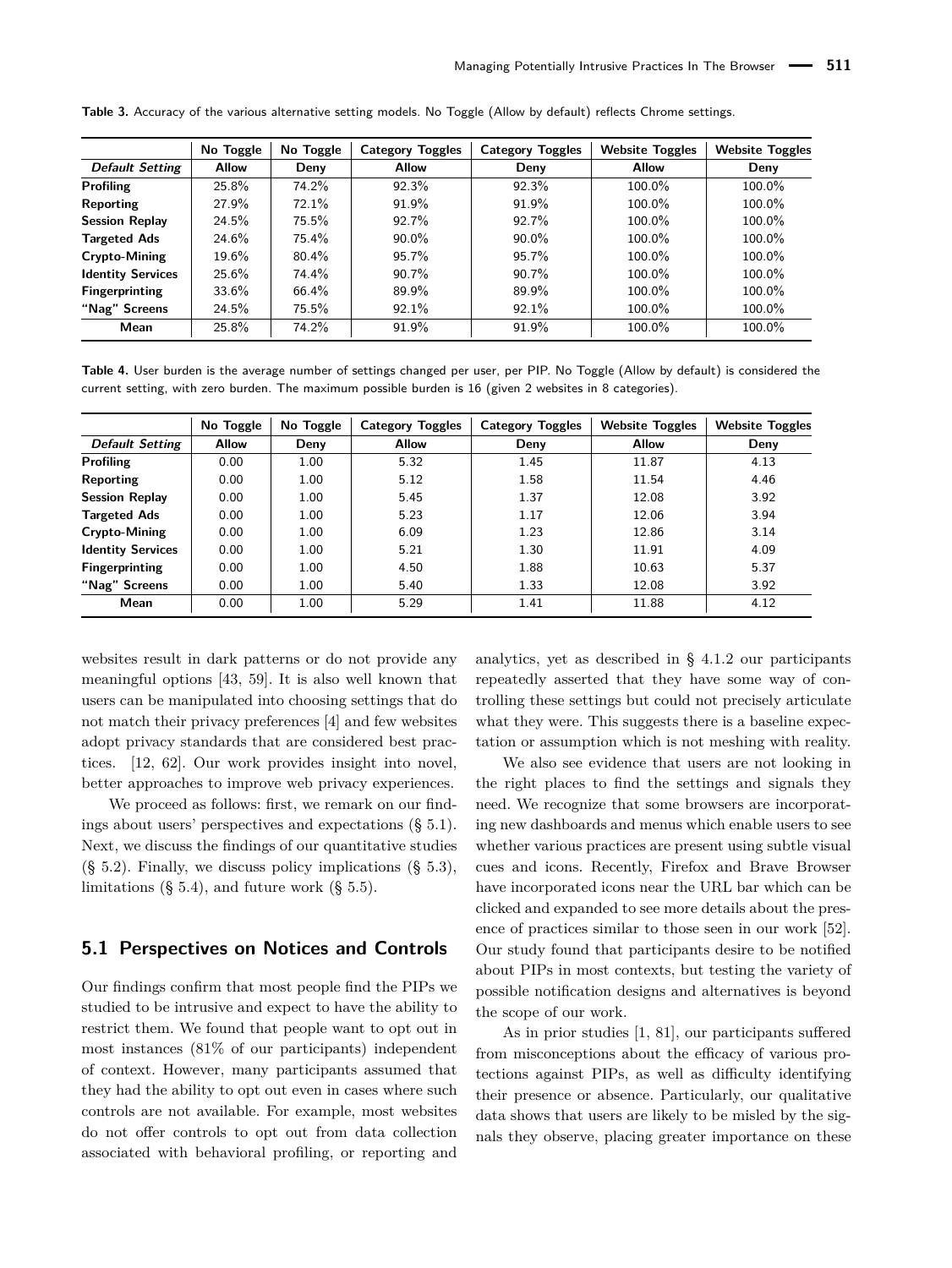signals than other more objective signals. Our results elaborate the circumstances that users may assume that they are being protected simply by blocking ads, meanwhile, unmitigated risks abound. When ads are absent, our participants believed that they were broadly restricting PIPs. Though ad-blocking may be effective at restricting nag screens and targeted ads, it is risky for users to assume that is also the case with fingerprinting, sign-in services, cryptomining, reporting and analytics, or behavioral profiling. However, replacing ad-related signals may be a potential opportunity for a targeted intervention [\[4,](#page-15-21) [73\]](#page-17-15). Effective notifications could redirect users away from misleading signals or explain why some signals are not reliable. In cases that users have already opted out of advertising, browsers could replace ads with notices, or inform users about other unrestricted PIPs.

# <span id="page-12-0"></span>**5.2 Context-Sensitive Settings**

Our results show that context (especially website categories) impacts the likelihood to opt out, as seen in Table [1.](#page-10-0) Preferences to be notified about PIPs appear to vary depending on the context and the practice itself (seen in Figure [2\)](#page-9-1). Conversely, our experiments with alternative settings show that the settings that best balance accuracy with user burden are based on website categories. Though the majority want to opt out of PIPs generally (refer to Table [2\)](#page-10-1), simply denying all PIPs by default while offering no further settings can only achieve accuracy ranging from 66% to at most 80% (refer to Table [3\)](#page-11-0). In other words, one-size-fitsall No Toggle preferences that deny PIPs by default will satisfy many users, but not all. Users would be better accommodated by offering more specific settings which are based on allowing or denying categories of PIPs individually. Alternative settings which are also able to be changed based on website categories can offer 90% to 96% accuracy. Even though this alternative is more complex, settings based on a small number of categories (such as those in our study) are less burdensome while retaining high accuracy. Most importantly, settings should be "deny by default" to achieve high accuracy and low user burden.

There are natural dimensions (such as PIPs and website categories) across which people's preferences seem to be consistent; if this wasn't the case, settings provided in the browser would not be useful as people's preferences would be too diverse to capture with any degree of accuracy without being maximally burdensome. This common perception may also apply to the categorization of websites; some websites may belong to multiple categories according to some users and not others. We show that the sensitivity individuals associate with categories of websites may also vary. Adult and finance websites may be considered more sensitive.

In summary, we contribute to the existing work by highlighting some concrete ways to improve the settings offered by browsers to help users manage PIPs online. Where we find that users' preferences are consistent across a small number of dimensions, we show that it is possible to reduce user burden and maintain accuracy by enabling people to specify their preferences accordingly. Determining the most optimal categorization scheme for websites is an important avenue of future work. However, what authority should determine the categorization is potentially a matter of public policy, which we discuss in the section that follows.

# <span id="page-12-1"></span>**5.3 Policy Implications**

The current fragmented approach to PIPs management across browsers and websites exposes users to disparate ways of addressing the same preference management and consent issues across different websites. Some browsers and websites have baffling arrays of highly granular settings, while others lack any meaningful settings at all. Our findings lend support for the need for some standardization to give users the ability to control PIPs without imposing unrealistic burden on them. Such standardization would ideally include support for a minimum set of allow/deny settings that users could configure in their browsers, with individual websites being required to honor these settings, as conveyed by browsers to visited websites (e.g., denying specific practices with which the user does not feel comfortable). This would not be dissimilar to the Do Not Track standard developed by W3C [\[16\]](#page-15-13), except that this standardization would differentiate between different PIP practices. In the simplest case, each PIP could have a single allow/deny setting in the browser, set to deny by default, and with users able to toggle each of these settings to align them with their preferences. Our results indicate that such configuration would significantly reduce the burden on users, saving them the effort of looking for and using equivalent settings on individual websites – to the extent that such settings even exist. This would also empower users to block PIP practices with which they are not comfortable.

A slightly more sophisticated approach, which would further increase accuracy, would involve support-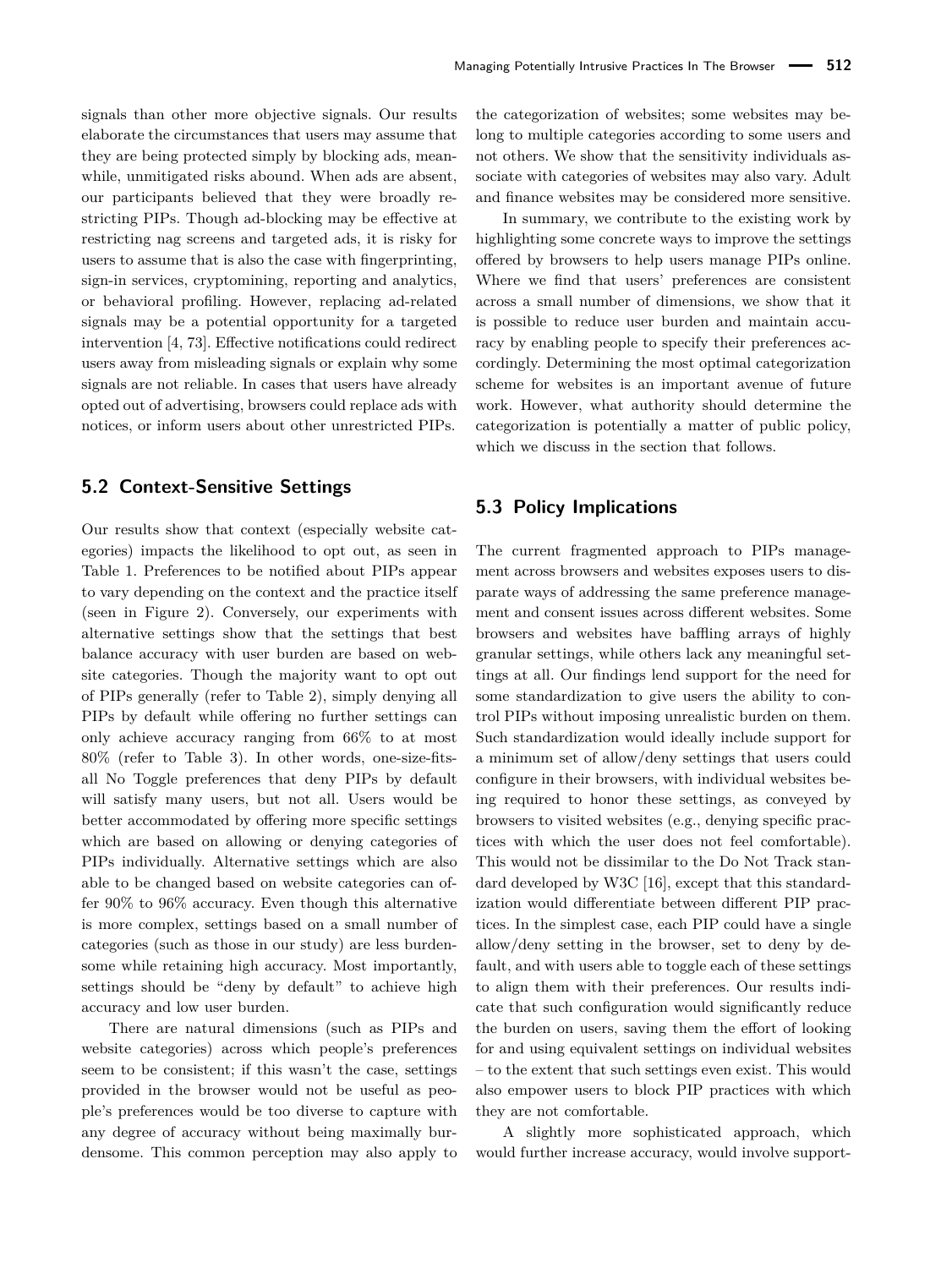ing browser settings that do not just differentiate between PIPs but also differentiate between different categories of websites. One would have to ensure that websites do not attempt to defeat such a mechanism by attempting to mask their true category. Browsers would likely be able to defeat most of these attacks by relying on Alexa categories [\[7\]](#page-15-23), or possibly relying on natural language processing techniques to develop linguistic fingerprints of website categories (e.g., techniques relying on topic modeling) [\[15,](#page-15-28) [18\]](#page-15-29). One would also have to ensure that websites do not attempt to force users to agree to PIPs with which they are not comfortable by simply breaking when users select settings intended to block them. Forcing sites to honor PIP settings specified by users in their browsers without unnecessary breakage would most likely require regulatory support.

User awareness of and control over PIPs would also be enhanced if websites were required to send to the browser standardized notifications about the PIPs running on them. Browsers would then be able to communicate the presence of such practices in a standardized fashion to users, who could in turn adjust their browserbased PIP settings, as desired. While earlier attempts to standardize some practices within this space such as DNT have failed [\[50\]](#page-16-11), we believe that studies such as the one presented in this paper provide scientific evidence for the need for such standardization. Today, users simply lack practical mechanisms to know what PIPs might be present on websites they visit, and lack practical mechanisms to restrict these practices. The authors believe that the recent development of more stringent privacy regulations such as GDPR or CCPA/CPRA provide a context where the introduction of standards such as the ones outlined above is arguably more within reach than it was when standards such as P3P or DNT were proposed [\[16,](#page-15-13) [20\]](#page-15-14).

### <span id="page-13-0"></span>**5.4 Limitations**

Like any study, our methodology is subject to some limitations and threats to validity, which we summarize in this section. Our qualitative data collection and analysis method has limitations to generalizability. The resulting corpus of quantitative preferences used in our experiments are similarly limited, and our results may not scale linearly to the number of website categories or individual websites a user typically encounters compared to our sample. Our vignette study incorporates several factors, including website categories. While our work relies on an external source of truth for these categories, specifically Alexa categories [\[7\]](#page-15-23), there is room for open interpretation about the most optimal categorization scheme. Individual browser vendors may formulate their own schemes as well. This does not fundamentally alter the concept or impact of controls which are contextualized to website categories.

We crowd-sourced our surveys using Amazon Mechanical Turk, whose users are not completely representative of the broader population, and whose expressed preferences do not completely coincide with actual decisions made by users in-situ. While not fully representative, our respondents' demographics did not differ drastically from general US census categories (Table [8\)](#page-25-0) and were not likely to have been more technically savvy than average based on SA-6, education, or employment.

We have tried to make our methodology as realistic as possible by contextualizing participants' responses using priming exercises. Wherever possible, our surveys excluded language that would unintentionally prime participants or introduce bias. We also piloted our studies several times at each stage, validating them with both focus groups and experts. We rejected abusive and low-effort responses by analyzing the timing of responses and employing attention check questions.

# <span id="page-13-1"></span>**5.5 Future Work**

Our work has highlighted several potential areas for future work, which we summarize in this section. The first area is addressing further technical challenges of implementing effective notifications and controls which users would prefer. One problem with offering additional settings is balancing them against the potential to be overly burdensome. We argue that the existing patchwork of settings across websites, browsers, and extensions is already burdensome. There is potential to improve upon this by studying specific types of controls and notifications, which allow more introspection into the state of the browser. What is yet unknown is whether there are more or less important contextual factors which influence users' preference to be notified, or to opt out of PIPs. There may also be different ways to frame and organize these factors which should be explored. What is the best way to notify users about PIPs? What contextual factors other than those we highlight should be considered in opt-out and notification preferences? Assuming browsers implement the changes we propose, what is the most effective approach to encourage users to engage when configuring their settings? Is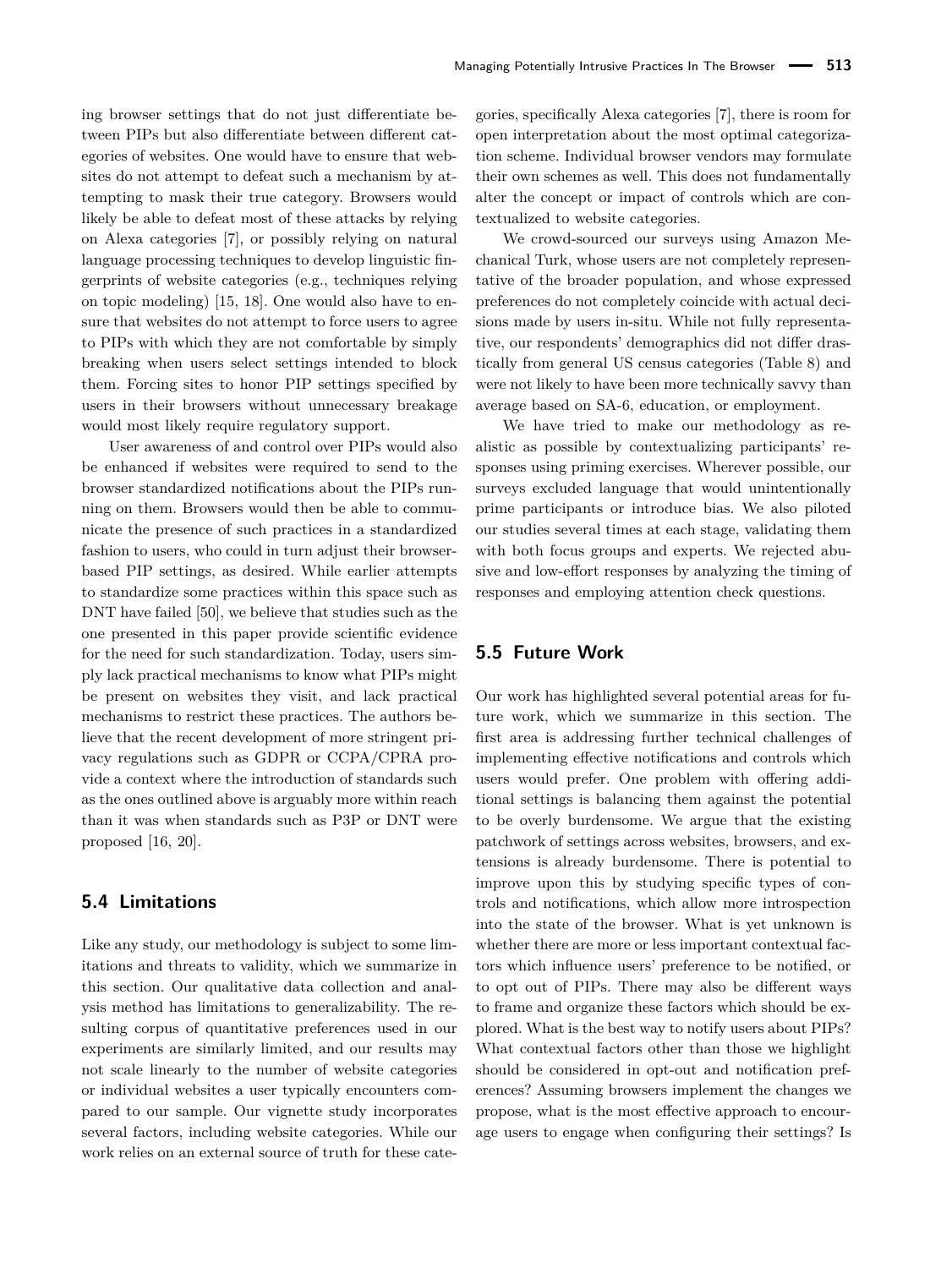it possible to assist users in configuring large numbers of settings, without being overly burdensome?

Future work should also address the potential breakage that may occur if more aggressive protections are enabled. This is still an area of uncertainty for browser vendors and one that could probably benefit from stronger regulatory requirements, given the tendency of many websites to break for no good reason when users attempt to block some PIPs (e.g., ad blocking). Independently of whether such regulatory requirements materialize, what level of breakage would be tolerated by users in order to achieve better guarantees about their protection from PIPs, and in what contexts? How do browsers move beyond prior voluntary standards, and how should new standards be defined? These questions could serve as a starting point for future research in this area and could help guide the development of the next generation of browsers that are better at empowering users to regain control over PIPs.

# **6 Conclusion**

In this work, we used a mixed-methods approach to answer fundamental questions about the understanding, preferences, and expectations of users towards potentially intrusive practices (PIPs) online. By focusing on user-centered perspectives, we provide new insight within a broader scope than the prior  $art - we$  included broader categories of invasive practices beyond advertisement-related tracking, specific techniques for fingerprinting, or specific examples of other tracking technologies seen in prior literature. We surveyed responses across categories of websites, introducing new contexts which we show to have an impact on user preferences. We also observed relationships between preferences to opt out, categories of PIPs, and different categories of popular and unpopular websites. Most users strongly preferred to opt out of PIPs generally, but were unable to express their preferences even though they expected to be able to, and many became resigned. We show that most users also want to be notified about the presence or absence of PIPs, but cannot reliably determine whether they are present or not and instead rely on signals which are potentially misleading.

During our exploration, we uncovered pervasive misunderstandings and misconceptions around PIPs. This allowed us to suggest concrete design changes which have the potential to address gaps in current browser settings, which we discuss in § [5.1.](#page-11-2) We also characterized the relationship between accuracy and user burden for a variety of alternative settings models, comparing them to what are offered by popular browsers. Our results show that the settings and defaults that users would need to have the necessary awareness of and control over PIPs are currently missing. One-size-fits-all settings are inaccurate, and the patchwork of settings offered by individual websites is unsatisfactory. Browsers which support deny by default and support granular PIP settings that differentiate between different categories of websites offer the prospect of significantly enhancing user control without imposing undue burden on users. While actions can already be taken to opt out of a limited set of PIPs on websites, particularly using plug-ins [\[8\]](#page-15-5), users would benefit from a more systematic and usable approach to controlling PIPs through the provision of standardized settings made available in their browser. In addition, we want to draw regulatory attention to intentional breakage, namely websites that intentionally break when users attempt to opt out, as a way of discouraging them from doing so. In principle, browsers (at least browsers that do not benefit from PIPs) could act as neutral actors that empower users to effectively restrict PIPs with which they are not comfortable – in contrast to websites, which generally benefit from the PIPs they host or implement.

# **Acknowledgments**

This study was supported in part by grants from DARPA and AFRL under the Brandeis project on Personalized Privacy Assistants (FA8750-15-2-0277), by grants from the National Science Foundation Secure and Trustworthy Computing program (CNS-15-13957, CNS-1801316, CNS-1914486) and by an unrestricted grant from Mozilla. The authors would like to also thank Dr. Steven Engelhardt (Mozilla) and Prof. Alessandro Acquisti (CMU) for their helpful suggestions on this work. The US Government is authorized to reproduce and distribute reprints for Governmental purposes not withstanding any copyright notice. The views and conclusions contained herein are those of the authors and should not be interpreted as necessarily representing the official policies or endorsements, either expressed or implied, of the NSF, DARPA, AFRL or the US Government.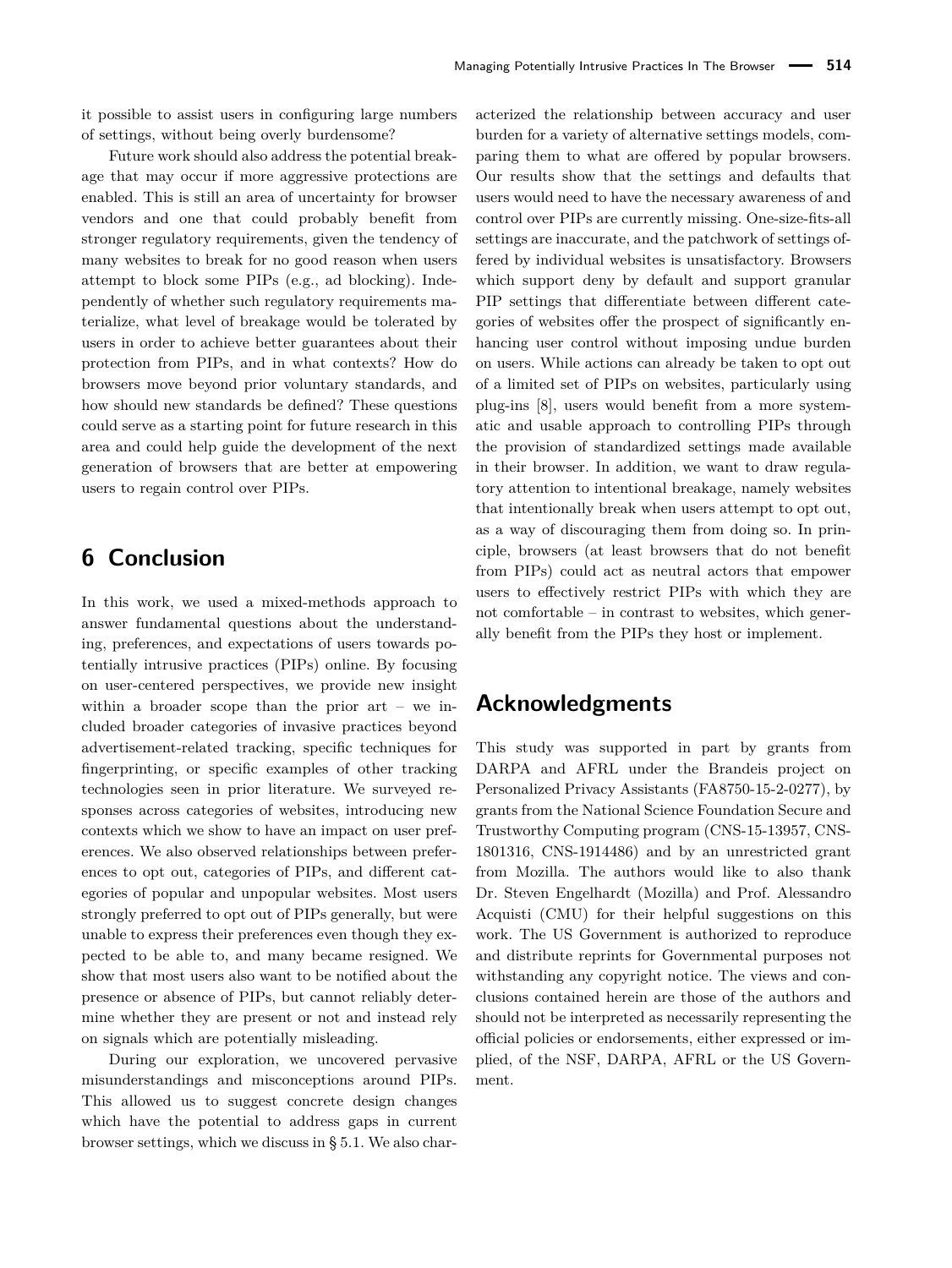# **References**

- <span id="page-15-12"></span>[1] Ruba Abu-Salma and Benjamin Livshits. Evaluating the enduser experience of private browsing mode. In Proceedings of the 2020 CHI Conference on Human Factors in Computing Systems, CHI '20, page 1–12, New York, NY, USA, 2020. Association for Computing Machinery.
- <span id="page-15-7"></span>[2] Jagdish Prasad Achara, Javier Parra-Arnau, and Claude Castelluccia. Mytrackingchoices: Pacifying the ad-block war by enforcing user privacy preferences, 2016.
- <span id="page-15-20"></span>[3] Alessandro Acquisti. Nudging privacy: The behavioral economics of personal information. IEEE Security and Privacy, 7(6):82–85, 2009.
- <span id="page-15-21"></span>[4] Alessandro Acquisti, Idris Adjerid, Rebecca Balebako, Laura Brandimarte, Lorrie Faith Cranor, Saranga Komanduri, Pedro Giovanni Leon, Norman Sadeh, Florian Schaub, Manya Sleeper, Yang Wang, and Shomir Wilson. Nudges for privacy and security: Understanding and assisting users' choices online. ACM Comput. Surv., 50(3), August 2017.
- <span id="page-15-0"></span>[5] Alessandro Acquisti, Curtis Taylor, and Liad Wagman. The economics of privacy. Journal of Economic Literature, 54(2):442–92, June 2016.
- <span id="page-15-1"></span>[6] Lalit Agarwal, Nisheeth Shrivastava, Sharad Jaiswal, and Saurabh Panjwani. Do not embarrass: Re-examining user concerns for online tracking and advertising. In Proceedings of the Ninth Symposium on Usable Privacy and Security, SOUPS '13, New York, NY, USA, 2013. Association for Computing Machinery.
- <span id="page-15-23"></span>[7] Amazon. Alexa top sites. [https://www.alexa.com/topsites,](https://www.alexa.com/topsites ) 2020.
- <span id="page-15-5"></span>[8] Vinayshekhar Bannihatti Kumar, Roger Iyengar, Namita Nisal, Yuanyuan Feng, Hana Habib, Peter Story, Sushain Cherivirala, Margaret Hagan, Lorrie Cranor, Shomir Wilson, Florian Schaub, and Norman Sadeh. Finding a choice in a haystack: Automatic extraction of opt-out statements from privacy policy text. In Proceedings of The Web Conference 2020, WWW '20, page 1943–1954, New York, NY, USA, 2020. Association for Computing Machinery.
- <span id="page-15-27"></span>[9] Catherine Barrett. Emerging trends from the first year of eu gdpr enforcement. Scitech Lawyer, 16(3):22–25,35, Spring 2020.
- <span id="page-15-9"></span>[10] Lemi Baruh, Ekin Secinti, and Zeynep Cemalcilar. Online Privacy Concerns and Privacy Management: A Meta-Analytical Review. Journal of Communication, 67(1):26–53, 01 2017.
- <span id="page-15-25"></span>[11] Douglas Bates, Martin Mächler, Ben Bolker, and Steve Walker. Fitting linear mixed-effects models using lme4. Journal of Statistical Software, 67(1):1–48, 2015.
- <span id="page-15-15"></span>[12] P. Beatty, I. Reay, S. Dick, and J. Miller. P3p adoption on e-commerce web sites: A survey and analysis. IEEE Internet Computing, 11(2):65–71, 2007.
- <span id="page-15-6"></span>[13] Annika Bergström. Online privacy concerns: A broad approach to understanding the concerns of different groups for different uses. Computers in Human Behavior, 53:419–426, 2015.
- <span id="page-15-17"></span>[14] Dan Bouhnik and Golan Carmi. Interface application comprehensive analysis of ghostery. International Journal of Computer Systems, 5(3), 03 2018.
- <span id="page-15-28"></span>[15] Renato Bruni and Gianpiero Bianchi. Website categorization: A formal approach and robustness analysis in the case of ecommerce detection. Expert Systems with Applications, 142:113001, 2020.
- <span id="page-15-13"></span>[16] Bill Budington, Alexei Miagkov, Katarzyna Szymielewicz, and Jason Kelley. Do not track. [https://www.eff.org/issues/](https://www.eff.org/issues/do-not-track) [do-not-track,](https://www.eff.org/issues/do-not-track) 2016.
- <span id="page-15-11"></span>[17] Dave Camp. Firefox now available with enhanced tracking protection by default plus updates to facebook container, firefox monitor and lockwise. [https://blog.mozilla.org/blog/](https://blog.mozilla.org/blog/2019/06/04/firefox-now-available-with-enhanced-tracking-protection-by-default/) [2019/06/04/firefox-now-available-with-enhanced-tracking](https://blog.mozilla.org/blog/2019/06/04/firefox-now-available-with-enhanced-tracking-protection-by-default/)[protection-by-default/,](https://blog.mozilla.org/blog/2019/06/04/firefox-now-available-with-enhanced-tracking-protection-by-default/) Jun 2019.
- <span id="page-15-29"></span>[18] Michelangelo Ceci and Donato Malerba. Classifying web documents in a hierarchy of categories: a comprehensive study. Journal of Intelligent Information Systems, 28(1):37– 78, 2007.
- <span id="page-15-2"></span>[19] Hongliang Chen, Christopher E. Beaudoin, and Traci Hong. Securing online privacy: An empirical test on internet scam victimization, online privacy concerns, and privacy protection behaviors. Computers in Human Behavior, 70:291 – 302, 2017.
- <span id="page-15-14"></span>[20] Lorrie Cranor and Rigo Wenning. Platform for privacy preferences (p3p) project. [https://www.w3.org/P3P/,](https://www.w3.org/P3P/) Feb 2018.
- <span id="page-15-3"></span>[21] Lorrie Faith Cranor. Necessary but not sufficient: Standardized mechanisms for privacy notice and choice. JTHTL, 10:273–308, 2012.
- <span id="page-15-8"></span>[22] Tobias Dienlin and Sabine Trepte. Is the privacy paradox a relic of the past? an in-depth analysis of privacy attitudes and privacy behaviors. European Journal of Social Psychology, 45(3):285–297, 2015.
- <span id="page-15-16"></span>[23] Disconnect. Take back your privacy. [https://disconnect.me/,](https://disconnect.me/) 2020.
- <span id="page-15-22"></span>[24] Serge Egelman and Eyal Peer. The myth of the average user: Improving privacy and security systems through individualization. In Proceedings of the 2015 New Security Paradigms Workshop, NSPW '15, page 16–28, New York, NY, USA, 2015. Association for Computing Machinery.
- <span id="page-15-4"></span>[25] Steven Englehardt and Arvind Narayanan. Online tracking: A 1-million-site measurement and analysis. In Proceedings of the 2016 ACM SIGSAC Conference on Computer and Communications Security, CCS '16, page 1388–1401, New York, NY, USA, 2016. Association for Computing Machinery.
- <span id="page-15-24"></span>[26] Cori Faklaris, Laura Dabbish, and Jason I. Hong. A selfreport measure of end-user security attitudes (sa-6). In Proceedings of the Fifteenth USENIX Conference on Usable Privacy and Security, SOUPS '19, page 61–77, USA, 2019. USENIX Association.
- <span id="page-15-26"></span>[27] Franz Faul, Edgar Erdfelder, Axel Buchner, and Albert-Georg Lang. Statistical power analyses using g\*power 3.1: Tests for correlation and regression analyses. Behavior research methods, 41:1149–60, 11 2009.
- <span id="page-15-19"></span>[28] Electronic Frontier Foundation. Privacy badger automatically learns to block invisible trackers. [https:](https://privacybadger.org/) [//privacybadger.org/,](https://privacybadger.org/) 2020.
- <span id="page-15-10"></span>[29] Mozilla Foundation. Firefox - protect your life online with privacy-first products. [https://www.mozilla.org/en-US/](https://www.mozilla.org/en-US/firefox/) [firefox/,](https://www.mozilla.org/en-US/firefox/) 2020.
- <span id="page-15-18"></span>[30] Xianyi Gao, Yulong Yang, Huiqing Fu, Janne Lindqvist, and Yang Wang. Private browsing: An inquiry on usability and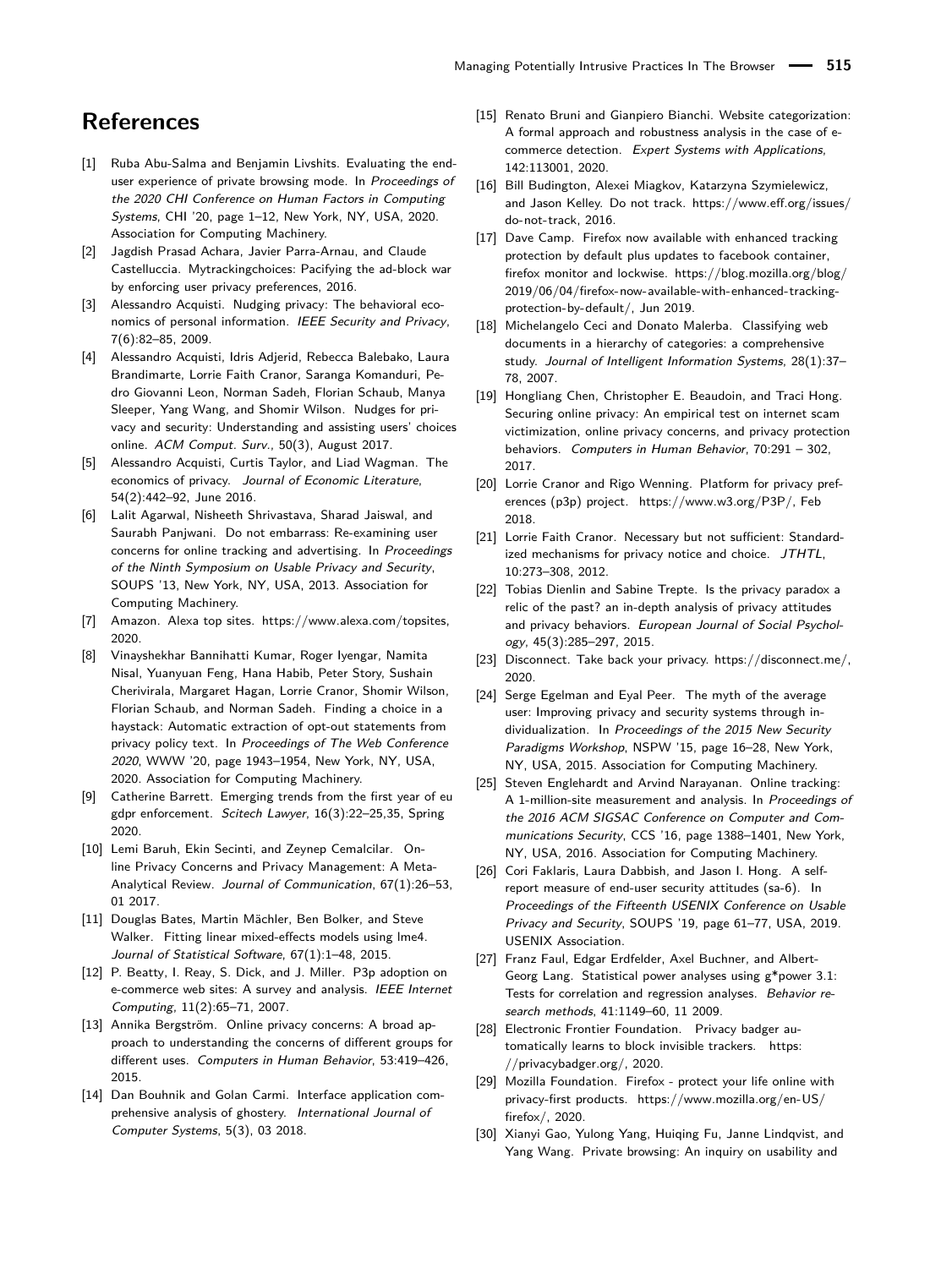privacy protection. In Proceedings of the 13th Workshop on Privacy in the Electronic Society, WPES '14, page 97–106, New York, NY, USA, 2014. Association for Computing Machinery.

- <span id="page-16-22"></span>[31] Barney G Glaser and Anselm L Strauss. Discovery of grounded theory: Strategies for qualitative research. Routledge, 2017.
- <span id="page-16-18"></span>[32] Cliqz International GmbH. Ghostery makes the web cleaner. faster and safer! [https://www.ghostery.com/,](https://www.ghostery.com/) Feb 2020.
- <span id="page-16-15"></span>[33] Google. Choose your privacy settings. [https://support.](https://support.google.com/chrome/answer/114836) [google.com/chrome/answer/114836,](https://support.google.com/chrome/answer/114836) 2021.
- <span id="page-16-0"></span>[34] Peiging Guan and Wei Zhou. Business analytics generated data brokerage: Law, ethical and social issues. In Robin Doss, Selwyn Piramuthu, and Wei Zhou, editors, Future Network Systems and Security, pages 167–175, Cham, 2017. Springer International Publishing.
- <span id="page-16-6"></span>[35] Hana Habib, Sarah Pearman, Jiamin Wang, Yixin Zou, Alessandro Acquisti, Lorrie Faith Cranor, Norman Sadeh, and Florian Schaub. "it's a scavenger hunt": Usability of websites' opt-out and data deletion choices. In Proceedings of the 2020 CHI Conference on Human Factors in Computing Systems, CHI '20, page 1–12, New York, NY, USA, 2020. Association for Computing Machinery.
- <span id="page-16-7"></span>[36] Hana Habib, Yixin Zou, Aditi Jannu, Neha Sridhar, Chelse Swoopes, Alessandro Acquisti, Lorrie Faith Cranor, Norman Sadeh, and Florian Schaub. An empirical analysis of data deletion and opt-out choices on 150 websites. In Fifteenth Symposium on Usable Privacy and Security (SOUPS 2019), Santa Clara, CA, 2019. USENIX Association.
- <span id="page-16-17"></span>[37] Brave Incorporated. Brave: Secure, fast & private web browser with adblocker. [https://brave.com/,](https://brave.com/) 2020.
- <span id="page-16-9"></span>[38] Ruogu Kang, Stephanie Brown, Laura Dabbish, and Sara Kiesler. Privacy attitudes of mechanical turk workers and the u.s. public. In 10th Symposium On Usable Privacy and Security (SOUPS 2014), pages 37–49, Menlo Park, CA, July 2014. USENIX Association.
- <span id="page-16-10"></span>[39] Ruogu Kang, Laura Dabbish, Nathaniel Fruchter, and Sara Kiesler. "my data just goes everywhere:" user mental models of the internet and implications for privacy and security. In Eleventh Symposium On Usable Privacy and Security (SOUPS 2015), pages 39–52, Ottawa, July 2015. USENIX Association.
- <span id="page-16-4"></span>[40] Soroush Karami, Panagiotis Ilia, Konstantinos Solomos, and Jason Polakis. Carnus: Exploring the privacy threats of browser extension fingerprinting. In Proceedings of the Symposium on Network and Distributed System Security (NDSS), 2020.
- <span id="page-16-1"></span>[41] Eunjin Kim and Byungtae Lee. E-service quality competition through personalization under consumer privacy concerns. Electronic Commerce Research and Applications, 8(4):182 – 190, 2009. Special Issue: Economics and Electronic Commerce.
- <span id="page-16-16"></span>[42] Linda Lee, David Fifield, Nathan Malkin, Ganesh Iyer, Serge Egelman, and David Wagner. A usability evaluation of tor launcher. Proceedings on Privacy Enhancing Technologies,  $2017(3):90 - 109, 2017.$
- <span id="page-16-2"></span>[43] Pedro Leon, Blase Ur, Richard Shay, Yang Wang, Rebecca Balebako, and Lorrie Cranor. Why johnny can't opt out: A usability evaluation of tools to limit online behavioral advertising. In Proceedings of the SIGCHI Conference on Human

Factors in Computing Systems, CHI '12, page 589–598, New York, NY, USA, 2012. Association for Computing Machinery.

- <span id="page-16-12"></span>[44] Jialiu Lin, Shahriyar Amini, Jason I Hong, Norman Sadeh, Janne Lindqvist, and Joy Zhang. Expectation and purpose: understanding users' mental models of mobile app privacy through crowdsourcing. In Proceedings of the 2012 ACM conference on ubiquitous computing, pages 501–510, 2012.
- <span id="page-16-13"></span>[45] Jialiu Lin, Bin Liu, Norman Sadeh, and Jason I Hong. Modeling users' mobile app privacy preferences: Restoring usability in a sea of permission settings. In 10th Symposium On Usable Privacy and Security (SOUPS 2014), pages 199–212, 2014.
- <span id="page-16-14"></span>[46] Awio Web Services LLC. Web browser market share. [http:](http://www.w3counter.com/globalstats.php?year=2021&month=1) [//www.w3counter.com/globalstats.php?year=2021&](http://www.w3counter.com/globalstats.php?year=2021&month=1) [month=1,](http://www.w3counter.com/globalstats.php?year=2021&month=1) Jan 2021.
- <span id="page-16-3"></span>[47] Arunesh Mathur, Jessica Vitak, Arvind Narayanan, and Marshini Chetty. Characterizing the use of browser-based blocking extensions to prevent online tracking. In Fourteenth Symposium on Usable Privacy and Security (SOUPS 2018), pages 103–116, Baltimore, MD, August 2018. USENIX Association.
- <span id="page-16-20"></span>[48] Aleecia McDonald and Jon M Peha. Track gap: Policy implications of user expectations for the 'do not track' internet privacy feature. In 39th Research Conference on Communication, Information and Internet Policy, (TPRC 2011). Elsevier, 2011.
- <span id="page-16-23"></span>[49] Nora McDonald, Sarita Schoenebeck, and Andrea Forte. Reliability and Inter-rater Reliability in Qualitative Research: Norms and Guidelines for CSCW and HCI Practice. Proceedings of the ACM Human-Computer Interaction, pages 1–23, August 2019.
- <span id="page-16-11"></span>[50] William Melicher, Mahmood Sharif, Joshua Tan, Lujo Bauer, Mihai Christodorescu, and Pedro Giovanni Leon. (do not) track me sometimes: Users' contextual preferences for web tracking. Proceedings on Privacy Enhancing Technologies, 2016(2):135 – 154, 2016.
- <span id="page-16-5"></span>[51] G. Merzdovnik, M. Huber, D. Buhov, N. Nikiforakis, S. Neuner, M. Schmiedecker, and E. Weippl. Block me if you can: A large-scale study of tracker-blocking tools. In 2017 IEEE European Symposium on Security and Privacy (EuroS P), pages 319–333, 2017.
- <span id="page-16-24"></span>[52] Mozilla. Enhanced tracking protection in firefox. [https:](https://support.mozilla.org/en-US/kb/enhanced-tracking-protection-firefox-desktop) [//support.mozilla.org/en-US/kb/enhanced-tracking](https://support.mozilla.org/en-US/kb/enhanced-tracking-protection-firefox-desktop)[protection-firefox-desktop,](https://support.mozilla.org/en-US/kb/enhanced-tracking-protection-firefox-desktop) 2021.
- <span id="page-16-8"></span>[53] Pardis Emami Naeini, Sruti Bhagavatula, Hana Habib, Martin Degeling, Lujo Bauer, Lorrie Faith Cranor, and Norman Sadeh. Privacy expectations and preferences in an iot world. In Thirteenth Symposium on Usable Privacy and Security (SOUPS 2017), pages 399–412, Santa Clara, CA, July 2017. USENIX Association.
- <span id="page-16-19"></span>[54] Rishab Nithyanand, Sheharbano Khattak, Mobin Javed, Narseo Vallina-Rodriguez, Marjan Falahrastegar, Julia E. Powles, Emiliano De Cristofaro, Hamed Haddadi, and Steven J. Murdoch. Ad-blocking and counter blocking: A slice of the arms race. CoRR, abs/1605.05077, 2016.
- <span id="page-16-21"></span>[55] Eyal Pe'er, Serge Egelman, Marian Harbach, Nathan Malkin, Arunesh Mathur, and Alisa Frik. Nudge me right: Personalizing online nudges to people's decision-making styles. SSRN Electronic Journal, 01 2019.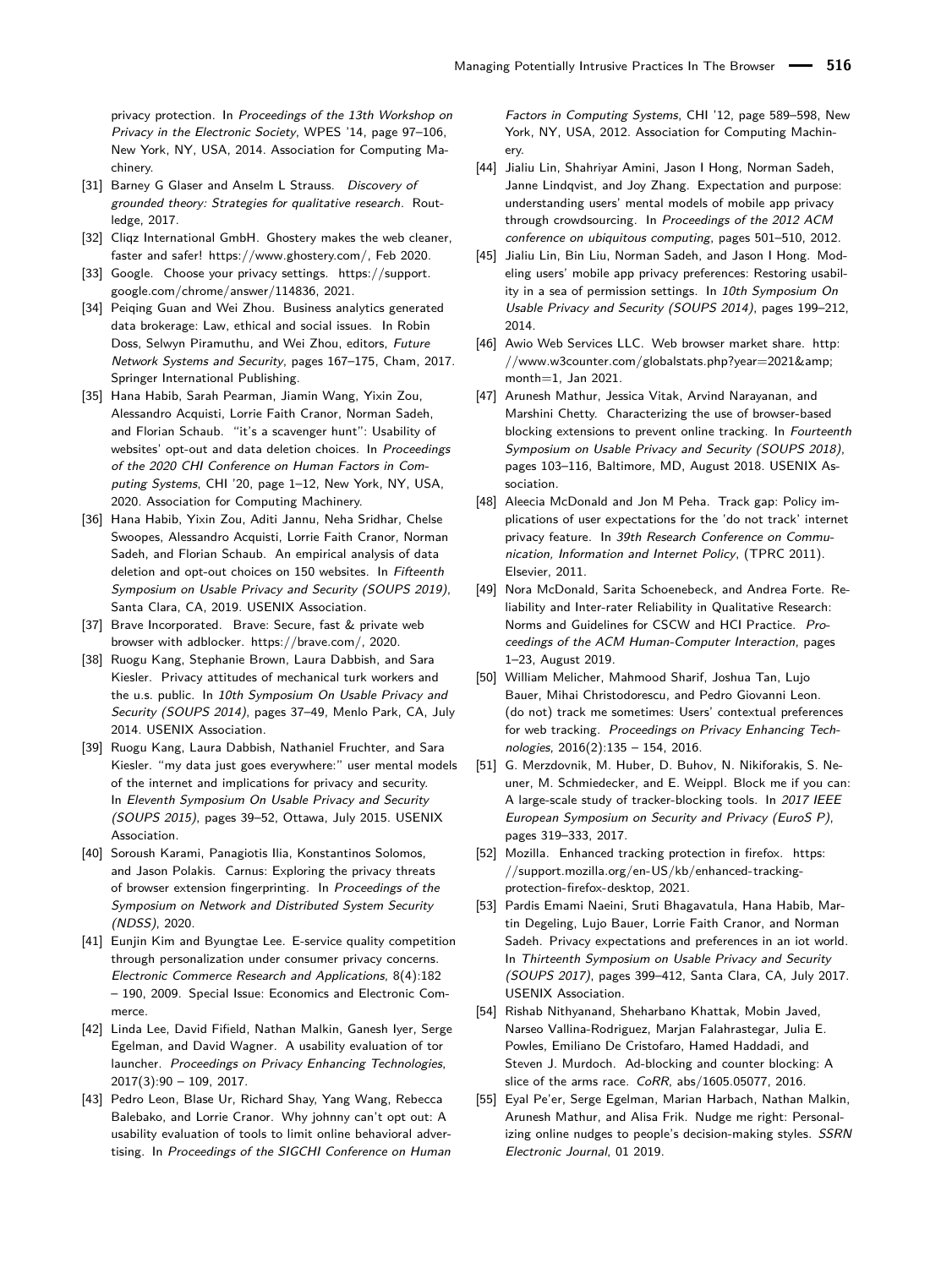- <span id="page-17-11"></span>[56] The Tor Project. The tor project: Privacy & freedom online. [https://www.torproject.org/,](https://www.torproject.org/) 2020.
- <span id="page-17-10"></span>[57] Emilee Rader. Awareness of behavioral tracking and information privacy concern in facebook and google. In 10th Symposium On Usable Privacy and Security (SOUPS 2014), pages 51–67, 2014.
- <span id="page-17-7"></span>[58] Ashwini Rao, Florian Schaub, Norman Sadeh, Alessandro Acquisti, and Ruogu Kang. Expecting the unexpected: Understanding mismatched privacy expectations online. In Twelfth Symposium on Usable Privacy and Security (SOUPS 2016), pages 77–96, Denver, CO, June 2016. USENIX Association.
- <span id="page-17-25"></span>[59] Iskander Sanchez-Rola, Matteo Dell'Amico, Platon Kotzias, Davide Balzarotti, Leyla Bilge, Pierre-Antoine Vervier, and Igor Santos. Can i opt out yet? gdpr and the global illusion of cookie control. In Proceedings of the 2019 ACM Asia Conference on Computer and Communications Security, Asia CCS '19, page 340–351, New York, NY, USA, 2019. Association for Computing Machinery.
- <span id="page-17-16"></span>[60] Florian Schaub, Rebecca Balebako, Adam L. Durity, and Lorrie Faith Cranor. A design space for effective privacy notices. In Eleventh Symposium On Usable Privacy and Security (SOUPS 2015), pages 1–17, Ottawa, July 2015. USENIX Association.
- <span id="page-17-3"></span>[61] Sebastian Schelter and Jérôme Kunegis. On the ubiquity of web tracking: Insights from a billion-page web crawl, 2016.
- <span id="page-17-13"></span>[62] Michael Simon. Apple is removing the do not track toggle from safari, but for a good reason. [https://www.macworld.](https://www.macworld.com/article/3338152/apple-safari-removing-do-not-track.html) [com/article/3338152/apple-safari-removing-do-not-track.](https://www.macworld.com/article/3338152/apple-safari-removing-do-not-track.html) [html,](https://www.macworld.com/article/3338152/apple-safari-removing-do-not-track.html) Feb 2019.
- <span id="page-17-21"></span>[63] Daniel Smullen, Yuanyuan Feng, Shikun Aerin Zhang, and Norman Sadeh. The best of both worlds: Mitigating tradeoffs between accuracy and user burden in capturing mobile app privacy preferences. Proceedings on Privacy Enhancing Technologies, 2020(1):195 – 215, 01 Jan. 2020.
- <span id="page-17-0"></span>[64] Daniel Solove. A taxonomy of privacy. University of Pennsylvania Law Review, 154:477, 2005-2006.
- <span id="page-17-22"></span>[65] Aditya K Sood and Richard J Enbody. Malvertising– exploiting web advertising. Computer Fraud & Security, 2011(4):11–16, 2011.
- <span id="page-17-9"></span>[66] Janice Y. Tsai, Serge Egelman, Lorrie Cranor, and Alessandro Acquisti. The effect of online privacy information on purchasing behavior: An experimental study. Information Systems Research, 22(2):254–268, 2011.
- <span id="page-17-1"></span>[67] R. Upathilake, Y. Li, and A. Matrawy. A classification of web browser fingerprinting techniques. In 7th International Conference on New Technologies, Mobility and Security (NTMS), pages 1–5, 2015.
- <span id="page-17-24"></span>[68] Christine Utz, Martin Degeling, Sascha Fahl, Florian Schaub, and Thorsten Holz. (un) informed consent: Studying gdpr consent notices in the field. In Proceedings of the 2019 ACM SIGSAC Conference on Computer and Communications Security, pages 973–990, 2019.
- <span id="page-17-23"></span>[69] Paul Voigt and Axel Von dem Bussche. The eu general data protection regulation (gdpr). A Practical Guide, 1st Ed., Cham: Springer International Publishing, 2017.
- <span id="page-17-20"></span>[70] Diane Walker and Florence Myrick. Grounded theory: An exploration of process and procedure. Qualitative Health Research, 16(4):547–559, 2006. PMID: 16513996.
- <span id="page-17-2"></span>[71] R. Wang, S. Chen, and X. Wang. Signing me onto your accounts through facebook and google: A traffic-guided security study of commercially deployed single-sign-on web services. In 2012 IEEE Symposium on Security and Privacy, pages 365–379, 2012.
- <span id="page-17-17"></span>[72] Yang Wang, Pedro Giovanni Leon, Alessandro Acquisti, Lorrie Faith Cranor, Alain Forget, and Norman Sadeh. A field trial of privacy nudges for facebook. In Proceedings of the SIGCHI Conference on Human Factors in Computing Systems, CHI '14, page 2367–2376, New York, NY, USA, 2014. Association for Computing Machinery.
- <span id="page-17-15"></span>[73] Logan Warberg, Alessandro Acquisti, and Douglas Sicker. Can privacy nudges be tailored to individuals' decision making and personality traits? In Proceedings of the 18th ACM Workshop on Privacy in the Electronic Society, WPES '19, page 175–197, New York, NY, USA, 2019. Association for Computing Machinery.
- <span id="page-17-12"></span>[74] Gabriel Weinberg. Duckduckgo: Privacy, simplified. [https:](https://duckduckgo.com/) [//duckduckgo.com/,](https://duckduckgo.com/) 2020.
- <span id="page-17-18"></span>[75] Pamela J. Wisniewski, Bart P. Knijnenburg, and Heather Richter Lipford. Making privacy personal: Profiling social network users to inform privacy education and nudging. International Journal of Human-Computer Studies, 98:95 – 108, 2017.
- <span id="page-17-14"></span>[76] Yuxi Wu, Panya Gupta, Miranda Wei, Yasemin Acar, Sascha Fahl, and Blase Ur. Your secrets are safe: How browsers' explanations impact misconceptions about private browsing mode. In Proceedings of the 2018 World Wide Web Conference, WWW '18, page 217–226, Republic and Canton of Geneva, CHE, 2018. International World Wide Web Conferences Steering Committee.
- <span id="page-17-8"></span>[77] Yaxing Yao, Davide Lo Re, and Yang Wang. Folk models of online behavioral advertising. In Proceedings of the 2017 ACM Conference on Computer Supported Cooperative Work and Social Computing, pages 1957–1969, 2017.
- <span id="page-17-5"></span>[78] Maciej Zawadziński. What is intelligent tracking prevention (itp)? versions 1.0 - 2.3 explained. [https://clearcode.cc/](https://clearcode.cc/blog/intelligent-tracking-prevention/) [blog/intelligent-tracking-prevention/,](https://clearcode.cc/blog/intelligent-tracking-prevention/) Apr 2020.
- <span id="page-17-6"></span>[79] Shikun Zhang, Yuanyuan Feng, Lujo Bauer, Lorrie Faith Cranor, Anupam Das, and Norman Sadeh. Did you know this camera tracks your mood? understanding privacy expectations and preferences in the age of video analytics. Proceedings on Privacy Enhancing Technologies, 2021(2):282– 304, 2021.
- <span id="page-17-19"></span>[80] Shikun Zhang, Yuanyuan Feng, Anupam Das, Lujo Bauer, Lorrie Faith Cranor, and Norman Sadeh. Understanding people's privacy attitudes towards video analytics technologies. Proceedings of FTC PrivacyCon, pages 1–18, 2020.
- <span id="page-17-4"></span>[81] Yixin Zou, Kevin Roundy, Acar Tamersoy, Saurabh Shintre, Johann Roturier, and Florian Schaub. Examining the adoption and abandonment of security, privacy, and identity theft protection practices. In Proceedings of the 2020 CHI Conference on Human Factors in Computing Systems, CHI '20, page 1–15, New York, NY, USA, 2020. Association for Computing Machinery.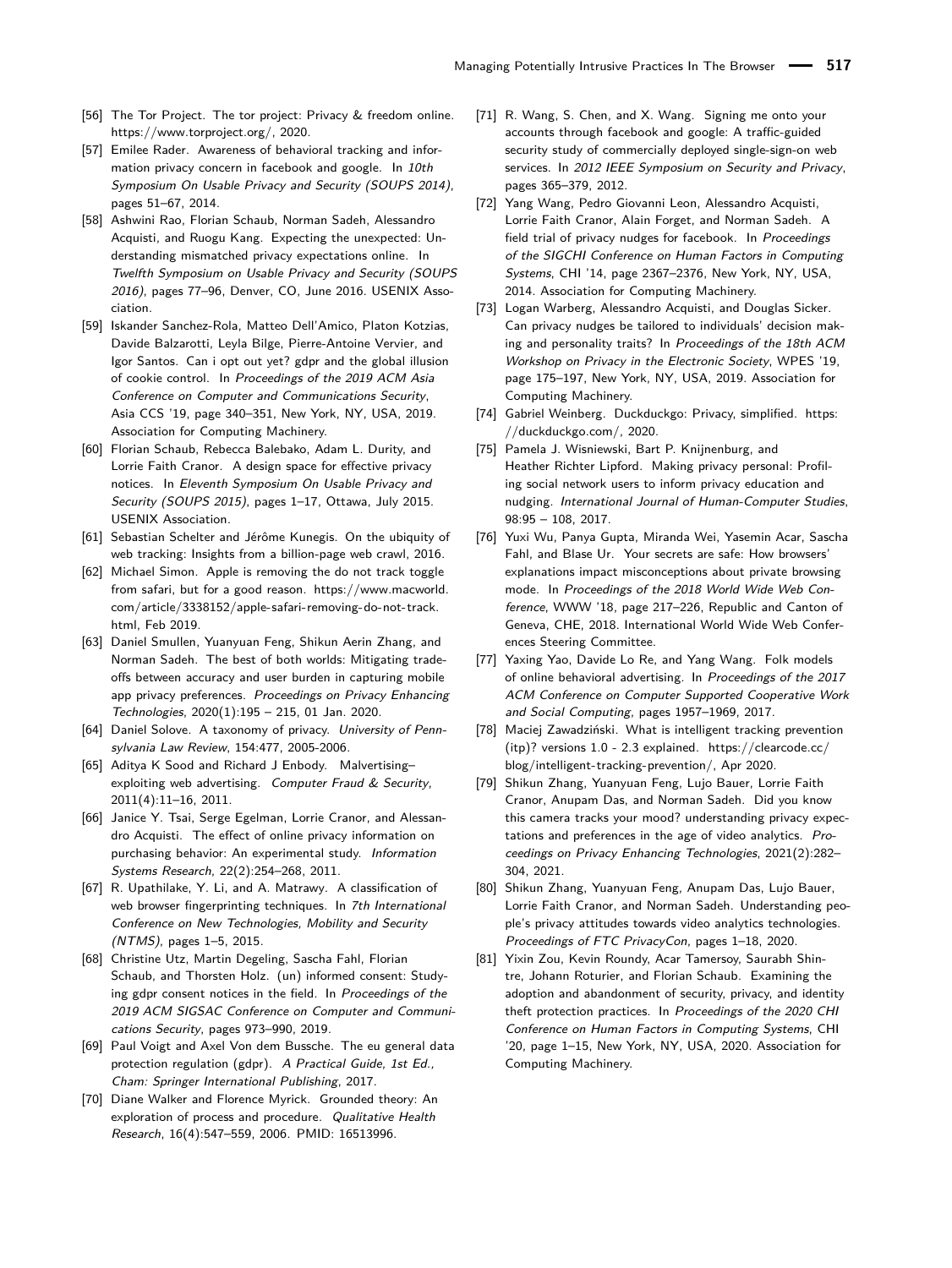# **Appendix**

# **Surveys and Accompanying Texts**

For the purpose of sharing our survey instruments, as well as sharing the full descriptions of all PIP included in the study as well as their accompanying risks, benefits, and scenario text which were used in the surveys, we have made our study artifacts public.

Both of our surveys provided descriptions of PIP and accompanying risks and benefits at the beginning and also throughout surveys, accessible via a prominently placed button. The text which was provided to participants containing the descriptions of each PIP are seen in Table [6.](#page-20-0) The accompanying risks and benefits are seen in Table [5.](#page-19-0) All surveys begin with a standard consent and screening form which has not been included.

# **Survey 1 - Qualitative**

# **Section 1**

In the following section, you will be asked to provide examples of websites which you routinely browse, based on a number of categories. The questions concerning each category will be presented in random order. The categories are as follows:

- News and Information
- Entertainment and Games
- Shopping
- Travel
- Finance
- Adult
- Health and Wellbeing
- Social Media and Blogging

Later in the survey, we will be asking you questions which use the examples you provide us to set the context.

### **Section 2**

If you are unable to provide 2 examples, or are uncomfortable with providing 2 examples for a category, you may proceed and examples will be provided for you. **Please note that if you do not provide 2 examples for at least 4 out of the 8 categories, you will** **be automatically withdrawn from the study.** *[The website categories which follow are presented in random order.]*

Take a moment to think of two **News and Information** pages you have visited, or which you browse routinely. These are websites which can include news papers, online journals, Wikis, and any other source of news or information. If it helps, check your browsing history and see if you can find good examples. Enter the names of the two websites you think of into the fields below. **Please only enter the names of the websites into the fields below.** *[Participant is presented with free text entry fields.]*

Take a moment to think of two **Entertainment and Games** pages you have visited, or which you browse routinely. These are websites concerning digital, print, online, and other forms of media and entertainment, including videogames, movies, gambling, and more. If it helps, check your browsing history and see if you can find good examples. Enter the names of the two websites you think of into the fields below. **Please only enter the names of the websites into the fields below.** *[Participant is presented with free text entry fields.]*

Take a moment to think of two **Shopping** pages you have visited, or which you browse routinely. These are websites where you can purchase goods and services online, and browse for items you wish to purchase. If it helps, check your browsing history and see if you can find good examples. Enter the names of the two websites you think of into the fields below. **Please only enter the names of the websites into the fields below.** *[Participant is presented with free text entry fields.]*

Take a moment to think of two **Travel** pages you have visited, or which you browse routinely. These are websites concerning booking travel and accommodations, travel planning, reviews, hotels, and more. If it helps, check your browsing history and see if you can find good examples. Enter the names of the two websites you think of into the fields below. **Please only enter the names of the websites into the fields below.** *[Participant is presented with free text entry fields.]*

Take a moment to think of two **Finance** pages you have visited, or which you browse routinely. These are websites which include trading, online banking, finan-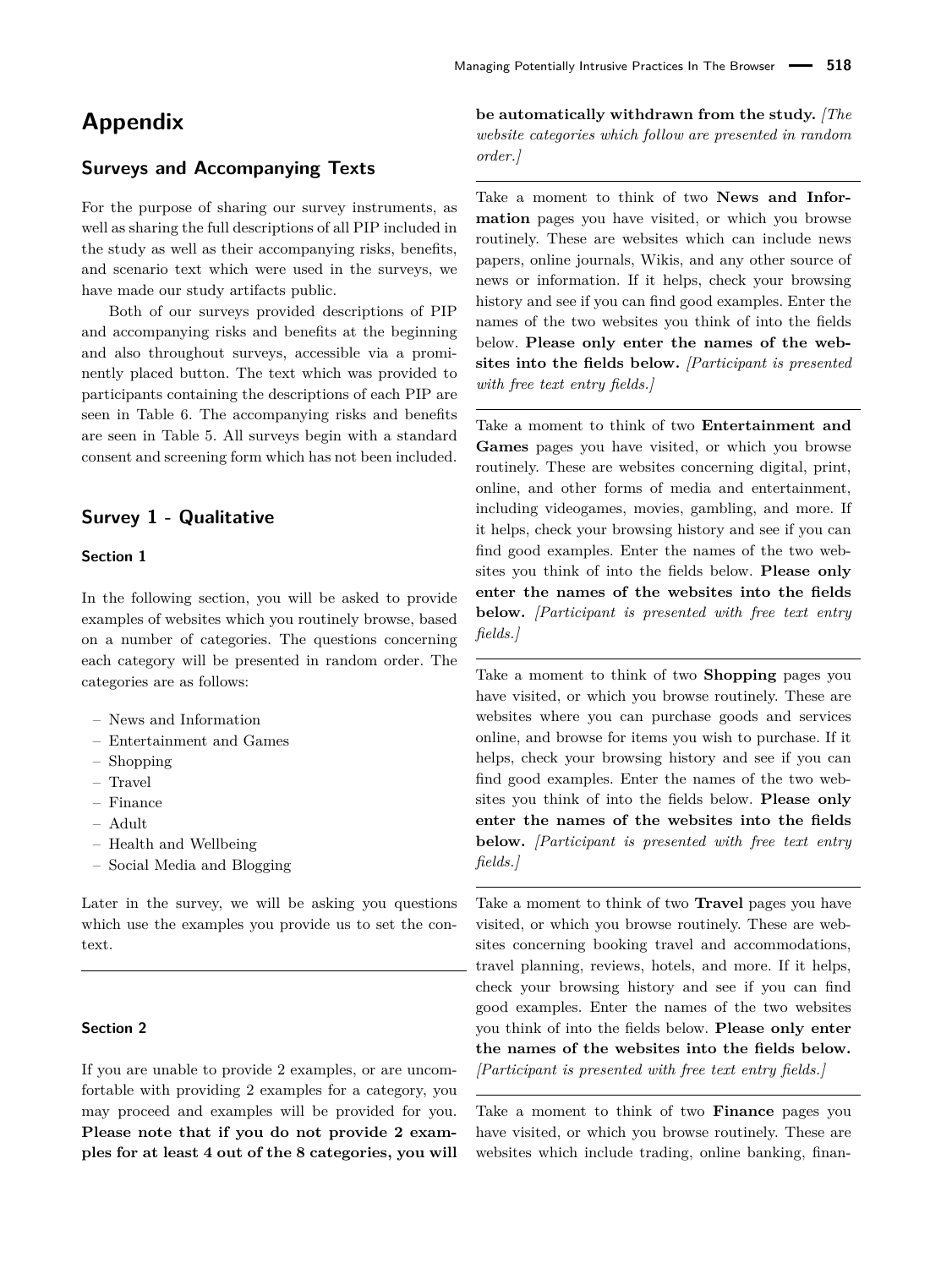| <b>PIP Name</b>             | <b>Risks</b>                                                 | <b>Benefits</b>                                             |
|-----------------------------|--------------------------------------------------------------|-------------------------------------------------------------|
| Identity/Sign-In Ser-       | -This could be used to track you across many websites that   | $+$ Don't need to remember as many passwords                |
| vices                       | may not be related                                           |                                                             |
|                             | -Allows inference of personal details that may be used for   | +Don't need to re-enter personal information or your ac-    |
|                             | purposes other than logging in                               | count username and password with every new website you      |
|                             |                                                              | log in to                                                   |
| <b>Targeted Advertising</b> | -Data collected by advertisers may be used in ways you       | +Ads you are shown may be more relevant to your interests   |
|                             | didn't anticipate, and for purposes other than advertise-    |                                                             |
|                             | ments                                                        |                                                             |
| <b>Behavioral Profiling</b> | -Facts may be inferred about you which are sensitive, or     | $+$ May enable websites to improve products and services    |
|                             | may make you feel uncomfortable                              | that they offer to you                                      |
|                             | -In some jurisdictions, profiles can be bought and sold and  |                                                             |
|                             | you have no rights to them                                   |                                                             |
| <b>Session Replay</b>       | -May reveal sensitive information, or information in a sen-  | $+$ May enable websites to improve products and services    |
|                             | sitive context                                               | that they offer to you                                      |
| Reporting and Ana-          | -May reveal personal information, or information in a sen-   | $+$ May enable websites to improve products and services    |
| <b>lytics</b>               | sitive context                                               | that they offer to you                                      |
| Fingerprinting<br>and       | -Can prevent you from remaining anonymous, by identify-      | +May enable websites to offer better security features,     |
| Deanonymization             | ing you even when you've taken steps to hide your identity   | which can protect your account and account information      |
|                             | (e.g., after you've cleared cookies or used the privacy mode |                                                             |
|                             | in a browser)                                                |                                                             |
| "Nag" Screens               | -Can prevent you from accessing content, even in the mid-    | $+$ May help websites ensure that their business meets reg- |
|                             | dle of reading it                                            | ulatory requirements in some jurisdictions                  |
|                             |                                                              | +May help to ensure that the website earns enough rev-      |
|                             |                                                              | enue to continue operating                                  |
| Crypto-Mining               | -Can negatively affect the performance of your device,       | $+$ May enable websites to improve your browsing experience |
|                             | which can also disrupt your browsing experience              |                                                             |
|                             |                                                              | $+$ May enable websites to remove ads or give you access to |
|                             |                                                              | premium content                                             |

<span id="page-19-0"></span>**Table 5.** Risks and benefits associated with each PIP which were presented as part of surveys.

cial advice, market-related information, and more. If it helps, check your browsing history and see if you can find good examples. Enter the names of the two websites you think of into the fields below. **Please only enter the names of the websites into the fields below.** *[Participant is presented with free text entry fields.]*

Take a moment to think of two **Adult** pages you have visited, or which you browse routinely. These are websites which include sexually (or otherwise) explicit materials, including videos, photos, and other material not intended for consumption by minors. If it helps, check your browsing history and see if you can find good examples. Enter the names of the two websites you think of into the fields below. **Please only enter the names of the websites into the fields below.** *[Participant is presented with free text entry fields.]*

Take a moment to think of two **Health and Wellbeing** pages you have visited, or which you browse routinely. These are websites which concern medical, spiritual, dietary, and other forms of advice and discussion for the betterment of your physical, mental, and spiritual

health. If it helps, check your browsing history and see if you can find good examples. Enter the names of the two websites you think of into the fields below. **Please only enter the names of the websites into the fields below.** *[Participant is presented with free text entry fields.]*

Take a moment to think of two **Social Media and Blogging** pages you have visited, or which you browse routinely. These are websites which belong to social media networks, blogs, or other forms of online social interaction. If it helps, check your browsing history and see if you can find good examples. Enter the names of the two websites you think of into the fields below. **Please only enter the names of the websites into the fields below.** *[Participant is presented with free text entry fields.]*

#### **Section 3**

The next part of the survey is intended to collect information about your thoughts and experiences with a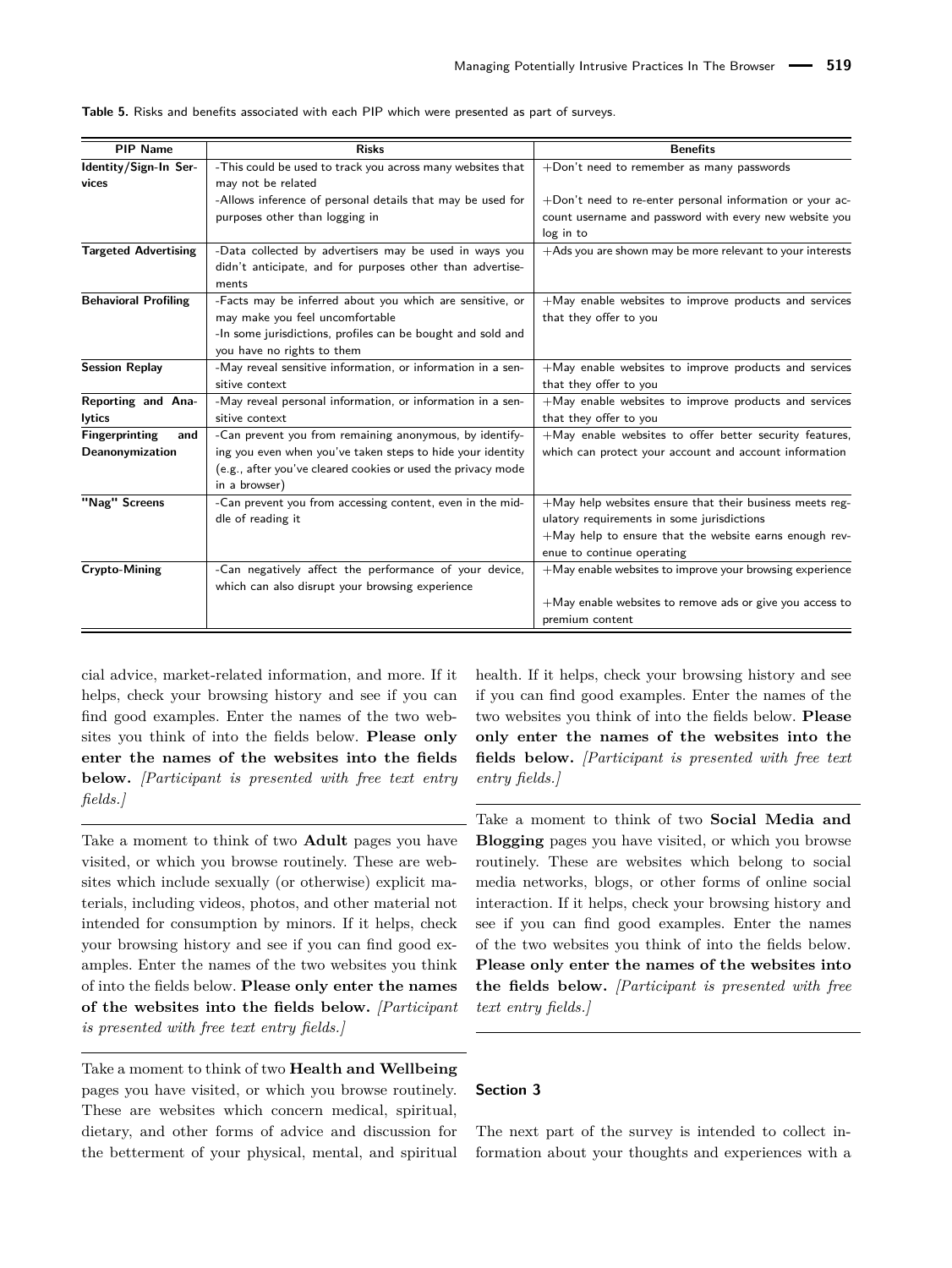| PIP                                      | <b>Definition Provided To Participants</b>                                                                                                                                                                                                                                                                                                                                                                                                                                                                                                                                                                                                                                                                                                                                          |
|------------------------------------------|-------------------------------------------------------------------------------------------------------------------------------------------------------------------------------------------------------------------------------------------------------------------------------------------------------------------------------------------------------------------------------------------------------------------------------------------------------------------------------------------------------------------------------------------------------------------------------------------------------------------------------------------------------------------------------------------------------------------------------------------------------------------------------------|
| Identity/Sign-In Ser-<br>vices           | Identity/Sign-In Services help you log in to websites without relying on passwords specific to these websites. Examples<br>are "Log in with Google", "Log in with Facebook", and "Sign in with your Apple ID". These services save you the<br>effort of creating and remembering passwords for individual websites. Because they see the websites you access,<br>these services might be able to infer details about you, such as your interests, education, income, and more. This                                                                                                                                                                                                                                                                                                 |
|                                          | information could be used for purposes that go beyond helping you log in.                                                                                                                                                                                                                                                                                                                                                                                                                                                                                                                                                                                                                                                                                                           |
| Advertis-<br>Targeted<br>ing             | Targeted Advertising uses information collected about you to tailor the advertisements that are shown to you on a<br>particular website.                                                                                                                                                                                                                                                                                                                                                                                                                                                                                                                                                                                                                                            |
| <b>Behavioral Profiling</b>              | Behavioral Profiling collects information about who you are, your interests, and the things you do, to categorize you<br>into specific categories (or profiles). For example, a website might try to determine your age, whether you are an<br>"impulse buyer," your political beliefs, and potentially much more. Sometimes, the profiles can be incorrect. The use<br>of Behavioral Profiling does not necessarily mean that you will be subjected to advertisements, but it does mean<br>that information may be collected and inferred about you.                                                                                                                                                                                                                               |
| Reporting and Ana-<br>lytics             | Reporting and Analytics monitors what is happening as you are browsing websites, and generates technical information<br>for the website developers. Often, this includes information about the state of your device, browser, and may also<br>include technical information about what happened during your interaction with a particular website. This can help<br>websites improve their products and services, but can potentially reveal sensitive information.                                                                                                                                                                                                                                                                                                                 |
| Session Replay                           | Session Replay creates detailed logs that record the actions you take while browsing a particular website and sends<br>these logs to the website owners. This means that website owners can observe and replay exactly what you did and<br>what you saw. Note that this is not a feature that enables you, as the person browsing a website, to replay what you<br>did. Sometimes, sensitive information can be found in these recordings because it wasn't properly removed.                                                                                                                                                                                                                                                                                                       |
| Fingerprinting<br>and<br>Deanonymization | Fingerprinting and Deanonymization is a technique which ensures that the website you are browsing always recognizes<br>you, even if you are not signed in. Fingerprinting and Deanonymization also enables websites to detect whether a<br>device that the website doesn't recognize is interacting with the website. This can be useful for a variety of reasons,<br>such as detecting when someone tries to access an account on a new or unrecognized device. This technique does not<br>mean that the website is using biometrics (i.e. a fingerprint scanner) to identify you, and the technique has nothing<br>to do with physical fingerprints. Rather, Fingerprinting and Deanonymization refers to ways that your device can be<br>picked out and recognized among others. |
| "Nag" Screens                            | Nag Screens can force you to see a popup, to watch an ad, to prevent you from viewing content, or otherwise to do<br>something that disrupts your normal browsing experience. Sometimes "Nag" Screens appear when you're using an<br>ad-blocker, or because the website needs you to interact with something, such as giving consent where required by<br>law.                                                                                                                                                                                                                                                                                                                                                                                                                      |
| Crypto-Mining                            | Crypto-Mining uses your device to generate digital cash, such as Bitcoin, during the time you spend browsing a<br>particular website. Generally this digital cash is sent to the owners of the websites, but in some circumstances you<br>may get a share. Some websites use Crypto-Mining as a way of using your device to make money for the website<br>instead of (or in addition to) advertisements. Since it uses your device's processing power to work, Crypto-Mining<br>uses electricity or battery power on your device, and can affect device performance when you browse websites that<br>employ Crypto-Mining.                                                                                                                                                          |

<span id="page-20-0"></span>**Table 6.** Descriptions used for PIP in survey instruments. Participants were surveyed about only one.

particular web technology. Please read the text on the following page carefully. After, you will be asked a series of questions. *[Participant is presented with the description of one PIP.]*

Prior to this survey, had you ever encountered any examples of *[PIP]*? *[Participant may choose between: Yes/No]*

What do you think the **risks** might be for you when you browse a website with *[PIP]*? *[Participant is presented with a free text entry field.]*

What do you think the **benefits** might be for you when you browse a website with *[PIP]*? *[Participant is presented with a free text entry field.]*

Here are some examples of concrete risks and benefits

associated with *[PIP]*: *[Participant is presented with the risks and benefits for the PIP.]*

#### **Section 4**

In this section, you will be asked about *[PIP]* in a variety of scenarios. You can hover over the (*i*) symbol to remind you of the definition of *[PIP]*. Opting out of *[PIP]* means that: *[Participant is presented with the specific PIP scenario.]*

*[This form of question repeats for all of the specific websites, and website categories that the user provided in*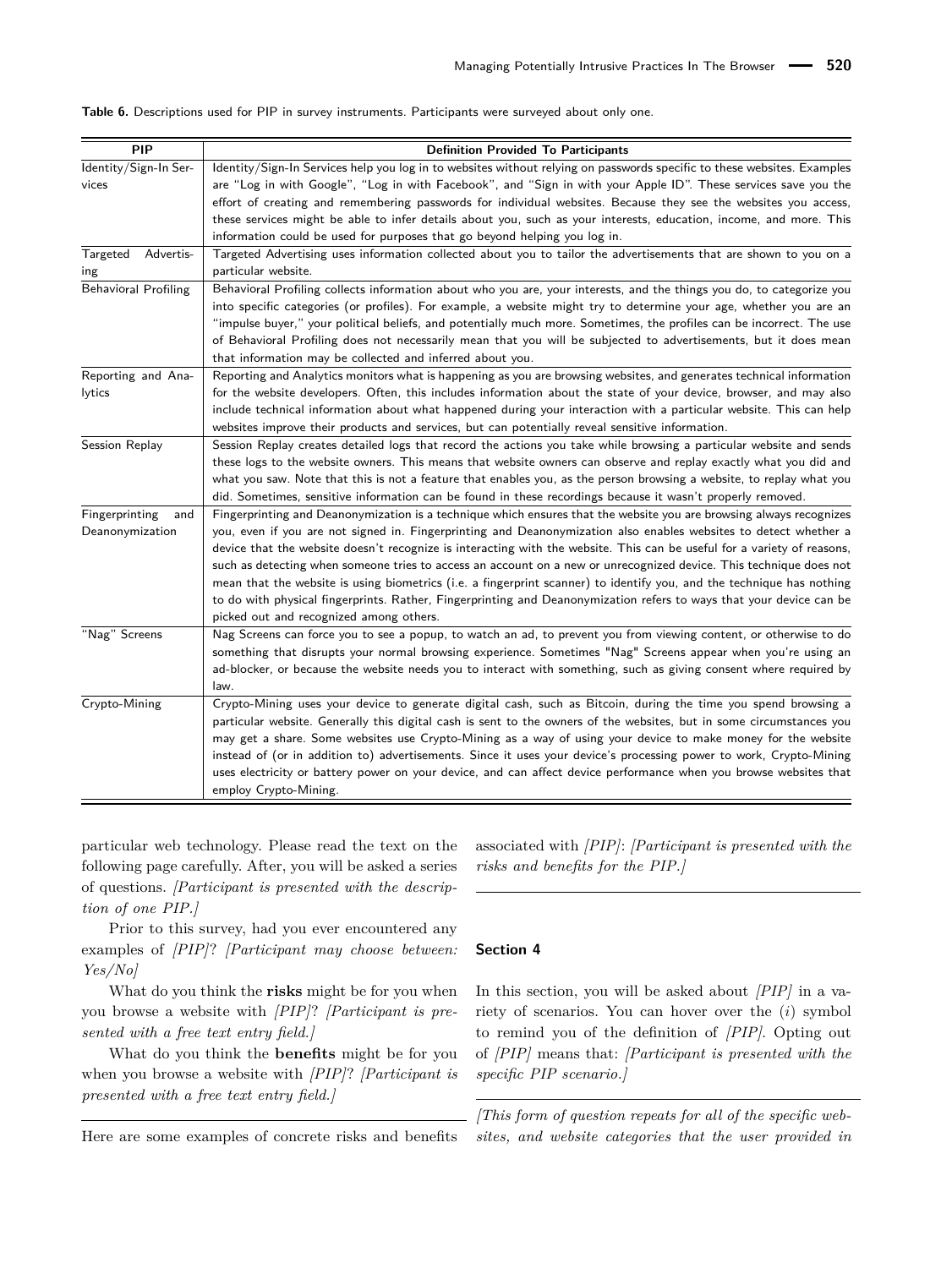<span id="page-21-0"></span>

| <b>Table 7.</b> Opt out scenarios for each PIP, which were provided as part of surveys. |  |  |  |  |
|-----------------------------------------------------------------------------------------|--|--|--|--|
|-----------------------------------------------------------------------------------------|--|--|--|--|

| <b>Tracker Name</b>         | <b>Opt-Out Scenario (Specific Websites)</b>                                             | Opt-Out Scenario (All Websites)                            |
|-----------------------------|-----------------------------------------------------------------------------------------|------------------------------------------------------------|
| Identity/Sign-In            | Imagine that you are given a new setting in your browser that enables you to            | Imagine that you are given a new setting in your browser   |
| Services                    | block Identity/Sign-In Services on specific websites you choose ("opting out" of        | that enables you to block Identity/Sign-In Services on     |
|                             | Identity/Sign-In Services on these websites), requiring you to log in to these specific | all websites ("opting out" of Identity/Sign-In Services),  |
|                             | websites manually instead. This also requires you to log in to these specific websites  | requiring you to log in manually instead on all web-       |
|                             | separately. When enabled, the buttons and links to use Identity/Sign-In Services        | sites. This also requires you to log in to all websites    |
|                             | on the specific websites you opt out from are removed from the websites you opt         | separately. When enabled, all the buttons and links to     |
|                             | out of, and the ability for these services to collect data is also removed on these     | use Identity/Sign-In Services on websites are removed,     |
|                             |                                                                                         |                                                            |
|                             | websites. Assume that you will be able to reverse this setting on any website, at       | and the ability for these services to collect data is also |
|                             | any time.                                                                               | removed. Assume that you will be able to undo this         |
|                             |                                                                                         | setting at any time.                                       |
| <b>Targeted Advertis-</b>   | Imagine that you are given a new setting in your browser that allows you to block       | Imagine that you are given a new setting in your browser   |
| ing                         | Targeted Advertising on specific websites you choose ("opting out" of Targeted          | that enables you to block all Targeted Advertising ads     |
|                             | Advertising on these websites). When enabled, ads which use Targeted Advertising        | ("opting out" of Targeted Advertising). When enabled,      |
|                             | are blocked on websites which you opt out of. Ordinary ads which do not use             | ads which use Targeted Advertising are blocked on all      |
|                             | Targeted Advertising are not affected by this setting. By default, you are still        | websites. Ordinary ads which do not use Targeted Ad-       |
|                             | shown Targeted Advertising on websites which you are not opted out of. Assume           | vertising are not affected by this setting. Assume that    |
|                             | that you will be able to reverse this setting on any website, at any time.              | you will be able to undo this setting at any time.         |
| <b>Behavioral Profiling</b> | Imagine that you are given a new setting in your browser that enables you to block      | Imagine that you are given a new setting in your browser   |
|                             | Behavioral Profiling from occurring on specific websites you choose ("opting out"       | that enables you to block all websites from performing     |
|                             | of Behavioral Profiling on these websites). On the websites you opt out from, your      | Behavioral Profiling ("opting out" of Behavioral Profil-   |
|                             |                                                                                         |                                                            |
|                             | browser hides your identity and blocks any information your browser might send          | ing). When enabled, the setting hides your identity and    |
|                             | in the background while you are browsing. This ensures the specific websites you        | blocks any information your browser might send in the      |
|                             | opt out from cannot perform Behavioral Profiling on you. Assume that you will be        | background while you are browsing. Assume that you         |
|                             | able to reverse this setting on any website, at any time.                               | will be able to undo this setting at any time.             |
| <b>Session Replay</b>       | Imagine you are given a new setting in your browser that enables you to block           | Imagine you are given a new setting in your browser        |
|                             | Session Replay from occurring on specific websites you choose ("opting out" of          | that enables you to block Session Replay from occur-       |
|                             | Session Replay on th ese websites), preventing the websites you opt out from            | ring on all websites ("opting out" of Session Replay),     |
|                             | collecting what is needed for Session Replay to occur. By default, on websites you      | preventing all websites from collecting what is needed     |
|                             | have not opted out from, Session Replay will still occur normally. Assume that you      | for Session Replay to occur. Assume that you will be       |
|                             | will be able to reverse this setting on any website, at any time.                       | able to undo this setting at any time.                     |
| <b>Reporting and Ana-</b>   | Imagine that you are given a new setting in your browser that enables you to block      | Imagine that you are given a new setting in your browser   |
| lytics                      | specific websites you choose from performing Reporting and Analytics ("opting           | that enables you to block all websites from performing     |
|                             | out" of Reporting and Analytics on these websites). When enabled, your browser          | Reporting and Analytics ("opting out" of Reporting and     |
|                             | sends misleading signals to the websites that you opt out from, preventing the          | Analytics). When enabled, your browser sends mislead-      |
|                             | Reporting and Analytics mechanisms on websites from working there. By default,          | ing signals to all websites, to prevent the Reporting and  |
|                             |                                                                                         |                                                            |
|                             | Reporting and Analytics will still work as it would normally on websites you do not     | Analytics mechanisms from working anywhere. Assume         |
|                             | choose to opt out from. Assume that you will be able to reverse this setting on         | that you will be able to undo this setting at any time.    |
|                             | any website, at any time.                                                               |                                                            |
| Fingerprinting<br>and       | Imagine that you are given a new setting in your browser that enables you to            | Imagine that you are given a new setting in your           |
| Deanonymization             | block Fingerprinting and Deanonymization from occurring on specific websites you        | browser that enables you to block Fingerprinting and       |
|                             | choose ("opting out" of Fingerprinting and Deanonymization on these websites).          | Deanonymization from occurring on all websites ("opt-      |
|                             | When enabled, the setting sends misleading signals to the websites you opt out          | ing out" of Fingerprinting and Deanonymization).           |
|                             | from, which prevents Fingerprinting and Deanonymization from taking place on            | When enabled, the setting sends misleading signals         |
|                             | those websites. By default, websites which you have not opted out from will still       | to all websites, which prevents Fingerprinting and         |
|                             | allow the Fingerprinting and Deanonymization to take place as they would normally.      | Deanonymization from occurring. Assume that you will       |
|                             | Assume that you will be able to reverse this setting on any website, at any time.       | be able to undo this setting at any time.                  |
| "Nag" Screens               | Imagine that you are given a new setting in your browser that enables you to block      | Imagine that you are given a new setting in your browser   |
|                             | "Nag" Screens on specific websites you choose ("opting out" of "Nag" Screens            | that enables you to block "Nag" Screens ("opting out"      |
|                             | on these websites). When enabled, your browser blocks "Nag" Screens on specific         | of "Nag" Screens). When enabled, your browser blocks       |
|                             |                                                                                         | "Nag" Screens everywhere, removing them from all           |
|                             | websites, removing them from the contents of websites you opt out from. By              |                                                            |
|                             | default, on websites you have not opted out from, "Nag" Screens are still shown         | websites. Assume that you will be able to undo this        |
|                             | as they would normally be. Assume that you will be able to reverse this setting on      | setting at any time.                                       |
|                             | any website, at any time.                                                               |                                                            |
| <b>Crypto-Mining</b>        | Imagine you are given a new setting in your browser that enables you to block           | Imagine you are given a new setting in your browser        |
|                             | Crypto-Mining on specific websites you choose ("opting out" of Crypto-Mining on         | that enables you to block Crypto-Mining on all web-        |
|                             | these websites), preventing Crypto-Mining from taking place on these websites in        | sites ("opting out" of Crypto-Mining), preventing any      |
|                             | your browser. By default, on websites which you have not opted out from, Crypto-        | Crypto-Mining from taking place in your browser. As-       |
|                             | Mining is still allowed. Assume that you will be able to reverse this setting on any    | sume that you will be able to undo this setting at any     |
|                             | website, at any time.                                                                   | time.                                                      |
|                             |                                                                                         |                                                            |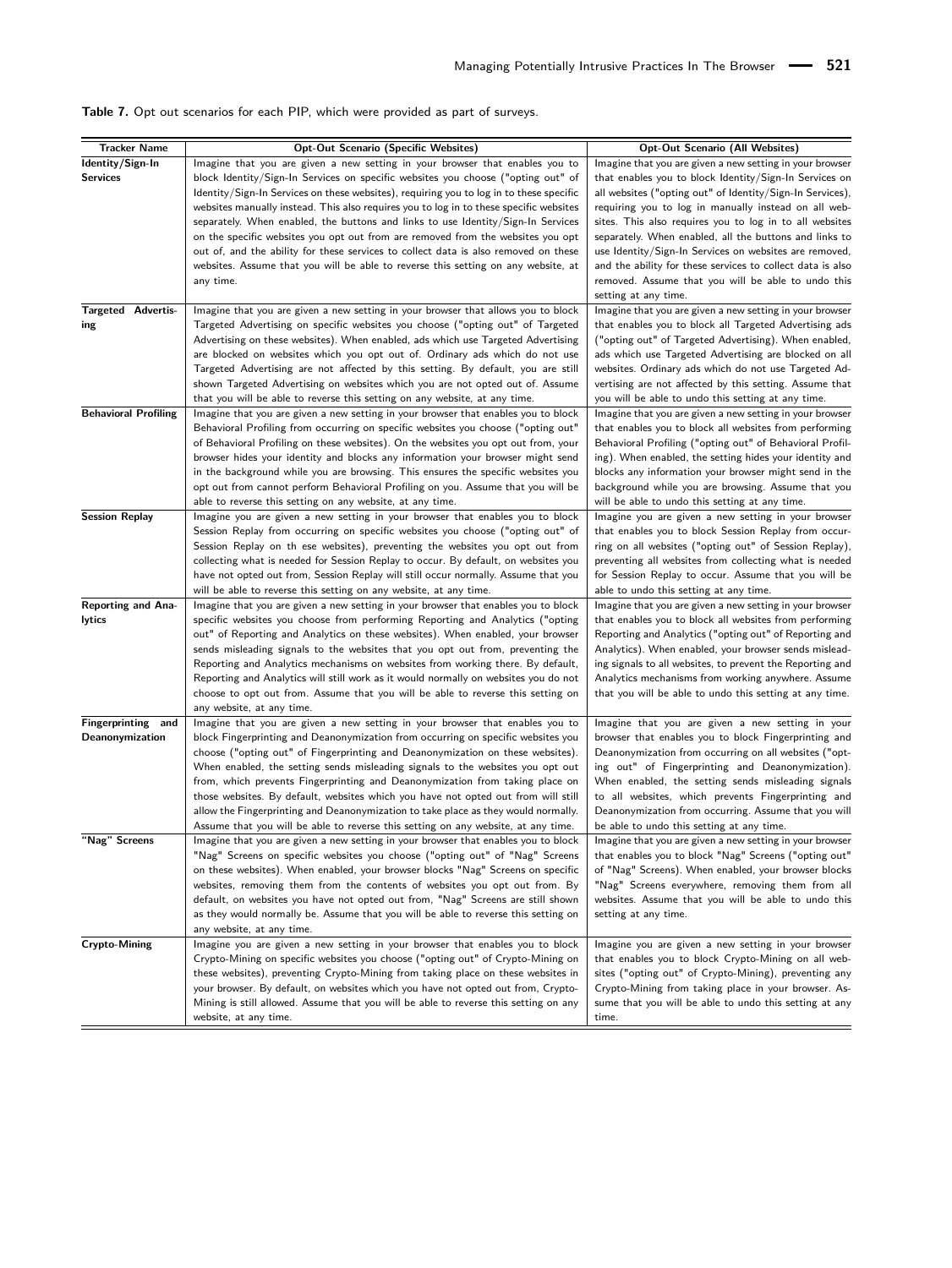*the priming exercise in the first part of the survey, in random order:]*

Consider *[specific user-provided website]*, which is a *[website category]* website.

If you had a single one-click setting which enabled you to opt out of *[PIP]* on *[specific user-provided website]*, how likely would you be to use it? *[Participant is presented with 4-point Likert scale response options ranging from Very Unlikely to Very Likely with no neutral response.]*

Consider all the *[website category]* websites across the entire internet, which includes *[specific userprovided website]* and *[specific user-provided website]*.

If you had a single one-click setting that enabled you to opt out of *[PIP]* on all *[website category]* websites, how likely would you be to use it? *[Participant is presented with 4-point Likert scale response options ranging from Very Unlikely to Very Likely with no neutral response.]*

*[Participant is presented with a randomized attention check question, which includes a reCAPTCHA test.]*

#### **Section 5**

What benefits do you think that companies which have *[PIP]* on their website get from *[PIP]*? *[Participant is presented with a free text entry field.]*

Are you aware of anything you can do to enable or disable *[PIP]* while browsing? Please explain. *[Participant is presented with a free text entry field.]*

Have you ever tried to enable or disable *[PIP]*? *[Participant may choose between: Yes/No]*

Why or why not? *[Participant is presented with a free text entry field.]*

*[If the participant answered yes:]* How did you know if you succeeded or failed? Would you want to be informed about the presence or absence of [PIP] on the websites you browse? *[Participant is presented with 5 point Likert scale response options ranging from Definitely Yes to Definitely not with a neutral response of I don't know.]*

*[Participant is presented with the post-survey.]*

# **Survey 2 - Quantitative**

#### **Section 1**

The next part of the survey is intended to collect your thoughts and experiences with a particular web technology.

**Please read the description of the technology on the following page carefully. You will be asked a series of questions which depend on you having read the description.**

*[Participant is presented with the PIP description.]* Here are some examples of concrete risks and benefits for *[PIP]*.

**Please take note of these risks and benefits and consider them carefully as you progress through the rest of the survey.** *[Participant is presented with the list of PIP risks and benefits.]*

Throughout the survey, you can click on the following button located at the top of each page, to see a reminder of the definition of *[PIP]* and the risks and benefits associated with it. *[Participant is presented with a button labeled with the name of the PIP, which is present throughout the survey on the top of each page.]*

#### **Section 2**

In this section, you will be asked about *[PIP]* in a variety of scenarios.

**Please carefully consider the definition of** *[PIP]* **and the associated risks and benefits you just saw when answering the questions which follow.**

[The following section repeats for all the specific websites participants were asked about, across all website categories, in random order.]

*[Participant is presented with a screenshot of a specific website, along with the name of the website, their logo, the date they were established, the country they are based in.]*

*[website name]* is a *[website category]* website, established *[date]*, based in *[location]*.

Please take a moment to familiarize yourself with the website if you aren't already familiar with it.

*[Participant is presented with the scenario text for opting out of a specific website.]*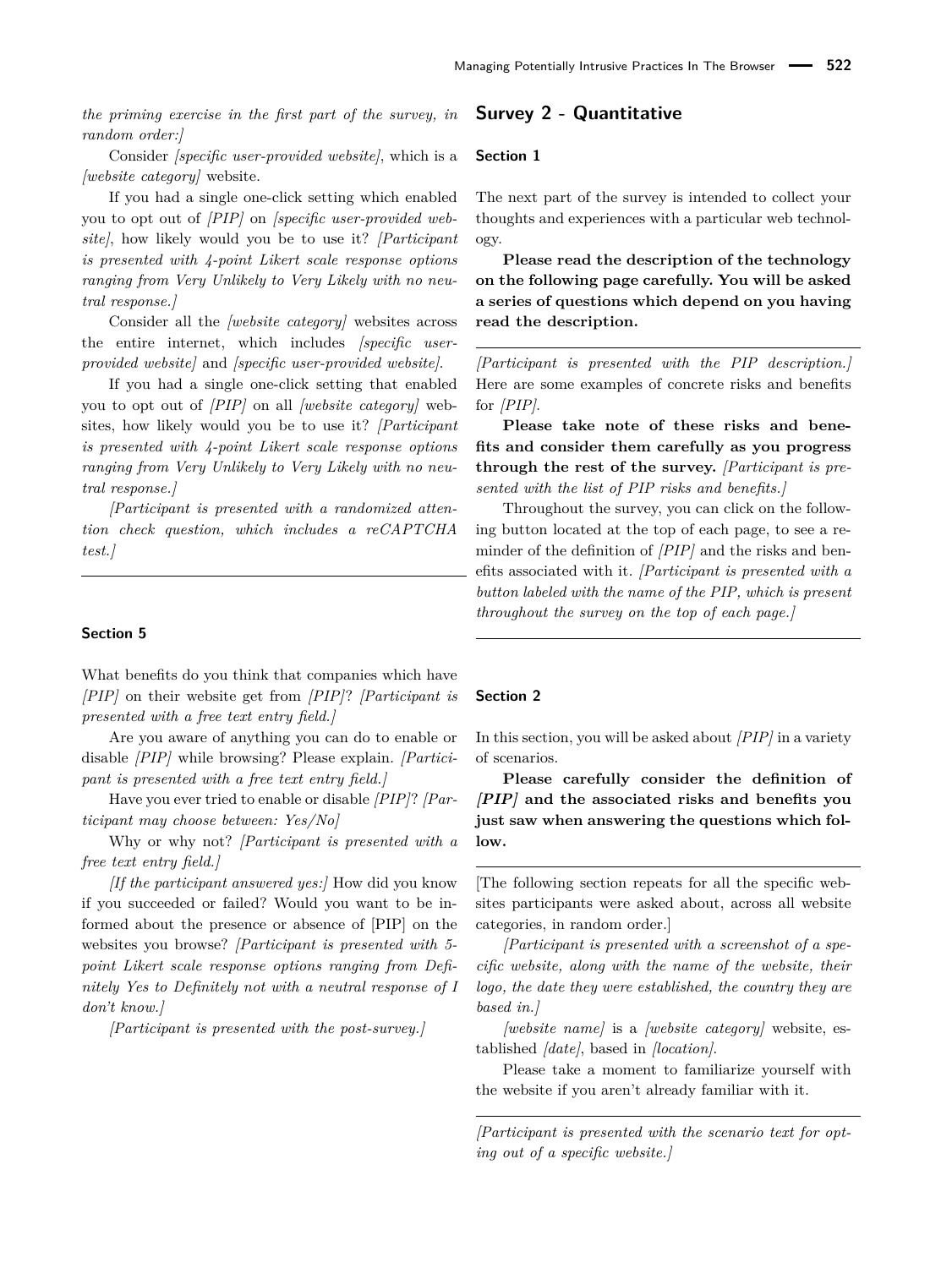Consider *[website]*, which is a *[website category]* website. How likely would you be to use the setting described above to **opt out of** *[PIP]* **on** *[website]*? *[Participant is presented with 4-point Likert scale response options ranging from Very Unlikely to Very Likely with no neutral response.]*

*[Participant is presented with the scenario text for opting out of a website category.]*

**Consider all the** *[website category]* **websites across the internet**, which includes the two websites you saw a moment ago, *[specific website]* and *[specific website]*, and many others.

How likely would you be to use the setting described above to opt out of *[PIP]* for all *[website category]* websites?

**This setting would not affect your separate choice to opt out (or to not opt out) for specific websites.** *[Participant is presented with 4-point Likert scale response options ranging from Very Unlikely to Very Likely with no neutral response.]*

#### **Section 3**

*[Participant is presented with the scenario text for opting out of PIP on every website.]*

**Note that this would apply to every website you visit, no matter what category it belongs to.**

How likely would you be to use the setting described above, to opt out of *[PIP]* **on every website you visit**? *[Participant is presented with 4-point Likert scale response options ranging from Very Unlikely to Very Likely with no neutral response.]*

#### **Section 4**

Please answer the following questions about how often you would like to be notified about *[PIP]* on different categories of websites. *[The participant is presented with a matrix of questions from all website categories in randomized order.]*

On *[website category]* websites, how often would you like to be notified about *[PIP]*? *[Participant is presented with 5 response options: Notify every time I visit, Notify me only once per week, Notify me only once per month, Notify me only the first time I visit, Never notify me.]*

*[Participant is presented with the post-survey.]*

### **Grounded Analysis Codebook**

#### **Overarching Themes**

The codebook contains 26 codes in 7 categories of codes which represent overarching themes seen in the responses. "Trends" refers to a category of codes which were generated in second-cycle coding, which had specific relevance to trends in responses seen after firstcycle coding. "Understanding" is a category based around questions concerning what practices participants seemed to understand, or misunderstand. "Bad Assumptions" is a category of responses created in secondcycle coding which was intended to identify specific assumptions that participants were making in their responses that were at times based on misunderstandings, lack of knowledge, or misperceptions. "Opposition" is a category which reflects attitudes, actions, and concerns participants expressed in opposition to intrusive practices. "Acceptance" highlights reasons, experiences, and expressions of ambivalence or ignorance towards practices which led to accepting them in certain circumstances. "Experience" is a category which highlights specific experiences, incidents, and their circumstances which participants shared, as well as expressions of lacking experience. Finally, "Miscellaneous" was a category with only one code, used to highlight responses which were selected for removal from the dataset due to poor quality or survey abuse which was not detected by automated measures. It is worth noting that some codes were not mutually exclusive; many of the responses contained multiple layers of meanings and thus were assign several codes simultaneously.

#### **Trends**

**security\_thinking:** participant expresses evidence of thinking that is directly related to security, protection from security threats, protecting accounts and preventing fraud/scams (10 instances in 10 responses)

**profiling\_mentions\_ads:** participant explicitly seems to be making a connection between behavioral profiling and advertisements, targeted or otherwise (3 instances in 3 responses)

**breakage:** participant explicitly mentions parts of a website not functioning correctly (7 instances in 7 responses)

#### **Understanding**

**understanding\_demonstrates\_knowledge:** participant expresses factual or operational knowledge of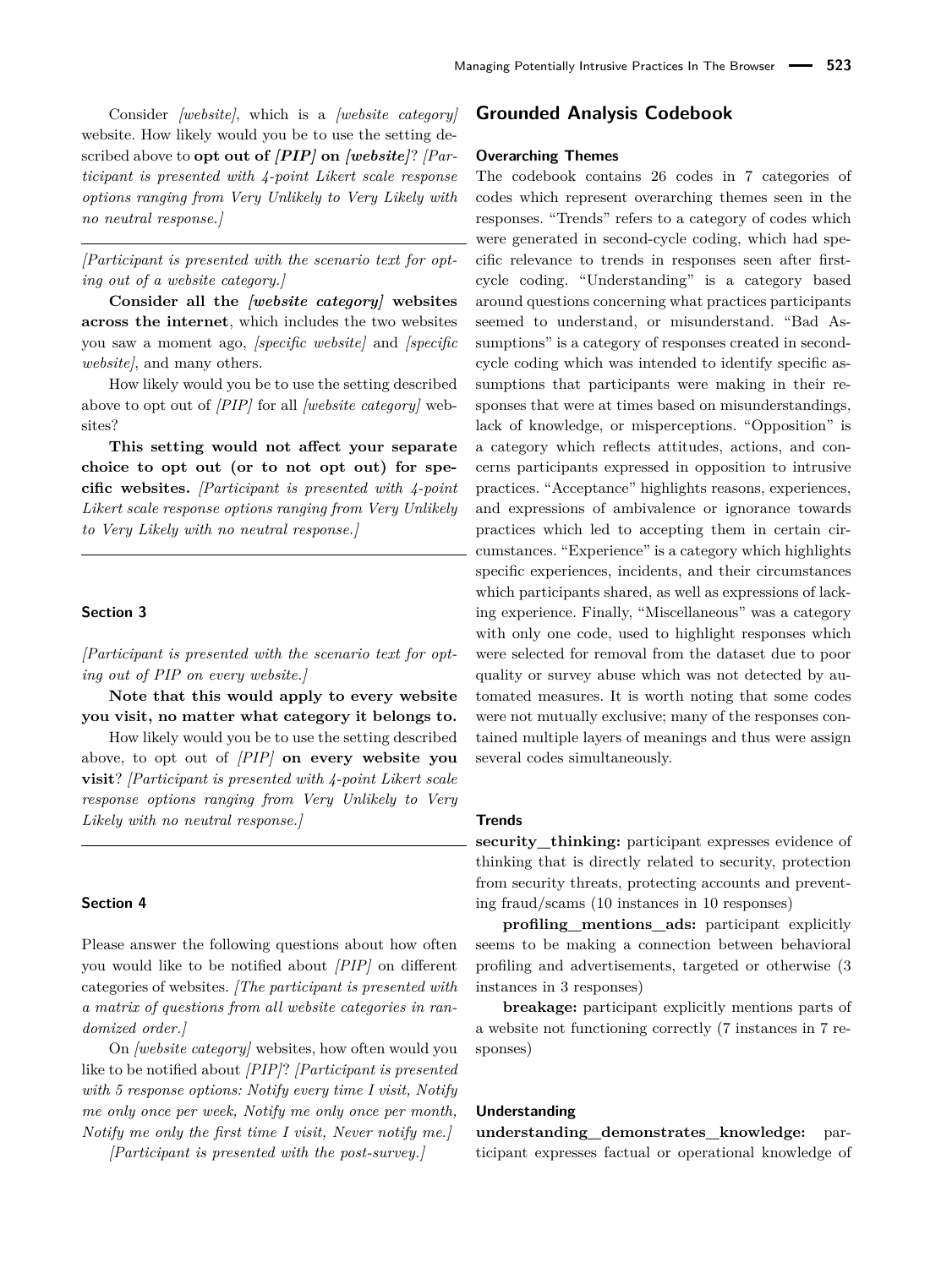the technology and/or ramifications of their interactions with it (371 instances in 160 responses)

**understanding\_vague:** participant seems to express a vague or incomplete understanding of the technology or their interactions with it, such that it is difficult to gauge their level of understanding or expertise (123 instances in 83 responses)

**understanding\_misconception:** participant seems to demonstrate a lack of knowledge about the technology and/or ramifications of their interactions with it, either by expressing factual inaccuracies, or other errors such as mixed-up terminology (110 instances in 74 responses)

#### **Assumptions**

**bad\_assumption:** participant seems to be making an incorrect assumption (129 instances in 99 responses)

**adblocker\_effectiveness:** participant seems to be making a bad assumption, specifically about the effectiveness of ad blocking tools (21 instances in 19 responses)

**incognito** mode: participant seems to be making an assumption, specifically about the effectiveness of incognito mode/private browsing mode or similar features offered by private browsers, Tor, VPNs, general privacy extensions which are not ad-blockers, clearing cookies/history (58 instances in 51 responses)

**antivirus:** participant seems to be making an assumption about the effectiveness of antivirus tools or firewalls in blocking privacy threats (3 instances in 3 responses)

**has\_control:** participant seems to be making an assumption about having control over a setting which does not actually exist, or over a variable which they do not actually have control over (60 instances in 62 responses)

**safe\_browsing:** participant seems to be making an assumption about being protected based on their own special browsing behavior, which makes them safe (15 instances in 13 responses)

**malware** risk: participant seems to be making an assumption about the risk of being infected with malware (12 instances in 12 responses)

**concerned\_ads:** participant is explicitly concerned with advertisements, either thinking that this is the way they can tell there is a problem, or that they are safe (16 instances in 16 responses)

**unconcerned:** participant seems to be totally unconcerned with any privacy or security risk that may come about as a result of this practice (7 instances in 7 responses)

#### **Opposition**

**opposition** action: a specific action or mitigation strategy that a participant employs to oppose an intrusive practice (83 instances in 80 responses)

**opposition\_disable\_attempt:** participants experiences with disabling/attempting to disable a practice (54 instances in 51 responses)

**opposition\_concern:** participants expressing a specific concern that they were attempting to address/mitigate (138 instances in 113 responses)

#### **Acceptance**

**acceptance\_approval:** reasons why participants seem to express explicit or tacit approval of a practice; they like it, and they don't believe that there are negatives/risks for them (50 instances in 44 responses)

**acceptance\_ambivalence:** reasons why participants seem to express explicit or tacit acceptance toward a practice; they recognize it is/might be bad or intrusive, but it does not bother them, will not get in the way, etc. (34 instances in 33 responses)

**acceptance** ignorance: reasons where participants express ignorance about a practice and/or the ramifications of their interactions with it, suggesting that they are okay with the practice because they do not understand it or know enough about it to form an opinion (108 instances in 107 responses)

#### **Experience**

**experience\_positive:** participants express a positive experience when interacting with a practice, including acknowledging that they received a benefit (9 instances in 8 responses)

**experience\_negative:** participants express a negative experience when interacting with a practice, including fears of repercussions, "creep factor" and other concerns or harms that they directly or indirectly experienced (29 instances in 25 responses)

**experience\_neutral:** participants express some form of experience with interacting with a practice, but without obvious or apparent risks or benefits; they just acknowledge that there was some kind of experience without making a judgment about it (65 instances in 65 responses)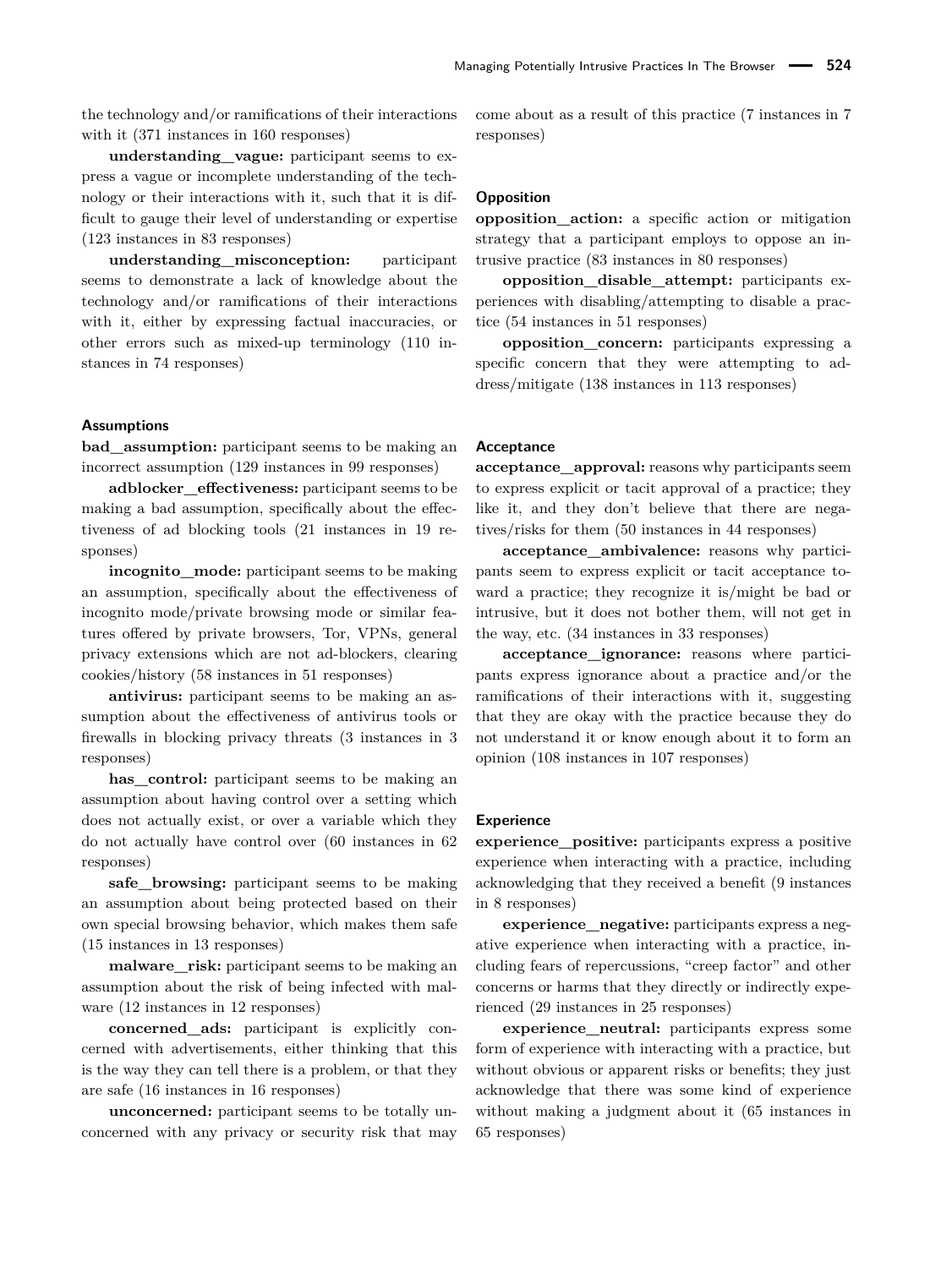**experience\_lacking:** participants expressing a lack of experience and/or ignorance about whether they actually had an experience with a practice (9 instances in 8 responses)

<span id="page-25-0"></span>**Table 8.** Breakdown of self-reported demographics from our surveys. Note that the quantitative Survey 2 had additional demographics collected, which were not collected during the qualitative Survey 1.

|                           |                        | Survey 1                 | Survey 2 |
|---------------------------|------------------------|--------------------------|----------|
| <b>Total Responses</b>    |                        | 223                      | 1069     |
|                           | Survey Abuse           | 24                       | 48       |
| <b>Rejections</b>         | Poor Quality           | 13                       | 0        |
|                           | Rejection Rate         | 17%                      | 4%       |
|                           | Male                   | 65%                      | 57%      |
| Gender                    | Female                 | 35%                      | 42%      |
|                           | Other                  | $0\%$                    | 1%       |
|                           | 18 to 24               | $9\%$                    | 6%       |
|                           | 25 to 44               | 69%                      | 69%      |
| Age Range                 | 45 to 64               | 19%                      | 21%      |
|                           | $\geq 65$              | $3\%$                    | $4\%$    |
|                           | < High School          | ${<}1\%$                 | ${<}1\%$ |
|                           | <b>High School</b>     | 14%                      | 11%      |
|                           | Some College           | 14%                      | 18%      |
| <b>Education Level</b>    | 2-year Associates      | 11%                      | 13%      |
|                           | 4-year Bachelor's      | 48%                      | 45%      |
|                           | <b>Advanced Degree</b> | 12%                      | 13%      |
|                           | Rural Area             | 10%                      | 12%      |
|                           | Town or Suburb         | 41%                      | 37%      |
| <b>City Size</b>          | City                   | 31%                      | 32%      |
|                           | Large City             | 18%                      | 19%      |
|                           | Never Married          | 51%                      | 42%      |
|                           | Married                | 37%                      | 47%      |
| <b>Marital Status</b>     | Divorced               | 8%                       | 6%       |
|                           | Other                  | $4\%$                    | 5%       |
|                           | Mean                   | 3.7                      | 3.8      |
| <b>SA-6 Score [26]</b>    | Median                 | 3.8                      | 3.8      |
|                           | Std.                   | 0.86                     | 0.83     |
|                           | <b>STEM</b>            |                          | 41%      |
| <b>Education Field</b>    | Non-STEM               |                          | 59%      |
|                           | <b>STEM</b>            | $\overline{a}$           | 50%      |
| <b>Employment Field</b>   | Non-STEM               | $\overline{a}$           | 50%      |
|                           | Chrome                 |                          | 80%      |
|                           | Firefox                |                          | 13%      |
|                           | Safari                 | $\overline{a}$           | 3%       |
| <b>Preferred Browser</b>  | Edge                   |                          | $1\%$    |
|                           | IE                     |                          | $1\%$    |
|                           | Other                  | $\overline{\phantom{0}}$ | 2%       |
|                           | This year              | $\overline{a}$           | 24%      |
|                           | This month             |                          | 42%      |
| <b>Looked at Settings</b> | This week              |                          | 31%      |
|                           | Never                  |                          | 3%       |
|                           | This year              |                          | 33%      |
|                           | This month             |                          | 43%      |
| <b>Changed Settings</b>   | This week              | -                        | 18%      |
|                           | Never                  | -                        | $6\%$    |
|                           | Yes                    | ۳                        | 19%      |
| At-Risk Group             | No                     |                          | 81%      |
|                           |                        |                          |          |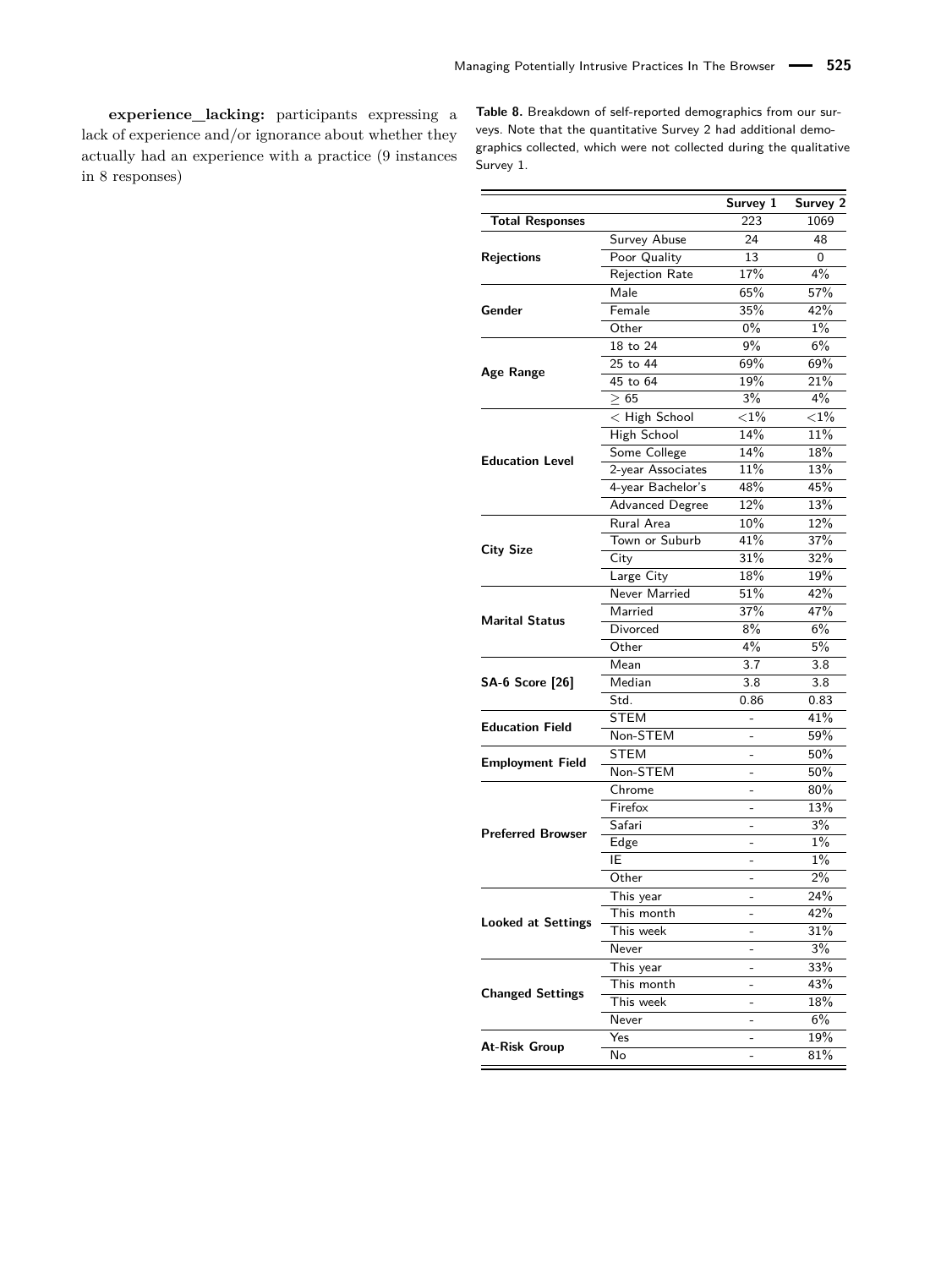<span id="page-26-0"></span>**Table 9.** Regression table for opt-out likelihood for all PIPs. Factor levels with no data points are marked with ∅, and odds ratios which did not converge due to large standard error are marked NC. P-values and odds ratios (Z-test) are shown with respect to the intercept. All factors are included (except gender and SA-6), however factors with statistically significant p-values are darkened. Intercept: AgeRange [18-24], EducationLevel [Associates], CitySize [City], MaritalStatus [Divorced], EmploymentStatus [Employed], EmploymentField [Non-STEM], PrivacySettings\_LastLooked [Past month], PrivacySettings\_LastChanged [Past month], Browser [Chrome], PrivacySurveys\_PastYear [6-9], Privacy\_AtRisk [FALSE], website\_category [ADULT].

| <b>Odds Ratios</b><br><b>Odds Ratios</b><br>Factors<br><b>Odds Ratios</b><br><b>Odds Ratios</b><br>p<br>p<br>$\boldsymbol{p}$<br>р<br>22.86<br>0.009<br>2.39<br>0.481<br>43.54<br>0.043<br>1.25<br>0.816<br>(Intercept)<br>0.83<br>0.834<br>2.32<br>3.8<br>0.016<br>1.09<br>0.887<br>0.567<br>3.53<br>1.93<br>0.021<br>1.56<br>0.505<br>0.169<br>0.660<br>4.41<br>NC<br>5.34<br>0.096<br>4.8<br>0.339<br>0.648<br>7.87<br>0.045<br>0.38<br>0.043<br>1.79<br>0.258<br>0.55<br>0.427<br>0.86<br>0.659<br>Ø<br>19.53<br>0.019<br>0.14<br>0.319<br>1.61<br>0.770<br>Ø.<br>0.41<br>2.29<br>0.35<br>0.62<br>0.333<br>0.150<br>0.192<br>0.250<br>Ø<br>Ø<br>0.12<br>Ø<br>Ø<br>Ø<br>Ø<br>0.295<br>0.30<br>0.34<br>1.2<br>0.782<br>0.053<br>1.45<br>0.540<br>0.261<br><b>NC</b><br>1.01<br>0.950<br>1.18<br>0.944<br>5.1<br>0.249<br>0.995<br>0.920<br>0.56<br>0.303<br>2.58<br>0.080<br>1.03<br>1.05<br>0.976<br>0.72<br>4.09<br>0.007<br>0.71<br>0.45<br>0.047<br>0.396<br>0.558<br>1.29<br>2.84<br>0.018<br>2.08<br>0.114<br>0.664<br>1.24<br>0.564<br>1.81<br>0.199<br>1.5<br>0.435<br>1.27<br>0.84<br>0.735<br>0.688<br>2.35<br>1.05<br>3.93<br>0.022<br>0.006<br>1.18<br>0.661<br>0.910<br>1.45<br>0.88<br>0.28<br>3.17<br>0.059<br>0.599<br>0.856<br>0.109<br>0.85<br>0.829<br>1.44<br>0.37<br>1.72<br>0.363<br>0.612<br>0.206<br>0.35<br>0.16<br>0.242<br>0.74<br>0.452<br>93.95<br>0.527<br>0.851<br>0.002<br>3.14<br>0.304<br>1.42<br>0.824<br>4.16<br>0.423<br>20.74<br>2.22<br>0.13<br>Ø<br>0.611<br>3.85<br>0.503<br>0.114<br>Ø<br>Ø<br>Ø<br>0.2<br>0.04<br>0.550<br>0.026<br>0.163<br>1.85<br>2.32<br>0.44<br>0.64<br>0.388<br>0.132<br>0.16<br>0.003<br>0.451<br>$\emptyset$<br>1.19<br>0.920<br>4.01<br>0.419<br>Ø<br>Ø<br>Ø<br>0.79<br>0.33<br>1.1<br>0.349<br>0.538<br>0.031<br>0.869<br>1.46<br>2.58<br>0.033<br>3.20<br>0.015<br>$\mathbf{1}$<br>2.09<br>0.992<br>0.126<br>1.07<br>1.13<br>1.21<br>2.64<br>0.042<br>0.872<br>0.797<br>0.719<br>4.92<br>99.44<br>0.55<br>0.99<br>0.994<br>0.084<br>0.007<br>0.572<br>0.562<br>0.09<br>< 0.001<br>1.94<br>0.238<br>0.88<br>0.842<br>1.3<br>0.758<br>0.31<br>0.004<br>1.11<br>0.797<br>1.3<br>0.580<br>1.11<br>0.05<br>1.49<br>1.93<br>< 0.001<br>0.67<br>0.526<br>0.721<br>0.597<br>Ø<br>Ø<br>Ø<br>Ø<br>Ø<br>0.87<br>0.932<br>Ø<br>1.92<br>1.94<br>0.114<br>0.47<br>0.182<br>3.75<br>0.011<br>0.118<br>$\emptyset$<br>2.25<br>5.19<br>0.262<br>0.03<br>0.020<br>Ø<br>0.476<br><b>NC</b><br>2.36<br>0.297<br>4.37<br>0.224<br>15.99<br>0.007<br>0.949<br>1.32<br>0.02<br>10<br>0.011<br>0.805<br>1.22<br>0.024<br>0.807<br>0.68<br>1.2<br>0.4<br>0.450<br>0.337<br>0.704<br>0.135<br>1.33<br>2.2<br>1.91<br>0.414<br>0.268<br>0.72<br>2.32<br>0.199<br>0.685<br>0.97<br>0.33<br>0.012<br>0.71<br>0.429<br>0.941<br>0.093<br>0.35<br>3.22<br>2.66<br>0.028<br>3.05<br>0.007<br>0.016<br>1.32<br>0.484<br>0.001<br>0.60<br>0.082<br>0.29<br>< 0.001<br>0.69<br>0.298<br>0.34<br>0.12<br>0.14<br>< 0.001<br>0.17<br>< 0.001<br>< 0.001<br>0.12<br>< 0.001<br>0.20<br>< 0.001<br>0.11<br>< 0.001<br>0.12<br>< 0.001<br>0.1<br>< 0.001<br>0.22<br>0.27<br>< 0.001<br>< 0.001<br>0.1<br>< 0.001<br>0.3<br>< 0.001<br>0.23<br>0.08<br>0.15<br>< 0.001<br>0.13<br>< 0.001<br>< 0.001<br>< 0.001<br>0.64<br>0.88<br>0.05<br>1.05<br>0.877<br>0.135<br>0.720<br>0.53<br>0.53<br>< 0.001<br>0.46<br>0.008<br>0.39<br>0.001<br>0.065<br>0.28 |                                                                                               | Behav. Profiling (n=113) | Reporting (n=113) | Session Replay (n=99) | Targeted Ads (n=103) |  |
|-----------------------------------------------------------------------------------------------------------------------------------------------------------------------------------------------------------------------------------------------------------------------------------------------------------------------------------------------------------------------------------------------------------------------------------------------------------------------------------------------------------------------------------------------------------------------------------------------------------------------------------------------------------------------------------------------------------------------------------------------------------------------------------------------------------------------------------------------------------------------------------------------------------------------------------------------------------------------------------------------------------------------------------------------------------------------------------------------------------------------------------------------------------------------------------------------------------------------------------------------------------------------------------------------------------------------------------------------------------------------------------------------------------------------------------------------------------------------------------------------------------------------------------------------------------------------------------------------------------------------------------------------------------------------------------------------------------------------------------------------------------------------------------------------------------------------------------------------------------------------------------------------------------------------------------------------------------------------------------------------------------------------------------------------------------------------------------------------------------------------------------------------------------------------------------------------------------------------------------------------------------------------------------------------------------------------------------------------------------------------------------------------------------------------------------------------------------------------------------------------------------------------------------------------------------------------------------------------------------------------------------------------------------------------------------------------------------------------------------------------------------------------------------------------------------------------------------------------------------------------------------------------------------------------------------------------------------------------------------------------------------------------------------------------------------------------------------------------------------------------------------------------------------------------------------------------------------------------------------------------------------------------------------------------------------------------------------------------------------------------------------------|-----------------------------------------------------------------------------------------------|--------------------------|-------------------|-----------------------|----------------------|--|
|                                                                                                                                                                                                                                                                                                                                                                                                                                                                                                                                                                                                                                                                                                                                                                                                                                                                                                                                                                                                                                                                                                                                                                                                                                                                                                                                                                                                                                                                                                                                                                                                                                                                                                                                                                                                                                                                                                                                                                                                                                                                                                                                                                                                                                                                                                                                                                                                                                                                                                                                                                                                                                                                                                                                                                                                                                                                                                                                                                                                                                                                                                                                                                                                                                                                                                                                                                                         |                                                                                               |                          |                   |                       |                      |  |
|                                                                                                                                                                                                                                                                                                                                                                                                                                                                                                                                                                                                                                                                                                                                                                                                                                                                                                                                                                                                                                                                                                                                                                                                                                                                                                                                                                                                                                                                                                                                                                                                                                                                                                                                                                                                                                                                                                                                                                                                                                                                                                                                                                                                                                                                                                                                                                                                                                                                                                                                                                                                                                                                                                                                                                                                                                                                                                                                                                                                                                                                                                                                                                                                                                                                                                                                                                                         |                                                                                               |                          |                   |                       |                      |  |
|                                                                                                                                                                                                                                                                                                                                                                                                                                                                                                                                                                                                                                                                                                                                                                                                                                                                                                                                                                                                                                                                                                                                                                                                                                                                                                                                                                                                                                                                                                                                                                                                                                                                                                                                                                                                                                                                                                                                                                                                                                                                                                                                                                                                                                                                                                                                                                                                                                                                                                                                                                                                                                                                                                                                                                                                                                                                                                                                                                                                                                                                                                                                                                                                                                                                                                                                                                                         | AgeRange [25-44]                                                                              |                          |                   |                       |                      |  |
|                                                                                                                                                                                                                                                                                                                                                                                                                                                                                                                                                                                                                                                                                                                                                                                                                                                                                                                                                                                                                                                                                                                                                                                                                                                                                                                                                                                                                                                                                                                                                                                                                                                                                                                                                                                                                                                                                                                                                                                                                                                                                                                                                                                                                                                                                                                                                                                                                                                                                                                                                                                                                                                                                                                                                                                                                                                                                                                                                                                                                                                                                                                                                                                                                                                                                                                                                                                         | AgeRange [45-64]                                                                              |                          |                   |                       |                      |  |
|                                                                                                                                                                                                                                                                                                                                                                                                                                                                                                                                                                                                                                                                                                                                                                                                                                                                                                                                                                                                                                                                                                                                                                                                                                                                                                                                                                                                                                                                                                                                                                                                                                                                                                                                                                                                                                                                                                                                                                                                                                                                                                                                                                                                                                                                                                                                                                                                                                                                                                                                                                                                                                                                                                                                                                                                                                                                                                                                                                                                                                                                                                                                                                                                                                                                                                                                                                                         | AgeRange [65+]                                                                                |                          |                   |                       |                      |  |
|                                                                                                                                                                                                                                                                                                                                                                                                                                                                                                                                                                                                                                                                                                                                                                                                                                                                                                                                                                                                                                                                                                                                                                                                                                                                                                                                                                                                                                                                                                                                                                                                                                                                                                                                                                                                                                                                                                                                                                                                                                                                                                                                                                                                                                                                                                                                                                                                                                                                                                                                                                                                                                                                                                                                                                                                                                                                                                                                                                                                                                                                                                                                                                                                                                                                                                                                                                                         | EducationLevel [Bachelors]                                                                    |                          |                   |                       |                      |  |
|                                                                                                                                                                                                                                                                                                                                                                                                                                                                                                                                                                                                                                                                                                                                                                                                                                                                                                                                                                                                                                                                                                                                                                                                                                                                                                                                                                                                                                                                                                                                                                                                                                                                                                                                                                                                                                                                                                                                                                                                                                                                                                                                                                                                                                                                                                                                                                                                                                                                                                                                                                                                                                                                                                                                                                                                                                                                                                                                                                                                                                                                                                                                                                                                                                                                                                                                                                                         | EducationLevel [PhD]                                                                          |                          |                   |                       |                      |  |
|                                                                                                                                                                                                                                                                                                                                                                                                                                                                                                                                                                                                                                                                                                                                                                                                                                                                                                                                                                                                                                                                                                                                                                                                                                                                                                                                                                                                                                                                                                                                                                                                                                                                                                                                                                                                                                                                                                                                                                                                                                                                                                                                                                                                                                                                                                                                                                                                                                                                                                                                                                                                                                                                                                                                                                                                                                                                                                                                                                                                                                                                                                                                                                                                                                                                                                                                                                                         | EducationLevel [High School]                                                                  |                          |                   |                       |                      |  |
|                                                                                                                                                                                                                                                                                                                                                                                                                                                                                                                                                                                                                                                                                                                                                                                                                                                                                                                                                                                                                                                                                                                                                                                                                                                                                                                                                                                                                                                                                                                                                                                                                                                                                                                                                                                                                                                                                                                                                                                                                                                                                                                                                                                                                                                                                                                                                                                                                                                                                                                                                                                                                                                                                                                                                                                                                                                                                                                                                                                                                                                                                                                                                                                                                                                                                                                                                                                         | EducationLevel [ <high school]<="" td=""><td></td><td></td><td></td><td></td><td></td></high> |                          |                   |                       |                      |  |
|                                                                                                                                                                                                                                                                                                                                                                                                                                                                                                                                                                                                                                                                                                                                                                                                                                                                                                                                                                                                                                                                                                                                                                                                                                                                                                                                                                                                                                                                                                                                                                                                                                                                                                                                                                                                                                                                                                                                                                                                                                                                                                                                                                                                                                                                                                                                                                                                                                                                                                                                                                                                                                                                                                                                                                                                                                                                                                                                                                                                                                                                                                                                                                                                                                                                                                                                                                                         | EducationLevel [Masters]                                                                      |                          |                   |                       |                      |  |
|                                                                                                                                                                                                                                                                                                                                                                                                                                                                                                                                                                                                                                                                                                                                                                                                                                                                                                                                                                                                                                                                                                                                                                                                                                                                                                                                                                                                                                                                                                                                                                                                                                                                                                                                                                                                                                                                                                                                                                                                                                                                                                                                                                                                                                                                                                                                                                                                                                                                                                                                                                                                                                                                                                                                                                                                                                                                                                                                                                                                                                                                                                                                                                                                                                                                                                                                                                                         | EducationLevel [JD, MD]                                                                       |                          |                   |                       |                      |  |
|                                                                                                                                                                                                                                                                                                                                                                                                                                                                                                                                                                                                                                                                                                                                                                                                                                                                                                                                                                                                                                                                                                                                                                                                                                                                                                                                                                                                                                                                                                                                                                                                                                                                                                                                                                                                                                                                                                                                                                                                                                                                                                                                                                                                                                                                                                                                                                                                                                                                                                                                                                                                                                                                                                                                                                                                                                                                                                                                                                                                                                                                                                                                                                                                                                                                                                                                                                                         | EducationLevel [Some College]                                                                 |                          |                   |                       |                      |  |
|                                                                                                                                                                                                                                                                                                                                                                                                                                                                                                                                                                                                                                                                                                                                                                                                                                                                                                                                                                                                                                                                                                                                                                                                                                                                                                                                                                                                                                                                                                                                                                                                                                                                                                                                                                                                                                                                                                                                                                                                                                                                                                                                                                                                                                                                                                                                                                                                                                                                                                                                                                                                                                                                                                                                                                                                                                                                                                                                                                                                                                                                                                                                                                                                                                                                                                                                                                                         | EducationField [STEM]                                                                         |                          |                   |                       |                      |  |
|                                                                                                                                                                                                                                                                                                                                                                                                                                                                                                                                                                                                                                                                                                                                                                                                                                                                                                                                                                                                                                                                                                                                                                                                                                                                                                                                                                                                                                                                                                                                                                                                                                                                                                                                                                                                                                                                                                                                                                                                                                                                                                                                                                                                                                                                                                                                                                                                                                                                                                                                                                                                                                                                                                                                                                                                                                                                                                                                                                                                                                                                                                                                                                                                                                                                                                                                                                                         | CitySize [Large City]                                                                         |                          |                   |                       |                      |  |
|                                                                                                                                                                                                                                                                                                                                                                                                                                                                                                                                                                                                                                                                                                                                                                                                                                                                                                                                                                                                                                                                                                                                                                                                                                                                                                                                                                                                                                                                                                                                                                                                                                                                                                                                                                                                                                                                                                                                                                                                                                                                                                                                                                                                                                                                                                                                                                                                                                                                                                                                                                                                                                                                                                                                                                                                                                                                                                                                                                                                                                                                                                                                                                                                                                                                                                                                                                                         | CitySize [Rural Area]                                                                         |                          |                   |                       |                      |  |
|                                                                                                                                                                                                                                                                                                                                                                                                                                                                                                                                                                                                                                                                                                                                                                                                                                                                                                                                                                                                                                                                                                                                                                                                                                                                                                                                                                                                                                                                                                                                                                                                                                                                                                                                                                                                                                                                                                                                                                                                                                                                                                                                                                                                                                                                                                                                                                                                                                                                                                                                                                                                                                                                                                                                                                                                                                                                                                                                                                                                                                                                                                                                                                                                                                                                                                                                                                                         | CitySize [Town or Suburb]                                                                     |                          |                   |                       |                      |  |
|                                                                                                                                                                                                                                                                                                                                                                                                                                                                                                                                                                                                                                                                                                                                                                                                                                                                                                                                                                                                                                                                                                                                                                                                                                                                                                                                                                                                                                                                                                                                                                                                                                                                                                                                                                                                                                                                                                                                                                                                                                                                                                                                                                                                                                                                                                                                                                                                                                                                                                                                                                                                                                                                                                                                                                                                                                                                                                                                                                                                                                                                                                                                                                                                                                                                                                                                                                                         | MaritalStatus [Married]                                                                       |                          |                   |                       |                      |  |
|                                                                                                                                                                                                                                                                                                                                                                                                                                                                                                                                                                                                                                                                                                                                                                                                                                                                                                                                                                                                                                                                                                                                                                                                                                                                                                                                                                                                                                                                                                                                                                                                                                                                                                                                                                                                                                                                                                                                                                                                                                                                                                                                                                                                                                                                                                                                                                                                                                                                                                                                                                                                                                                                                                                                                                                                                                                                                                                                                                                                                                                                                                                                                                                                                                                                                                                                                                                         | MaritalStatus [Never married]                                                                 |                          |                   |                       |                      |  |
|                                                                                                                                                                                                                                                                                                                                                                                                                                                                                                                                                                                                                                                                                                                                                                                                                                                                                                                                                                                                                                                                                                                                                                                                                                                                                                                                                                                                                                                                                                                                                                                                                                                                                                                                                                                                                                                                                                                                                                                                                                                                                                                                                                                                                                                                                                                                                                                                                                                                                                                                                                                                                                                                                                                                                                                                                                                                                                                                                                                                                                                                                                                                                                                                                                                                                                                                                                                         | MaritalStatus [Prefer not to disclose]                                                        |                          |                   |                       |                      |  |
|                                                                                                                                                                                                                                                                                                                                                                                                                                                                                                                                                                                                                                                                                                                                                                                                                                                                                                                                                                                                                                                                                                                                                                                                                                                                                                                                                                                                                                                                                                                                                                                                                                                                                                                                                                                                                                                                                                                                                                                                                                                                                                                                                                                                                                                                                                                                                                                                                                                                                                                                                                                                                                                                                                                                                                                                                                                                                                                                                                                                                                                                                                                                                                                                                                                                                                                                                                                         | MaritalStatus [Separated]                                                                     |                          |                   |                       |                      |  |
|                                                                                                                                                                                                                                                                                                                                                                                                                                                                                                                                                                                                                                                                                                                                                                                                                                                                                                                                                                                                                                                                                                                                                                                                                                                                                                                                                                                                                                                                                                                                                                                                                                                                                                                                                                                                                                                                                                                                                                                                                                                                                                                                                                                                                                                                                                                                                                                                                                                                                                                                                                                                                                                                                                                                                                                                                                                                                                                                                                                                                                                                                                                                                                                                                                                                                                                                                                                         | MaritalStatus [Widowed]                                                                       |                          |                   |                       |                      |  |
|                                                                                                                                                                                                                                                                                                                                                                                                                                                                                                                                                                                                                                                                                                                                                                                                                                                                                                                                                                                                                                                                                                                                                                                                                                                                                                                                                                                                                                                                                                                                                                                                                                                                                                                                                                                                                                                                                                                                                                                                                                                                                                                                                                                                                                                                                                                                                                                                                                                                                                                                                                                                                                                                                                                                                                                                                                                                                                                                                                                                                                                                                                                                                                                                                                                                                                                                                                                         | EmploymentStatus [Student]                                                                    |                          |                   |                       |                      |  |
|                                                                                                                                                                                                                                                                                                                                                                                                                                                                                                                                                                                                                                                                                                                                                                                                                                                                                                                                                                                                                                                                                                                                                                                                                                                                                                                                                                                                                                                                                                                                                                                                                                                                                                                                                                                                                                                                                                                                                                                                                                                                                                                                                                                                                                                                                                                                                                                                                                                                                                                                                                                                                                                                                                                                                                                                                                                                                                                                                                                                                                                                                                                                                                                                                                                                                                                                                                                         | EmploymentStatus [Unemployed]                                                                 |                          |                   |                       |                      |  |
|                                                                                                                                                                                                                                                                                                                                                                                                                                                                                                                                                                                                                                                                                                                                                                                                                                                                                                                                                                                                                                                                                                                                                                                                                                                                                                                                                                                                                                                                                                                                                                                                                                                                                                                                                                                                                                                                                                                                                                                                                                                                                                                                                                                                                                                                                                                                                                                                                                                                                                                                                                                                                                                                                                                                                                                                                                                                                                                                                                                                                                                                                                                                                                                                                                                                                                                                                                                         | EmploymentStatus [Prefer not to answer]                                                       |                          |                   |                       |                      |  |
|                                                                                                                                                                                                                                                                                                                                                                                                                                                                                                                                                                                                                                                                                                                                                                                                                                                                                                                                                                                                                                                                                                                                                                                                                                                                                                                                                                                                                                                                                                                                                                                                                                                                                                                                                                                                                                                                                                                                                                                                                                                                                                                                                                                                                                                                                                                                                                                                                                                                                                                                                                                                                                                                                                                                                                                                                                                                                                                                                                                                                                                                                                                                                                                                                                                                                                                                                                                         | EmploymentField [STEM]                                                                        |                          |                   |                       |                      |  |
|                                                                                                                                                                                                                                                                                                                                                                                                                                                                                                                                                                                                                                                                                                                                                                                                                                                                                                                                                                                                                                                                                                                                                                                                                                                                                                                                                                                                                                                                                                                                                                                                                                                                                                                                                                                                                                                                                                                                                                                                                                                                                                                                                                                                                                                                                                                                                                                                                                                                                                                                                                                                                                                                                                                                                                                                                                                                                                                                                                                                                                                                                                                                                                                                                                                                                                                                                                                         | PrivacySettings_LastLooked [Past week]                                                        |                          |                   |                       |                      |  |
|                                                                                                                                                                                                                                                                                                                                                                                                                                                                                                                                                                                                                                                                                                                                                                                                                                                                                                                                                                                                                                                                                                                                                                                                                                                                                                                                                                                                                                                                                                                                                                                                                                                                                                                                                                                                                                                                                                                                                                                                                                                                                                                                                                                                                                                                                                                                                                                                                                                                                                                                                                                                                                                                                                                                                                                                                                                                                                                                                                                                                                                                                                                                                                                                                                                                                                                                                                                         | PrivacySettings_LastLooked [Past year]                                                        |                          |                   |                       |                      |  |
|                                                                                                                                                                                                                                                                                                                                                                                                                                                                                                                                                                                                                                                                                                                                                                                                                                                                                                                                                                                                                                                                                                                                                                                                                                                                                                                                                                                                                                                                                                                                                                                                                                                                                                                                                                                                                                                                                                                                                                                                                                                                                                                                                                                                                                                                                                                                                                                                                                                                                                                                                                                                                                                                                                                                                                                                                                                                                                                                                                                                                                                                                                                                                                                                                                                                                                                                                                                         | PrivacySettings_LastLooked [Never]                                                            |                          |                   |                       |                      |  |
|                                                                                                                                                                                                                                                                                                                                                                                                                                                                                                                                                                                                                                                                                                                                                                                                                                                                                                                                                                                                                                                                                                                                                                                                                                                                                                                                                                                                                                                                                                                                                                                                                                                                                                                                                                                                                                                                                                                                                                                                                                                                                                                                                                                                                                                                                                                                                                                                                                                                                                                                                                                                                                                                                                                                                                                                                                                                                                                                                                                                                                                                                                                                                                                                                                                                                                                                                                                         | PrivacySettings_LastChanged [Past week]                                                       |                          |                   |                       |                      |  |
|                                                                                                                                                                                                                                                                                                                                                                                                                                                                                                                                                                                                                                                                                                                                                                                                                                                                                                                                                                                                                                                                                                                                                                                                                                                                                                                                                                                                                                                                                                                                                                                                                                                                                                                                                                                                                                                                                                                                                                                                                                                                                                                                                                                                                                                                                                                                                                                                                                                                                                                                                                                                                                                                                                                                                                                                                                                                                                                                                                                                                                                                                                                                                                                                                                                                                                                                                                                         | PrivacySettings_LastChanged [Past year]                                                       |                          |                   |                       |                      |  |
|                                                                                                                                                                                                                                                                                                                                                                                                                                                                                                                                                                                                                                                                                                                                                                                                                                                                                                                                                                                                                                                                                                                                                                                                                                                                                                                                                                                                                                                                                                                                                                                                                                                                                                                                                                                                                                                                                                                                                                                                                                                                                                                                                                                                                                                                                                                                                                                                                                                                                                                                                                                                                                                                                                                                                                                                                                                                                                                                                                                                                                                                                                                                                                                                                                                                                                                                                                                         | PrivacySettings_LastChanged [Never]                                                           |                          |                   |                       |                      |  |
|                                                                                                                                                                                                                                                                                                                                                                                                                                                                                                                                                                                                                                                                                                                                                                                                                                                                                                                                                                                                                                                                                                                                                                                                                                                                                                                                                                                                                                                                                                                                                                                                                                                                                                                                                                                                                                                                                                                                                                                                                                                                                                                                                                                                                                                                                                                                                                                                                                                                                                                                                                                                                                                                                                                                                                                                                                                                                                                                                                                                                                                                                                                                                                                                                                                                                                                                                                                         | Browser [Edge]                                                                                |                          |                   |                       |                      |  |
|                                                                                                                                                                                                                                                                                                                                                                                                                                                                                                                                                                                                                                                                                                                                                                                                                                                                                                                                                                                                                                                                                                                                                                                                                                                                                                                                                                                                                                                                                                                                                                                                                                                                                                                                                                                                                                                                                                                                                                                                                                                                                                                                                                                                                                                                                                                                                                                                                                                                                                                                                                                                                                                                                                                                                                                                                                                                                                                                                                                                                                                                                                                                                                                                                                                                                                                                                                                         | Browser [Firefox]                                                                             |                          |                   |                       |                      |  |
|                                                                                                                                                                                                                                                                                                                                                                                                                                                                                                                                                                                                                                                                                                                                                                                                                                                                                                                                                                                                                                                                                                                                                                                                                                                                                                                                                                                                                                                                                                                                                                                                                                                                                                                                                                                                                                                                                                                                                                                                                                                                                                                                                                                                                                                                                                                                                                                                                                                                                                                                                                                                                                                                                                                                                                                                                                                                                                                                                                                                                                                                                                                                                                                                                                                                                                                                                                                         | Browser [IE]                                                                                  |                          |                   |                       |                      |  |
|                                                                                                                                                                                                                                                                                                                                                                                                                                                                                                                                                                                                                                                                                                                                                                                                                                                                                                                                                                                                                                                                                                                                                                                                                                                                                                                                                                                                                                                                                                                                                                                                                                                                                                                                                                                                                                                                                                                                                                                                                                                                                                                                                                                                                                                                                                                                                                                                                                                                                                                                                                                                                                                                                                                                                                                                                                                                                                                                                                                                                                                                                                                                                                                                                                                                                                                                                                                         | Browser [Other]                                                                               |                          |                   |                       |                      |  |
|                                                                                                                                                                                                                                                                                                                                                                                                                                                                                                                                                                                                                                                                                                                                                                                                                                                                                                                                                                                                                                                                                                                                                                                                                                                                                                                                                                                                                                                                                                                                                                                                                                                                                                                                                                                                                                                                                                                                                                                                                                                                                                                                                                                                                                                                                                                                                                                                                                                                                                                                                                                                                                                                                                                                                                                                                                                                                                                                                                                                                                                                                                                                                                                                                                                                                                                                                                                         | Browser [Safari]                                                                              |                          |                   |                       |                      |  |
|                                                                                                                                                                                                                                                                                                                                                                                                                                                                                                                                                                                                                                                                                                                                                                                                                                                                                                                                                                                                                                                                                                                                                                                                                                                                                                                                                                                                                                                                                                                                                                                                                                                                                                                                                                                                                                                                                                                                                                                                                                                                                                                                                                                                                                                                                                                                                                                                                                                                                                                                                                                                                                                                                                                                                                                                                                                                                                                                                                                                                                                                                                                                                                                                                                                                                                                                                                                         | PrivacySurveys_PastYear [<5]                                                                  |                          |                   |                       |                      |  |
|                                                                                                                                                                                                                                                                                                                                                                                                                                                                                                                                                                                                                                                                                                                                                                                                                                                                                                                                                                                                                                                                                                                                                                                                                                                                                                                                                                                                                                                                                                                                                                                                                                                                                                                                                                                                                                                                                                                                                                                                                                                                                                                                                                                                                                                                                                                                                                                                                                                                                                                                                                                                                                                                                                                                                                                                                                                                                                                                                                                                                                                                                                                                                                                                                                                                                                                                                                                         | PrivacySurveys_PastYear [>10]                                                                 |                          |                   |                       |                      |  |
|                                                                                                                                                                                                                                                                                                                                                                                                                                                                                                                                                                                                                                                                                                                                                                                                                                                                                                                                                                                                                                                                                                                                                                                                                                                                                                                                                                                                                                                                                                                                                                                                                                                                                                                                                                                                                                                                                                                                                                                                                                                                                                                                                                                                                                                                                                                                                                                                                                                                                                                                                                                                                                                                                                                                                                                                                                                                                                                                                                                                                                                                                                                                                                                                                                                                                                                                                                                         | PrivacySurveys_PastYear [0]                                                                   |                          |                   |                       |                      |  |
|                                                                                                                                                                                                                                                                                                                                                                                                                                                                                                                                                                                                                                                                                                                                                                                                                                                                                                                                                                                                                                                                                                                                                                                                                                                                                                                                                                                                                                                                                                                                                                                                                                                                                                                                                                                                                                                                                                                                                                                                                                                                                                                                                                                                                                                                                                                                                                                                                                                                                                                                                                                                                                                                                                                                                                                                                                                                                                                                                                                                                                                                                                                                                                                                                                                                                                                                                                                         | Privacy_AtRisk [TRUE]                                                                         |                          |                   |                       |                      |  |
|                                                                                                                                                                                                                                                                                                                                                                                                                                                                                                                                                                                                                                                                                                                                                                                                                                                                                                                                                                                                                                                                                                                                                                                                                                                                                                                                                                                                                                                                                                                                                                                                                                                                                                                                                                                                                                                                                                                                                                                                                                                                                                                                                                                                                                                                                                                                                                                                                                                                                                                                                                                                                                                                                                                                                                                                                                                                                                                                                                                                                                                                                                                                                                                                                                                                                                                                                                                         | website_category [FINANCE]                                                                    |                          |                   |                       |                      |  |
|                                                                                                                                                                                                                                                                                                                                                                                                                                                                                                                                                                                                                                                                                                                                                                                                                                                                                                                                                                                                                                                                                                                                                                                                                                                                                                                                                                                                                                                                                                                                                                                                                                                                                                                                                                                                                                                                                                                                                                                                                                                                                                                                                                                                                                                                                                                                                                                                                                                                                                                                                                                                                                                                                                                                                                                                                                                                                                                                                                                                                                                                                                                                                                                                                                                                                                                                                                                         | website_category [GAMES]                                                                      |                          |                   |                       |                      |  |
|                                                                                                                                                                                                                                                                                                                                                                                                                                                                                                                                                                                                                                                                                                                                                                                                                                                                                                                                                                                                                                                                                                                                                                                                                                                                                                                                                                                                                                                                                                                                                                                                                                                                                                                                                                                                                                                                                                                                                                                                                                                                                                                                                                                                                                                                                                                                                                                                                                                                                                                                                                                                                                                                                                                                                                                                                                                                                                                                                                                                                                                                                                                                                                                                                                                                                                                                                                                         | website_category [HEALTH]                                                                     |                          |                   |                       |                      |  |
|                                                                                                                                                                                                                                                                                                                                                                                                                                                                                                                                                                                                                                                                                                                                                                                                                                                                                                                                                                                                                                                                                                                                                                                                                                                                                                                                                                                                                                                                                                                                                                                                                                                                                                                                                                                                                                                                                                                                                                                                                                                                                                                                                                                                                                                                                                                                                                                                                                                                                                                                                                                                                                                                                                                                                                                                                                                                                                                                                                                                                                                                                                                                                                                                                                                                                                                                                                                         | website_category [NEWS]                                                                       |                          |                   |                       |                      |  |
|                                                                                                                                                                                                                                                                                                                                                                                                                                                                                                                                                                                                                                                                                                                                                                                                                                                                                                                                                                                                                                                                                                                                                                                                                                                                                                                                                                                                                                                                                                                                                                                                                                                                                                                                                                                                                                                                                                                                                                                                                                                                                                                                                                                                                                                                                                                                                                                                                                                                                                                                                                                                                                                                                                                                                                                                                                                                                                                                                                                                                                                                                                                                                                                                                                                                                                                                                                                         | website_category [SHOPPING]                                                                   |                          |                   |                       |                      |  |
|                                                                                                                                                                                                                                                                                                                                                                                                                                                                                                                                                                                                                                                                                                                                                                                                                                                                                                                                                                                                                                                                                                                                                                                                                                                                                                                                                                                                                                                                                                                                                                                                                                                                                                                                                                                                                                                                                                                                                                                                                                                                                                                                                                                                                                                                                                                                                                                                                                                                                                                                                                                                                                                                                                                                                                                                                                                                                                                                                                                                                                                                                                                                                                                                                                                                                                                                                                                         | website_category [SOCIAL]                                                                     |                          |                   |                       |                      |  |
|                                                                                                                                                                                                                                                                                                                                                                                                                                                                                                                                                                                                                                                                                                                                                                                                                                                                                                                                                                                                                                                                                                                                                                                                                                                                                                                                                                                                                                                                                                                                                                                                                                                                                                                                                                                                                                                                                                                                                                                                                                                                                                                                                                                                                                                                                                                                                                                                                                                                                                                                                                                                                                                                                                                                                                                                                                                                                                                                                                                                                                                                                                                                                                                                                                                                                                                                                                                         | website_category [TRAVEL]                                                                     |                          |                   |                       |                      |  |